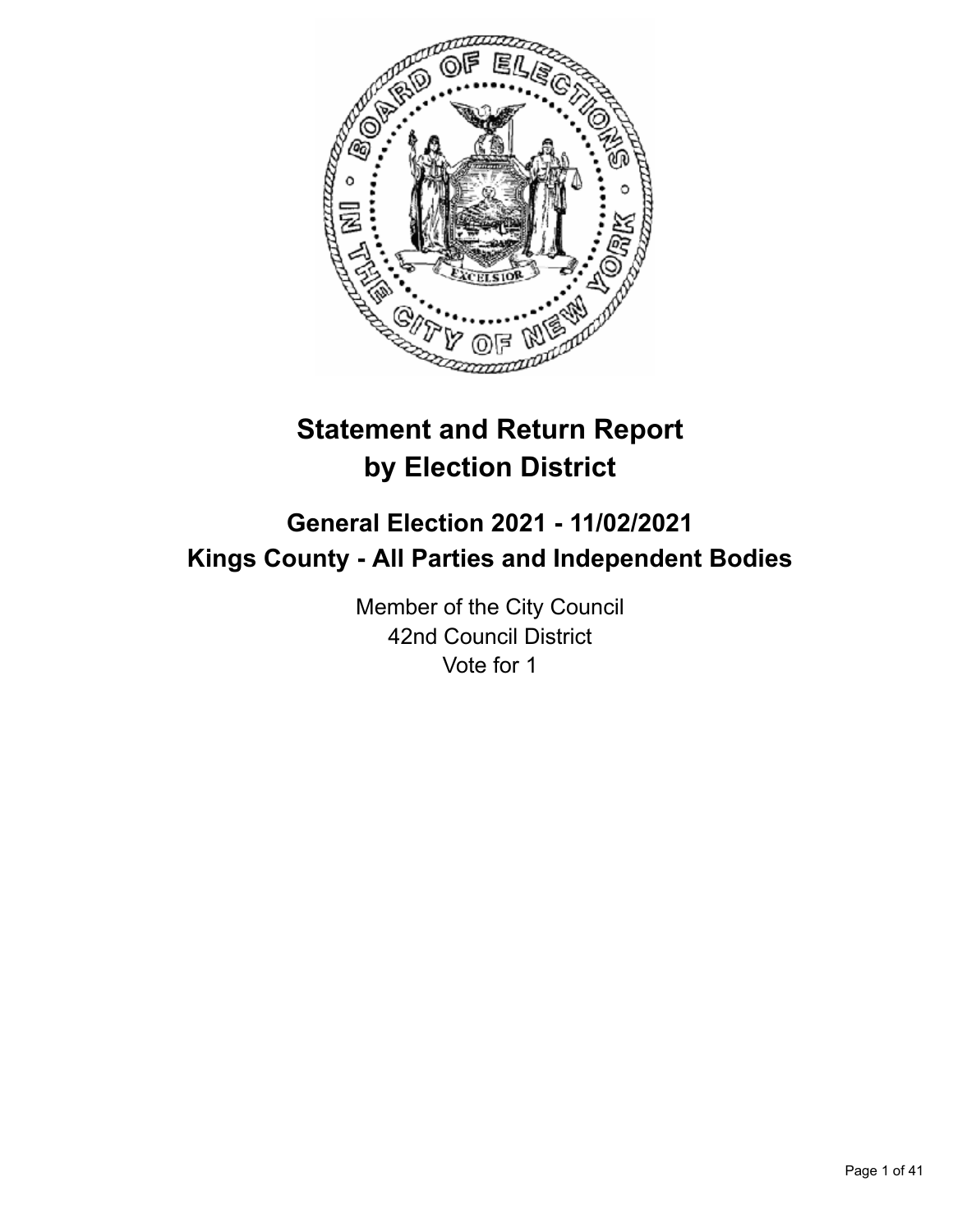

| PUBLIC COUNTER                                           | 36 |
|----------------------------------------------------------|----|
| <b>MANUALLY COUNTED EMERGENCY</b>                        | 0  |
| <b>ABSENTEE / MILITARY</b>                               | 0  |
| AFFIDAVIT                                                |    |
| <b>Total Ballots</b>                                     | 37 |
| Less - Inapplicable Federal/Special Presidential Ballots | 0  |
| <b>Total Applicable Ballots</b>                          | 37 |
| CHARLES BARRON (DEMOCRATIC)                              | 29 |
| <b>Total Votes</b>                                       | 29 |
| Unrecorded                                               | 8  |

#### **005/54**

| PUBLIC COUNTER                                           | 26           |
|----------------------------------------------------------|--------------|
| <b>MANUALLY COUNTED EMERGENCY</b>                        | 0            |
| ABSENTEE / MILITARY                                      | 0            |
| AFFIDAVIT                                                | 0            |
| <b>Total Ballots</b>                                     | 26           |
| Less - Inapplicable Federal/Special Presidential Ballots | $\mathbf{0}$ |
| <b>Total Applicable Ballots</b>                          | 26           |
| CHARLES BARRON (DEMOCRATIC)                              | 25           |
| <b>Total Votes</b>                                       | 25           |
| Unrecorded                                               | 1            |

# **072/54**

| PUBLIC COUNTER                                           | 18       |
|----------------------------------------------------------|----------|
| <b>MANUALLY COUNTED EMERGENCY</b>                        | 0        |
| ABSENTEE / MILITARY                                      |          |
| AFFIDAVIT                                                | 0        |
| <b>Total Ballots</b>                                     | 19       |
| Less - Inapplicable Federal/Special Presidential Ballots | $\Omega$ |
| <b>Total Applicable Ballots</b>                          | 19       |
| CHARLES BARRON (DEMOCRATIC)                              | 18       |
| <b>Total Votes</b>                                       | 18       |
| Unrecorded                                               |          |

| PUBLIC COUNTER                                           | 41 |
|----------------------------------------------------------|----|
| <b>MANUALLY COUNTED EMERGENCY</b>                        | 0  |
| ABSENTEE / MILITARY                                      | 0  |
| AFFIDAVIT                                                |    |
| <b>Total Ballots</b>                                     | 42 |
| Less - Inapplicable Federal/Special Presidential Ballots | 0  |
| <b>Total Applicable Ballots</b>                          | 42 |
| CHARLES BARRON (DEMOCRATIC)                              | 35 |
| <b>Total Votes</b>                                       | 35 |
| Unrecorded                                               |    |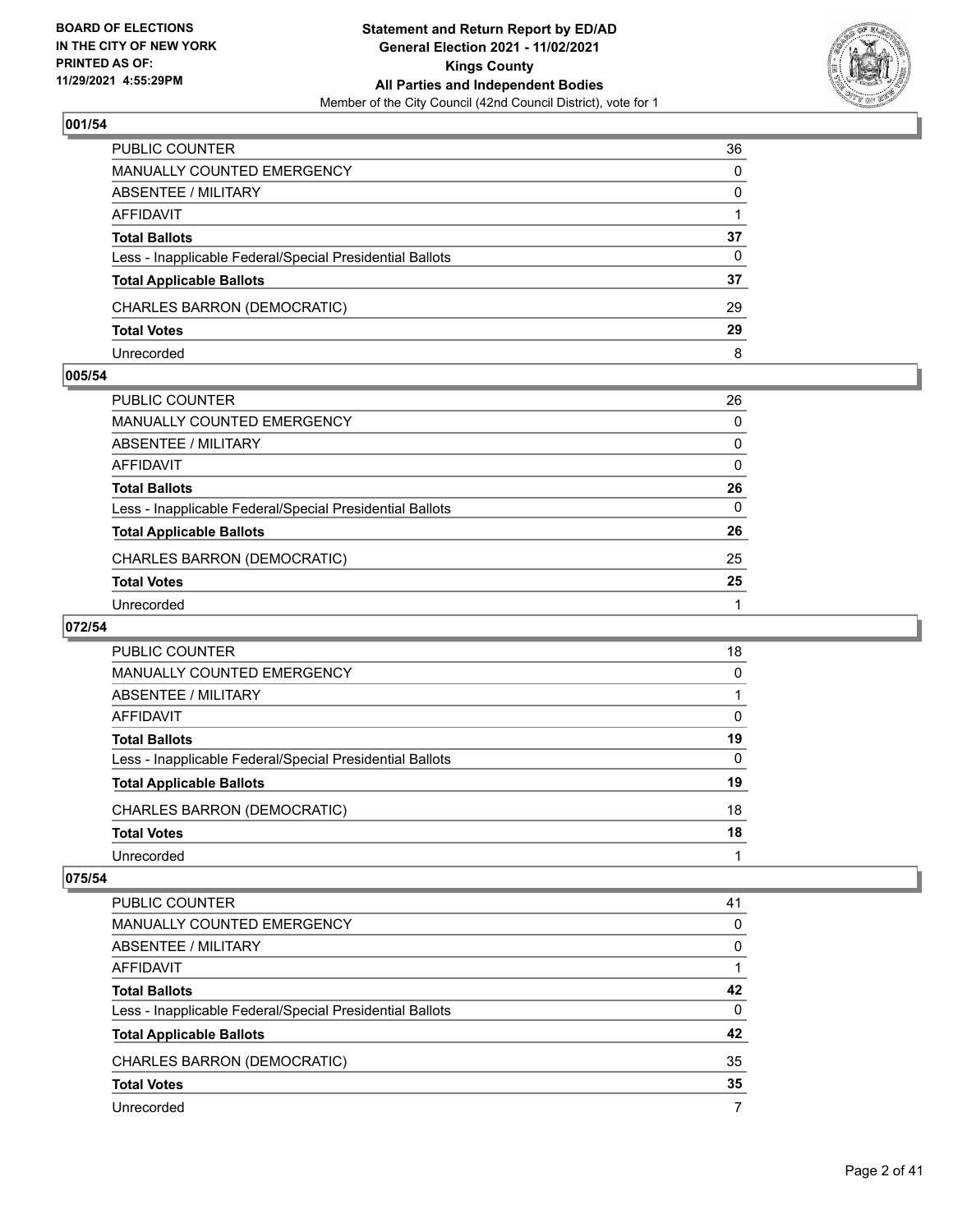

| PUBLIC COUNTER                                           | 6        |
|----------------------------------------------------------|----------|
| <b>MANUALLY COUNTED EMERGENCY</b>                        | 0        |
| ABSENTEE / MILITARY                                      | 0        |
| <b>AFFIDAVIT</b>                                         | $\Omega$ |
| <b>Total Ballots</b>                                     | 6        |
| Less - Inapplicable Federal/Special Presidential Ballots | 0        |
| <b>Total Applicable Ballots</b>                          | 6        |
| CHARLES BARRON (DEMOCRATIC)                              | 5        |
| <b>Total Votes</b>                                       | 5        |
| Unrecorded                                               |          |

#### **052/55**

| PUBLIC COUNTER                                           | 52                |
|----------------------------------------------------------|-------------------|
| MANUALLY COUNTED EMERGENCY                               | 0                 |
| ABSENTEE / MILITARY                                      | $\overline{2}$    |
| AFFIDAVIT                                                | 0                 |
| Total Ballots                                            | 54                |
| Less - Inapplicable Federal/Special Presidential Ballots | 0                 |
| <b>Total Applicable Ballots</b>                          | 54                |
| CHARLES BARRON (DEMOCRATIC)                              | 42                |
| <b>Total Votes</b>                                       | 42                |
| Unrecorded                                               | $12 \overline{ }$ |

# **061/55**

| <b>Total Votes</b>                                       | 0 |
|----------------------------------------------------------|---|
| CHARLES BARRON (DEMOCRATIC)                              | 0 |
| <b>Total Applicable Ballots</b>                          | 0 |
| Less - Inapplicable Federal/Special Presidential Ballots | 0 |
| <b>Total Ballots</b>                                     | 0 |
| AFFIDAVIT                                                | 0 |
| ABSENTEE / MILITARY                                      | 0 |
| MANUALLY COUNTED EMERGENCY                               | 0 |
| <b>PUBLIC COUNTER</b>                                    | 0 |

| <b>PUBLIC COUNTER</b>                                    | 111 |
|----------------------------------------------------------|-----|
| <b>MANUALLY COUNTED EMERGENCY</b>                        | 0   |
| ABSENTEE / MILITARY                                      | 8   |
| AFFIDAVIT                                                | 0   |
| <b>Total Ballots</b>                                     | 119 |
| Less - Inapplicable Federal/Special Presidential Ballots | 0   |
| <b>Total Applicable Ballots</b>                          | 119 |
| CHARLES BARRON (DEMOCRATIC)                              | 94  |
| <b>Total Votes</b>                                       | 94  |
| Unrecorded                                               | 25  |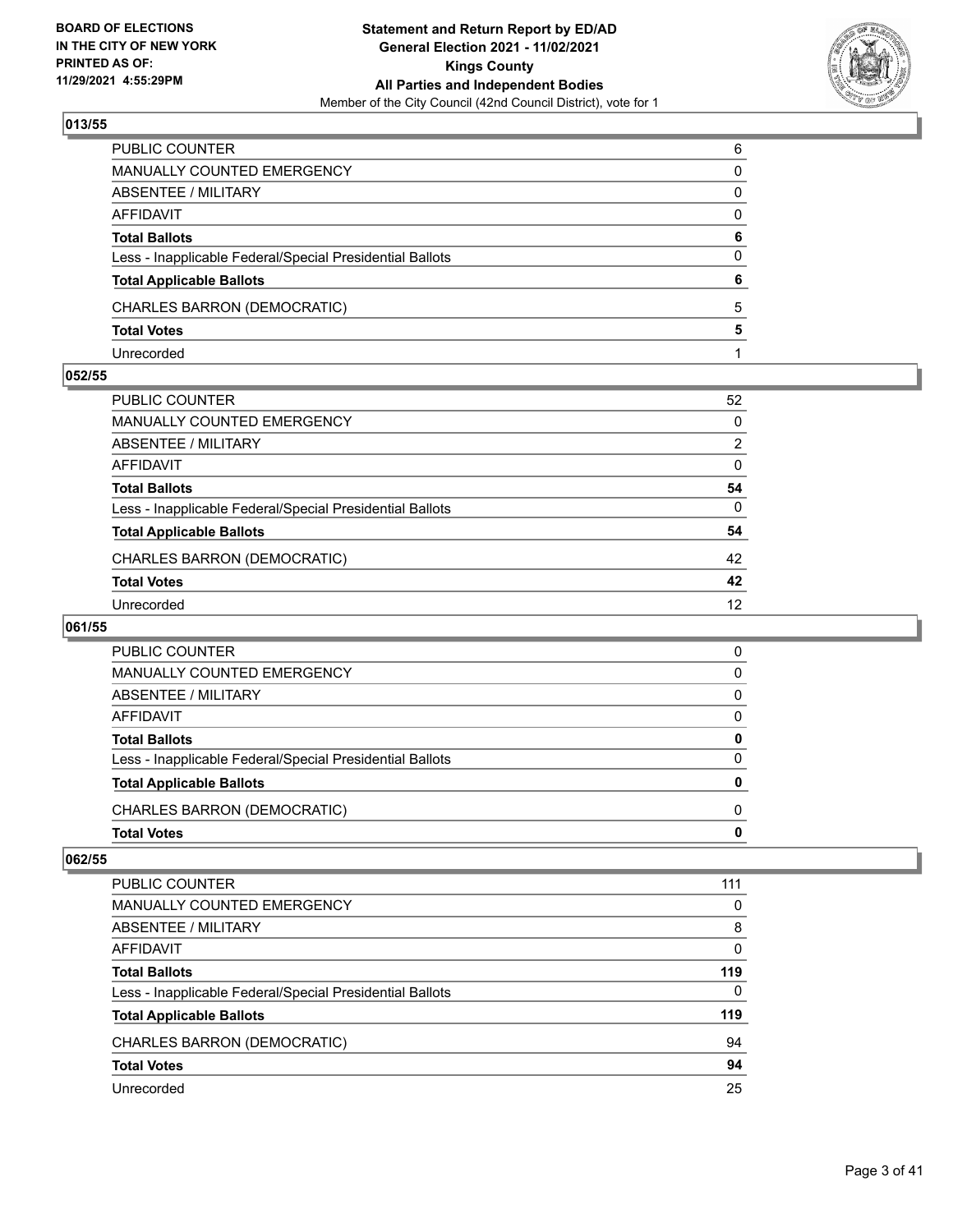

| PUBLIC COUNTER                                           | 65       |
|----------------------------------------------------------|----------|
| MANUALLY COUNTED EMERGENCY                               | $\Omega$ |
| ABSENTEE / MILITARY                                      | 7        |
| AFFIDAVIT                                                | 0        |
| <b>Total Ballots</b>                                     | 72       |
| Less - Inapplicable Federal/Special Presidential Ballots | $\Omega$ |
| <b>Total Applicable Ballots</b>                          | 72       |
| CHARLES BARRON (DEMOCRATIC)                              | 60       |
| <b>GABRIEL JAMISON (WRITE-IN)</b>                        | 2        |
| <b>Total Votes</b>                                       | 62       |
| Unrecorded                                               | 10       |

## **073/55 COMBINED into: 063/55**

#### **074/55**

| <b>PUBLIC COUNTER</b>                                    | 124              |
|----------------------------------------------------------|------------------|
| <b>MANUALLY COUNTED EMERGENCY</b>                        | $\Omega$         |
| <b>ABSENTEE / MILITARY</b>                               |                  |
| <b>AFFIDAVIT</b>                                         | 0                |
| <b>Total Ballots</b>                                     | 125              |
| Less - Inapplicable Federal/Special Presidential Ballots | $\mathbf{0}$     |
| <b>Total Applicable Ballots</b>                          | 125              |
| CHARLES BARRON (DEMOCRATIC)                              | 102 <sub>2</sub> |
| <b>JESSE WHITEHEAD (WRITE-IN)</b>                        |                  |
| <b>Total Votes</b>                                       | 103              |
| Unrecorded                                               | 22               |
|                                                          |                  |

| <b>PUBLIC COUNTER</b>                                    | 138 |
|----------------------------------------------------------|-----|
| MANUALLY COUNTED EMERGENCY                               | 0   |
| ABSENTEE / MILITARY                                      | 5   |
| AFFIDAVIT                                                | 0   |
| <b>Total Ballots</b>                                     | 143 |
| Less - Inapplicable Federal/Special Presidential Ballots | 0   |
| <b>Total Applicable Ballots</b>                          | 143 |
| CHARLES BARRON (DEMOCRATIC)                              | 125 |
| UNATTRIBUTABLE WRITE-IN (WRITE-IN)                       | 2   |
| <b>Total Votes</b>                                       | 127 |
| Unrecorded                                               | 16  |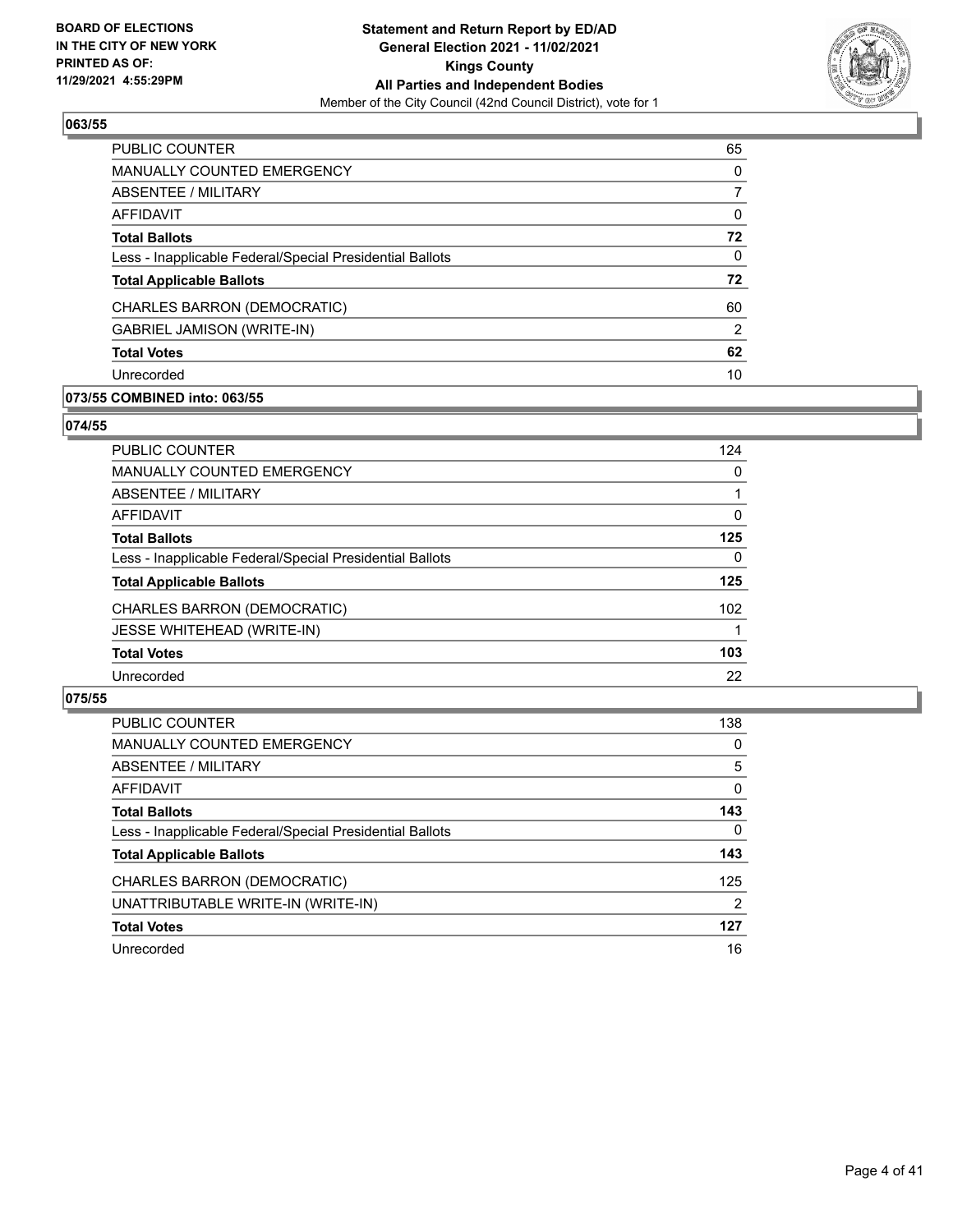

| PUBLIC COUNTER                                           | 31           |
|----------------------------------------------------------|--------------|
| <b>MANUALLY COUNTED EMERGENCY</b>                        | $\Omega$     |
| ABSENTEE / MILITARY                                      | 2            |
| <b>AFFIDAVIT</b>                                         | $\mathbf{0}$ |
| <b>Total Ballots</b>                                     | 33           |
| Less - Inapplicable Federal/Special Presidential Ballots | 0            |
| <b>Total Applicable Ballots</b>                          | 33           |
| CHARLES BARRON (DEMOCRATIC)                              | 26           |
| NIKKI LUCAS (WRITE-IN)                                   |              |
| <b>Total Votes</b>                                       | 27           |
| Unrecorded                                               | 6            |

| PUBLIC COUNTER                                           | 194      |
|----------------------------------------------------------|----------|
| <b>MANUALLY COUNTED EMERGENCY</b>                        | $\Omega$ |
| ABSENTEE / MILITARY                                      | 5        |
| AFFIDAVIT                                                |          |
| <b>Total Ballots</b>                                     | 200      |
| Less - Inapplicable Federal/Special Presidential Ballots | 0        |
| <b>Total Applicable Ballots</b>                          | 200      |
| CHARLES BARRON (DEMOCRATIC)                              | 169      |
| UNATTRIBUTABLE WRITE-IN (WRITE-IN)                       | 2        |
| <b>Total Votes</b>                                       | 171      |
| Unrecorded                                               | 29       |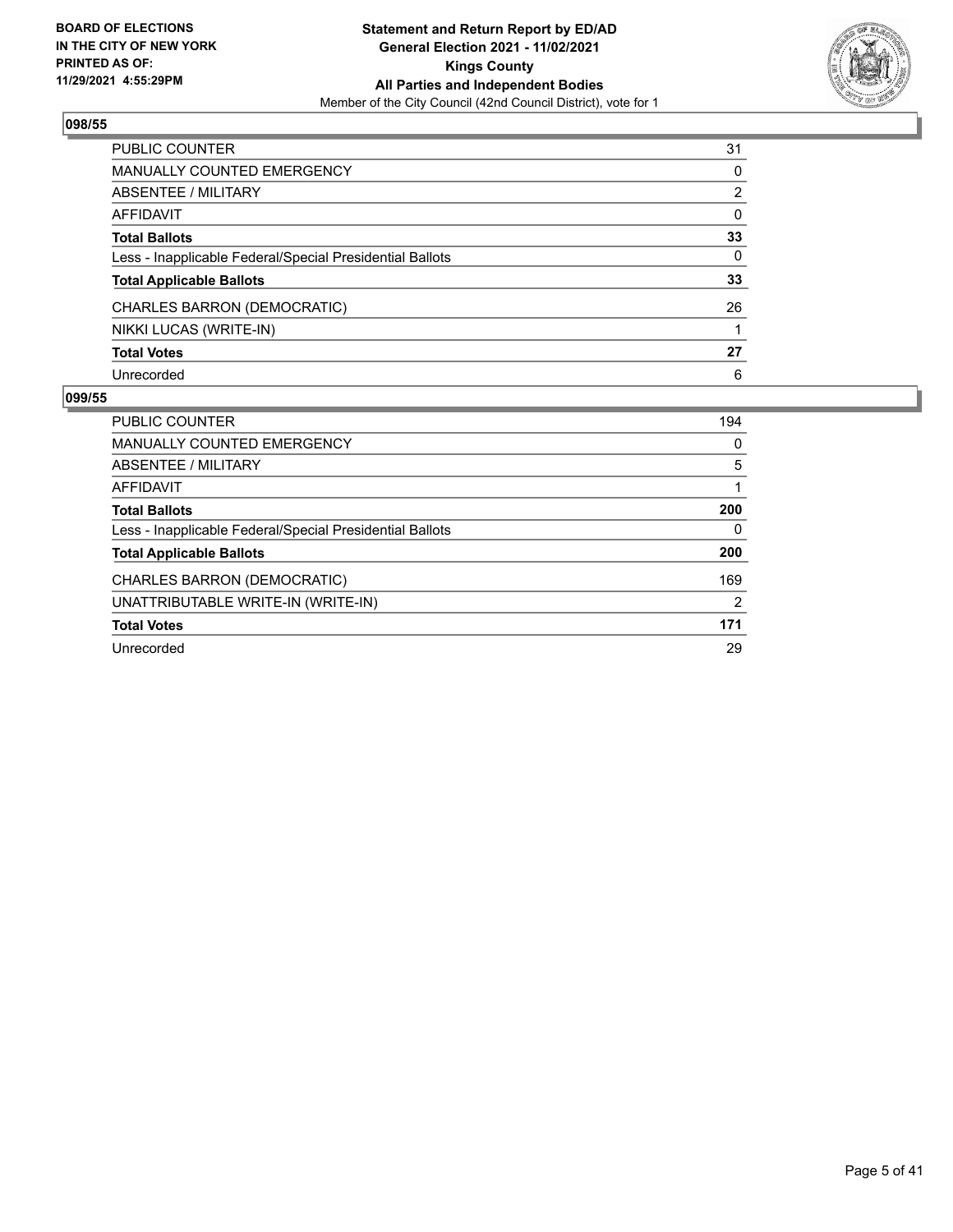

| PUBLIC COUNTER                                           | 198      |
|----------------------------------------------------------|----------|
| <b>MANUALLY COUNTED EMERGENCY</b>                        | $\Omega$ |
| <b>ABSENTEE / MILITARY</b>                               | 8        |
| AFFIDAVIT                                                | $\Omega$ |
| <b>Total Ballots</b>                                     | 206      |
| Less - Inapplicable Federal/Special Presidential Ballots | $\Omega$ |
| <b>Total Applicable Ballots</b>                          | 206      |
| CHARLES BARRON (DEMOCRATIC)                              | 195      |
| <b>Total Votes</b>                                       | 195      |
| Unrecorded                                               | 11       |

#### **053/58**

| PUBLIC COUNTER                                           | 39       |
|----------------------------------------------------------|----------|
| <b>MANUALLY COUNTED EMERGENCY</b>                        | $\Omega$ |
| ABSENTEE / MILITARY                                      | 4        |
| AFFIDAVIT                                                | $\Omega$ |
| <b>Total Ballots</b>                                     | 43       |
| Less - Inapplicable Federal/Special Presidential Ballots | $\Omega$ |
| <b>Total Applicable Ballots</b>                          | 43       |
| CHARLES BARRON (DEMOCRATIC)                              | 38       |
| <b>Total Votes</b>                                       | 38       |
| Unrecorded                                               | 5        |
|                                                          |          |

# **054/58**

| PUBLIC COUNTER                                           | 168           |
|----------------------------------------------------------|---------------|
| MANUALLY COUNTED EMERGENCY                               | 0             |
| ABSENTEE / MILITARY                                      | 9             |
| AFFIDAVIT                                                | $\mathcal{P}$ |
| <b>Total Ballots</b>                                     | 179           |
| Less - Inapplicable Federal/Special Presidential Ballots | 0             |
| <b>Total Applicable Ballots</b>                          | 179           |
| CHARLES BARRON (DEMOCRATIC)                              | 162           |
| <b>Total Votes</b>                                       | 162           |
| Unrecorded                                               | 17            |

| PUBLIC COUNTER                                           | 213 |
|----------------------------------------------------------|-----|
| <b>MANUALLY COUNTED EMERGENCY</b>                        | 0   |
| ABSENTEE / MILITARY                                      | 3   |
| AFFIDAVIT                                                |     |
| <b>Total Ballots</b>                                     | 217 |
| Less - Inapplicable Federal/Special Presidential Ballots | 0   |
| <b>Total Applicable Ballots</b>                          | 217 |
| CHARLES BARRON (DEMOCRATIC)                              | 189 |
| <b>Total Votes</b>                                       | 189 |
| Unrecorded                                               | 28  |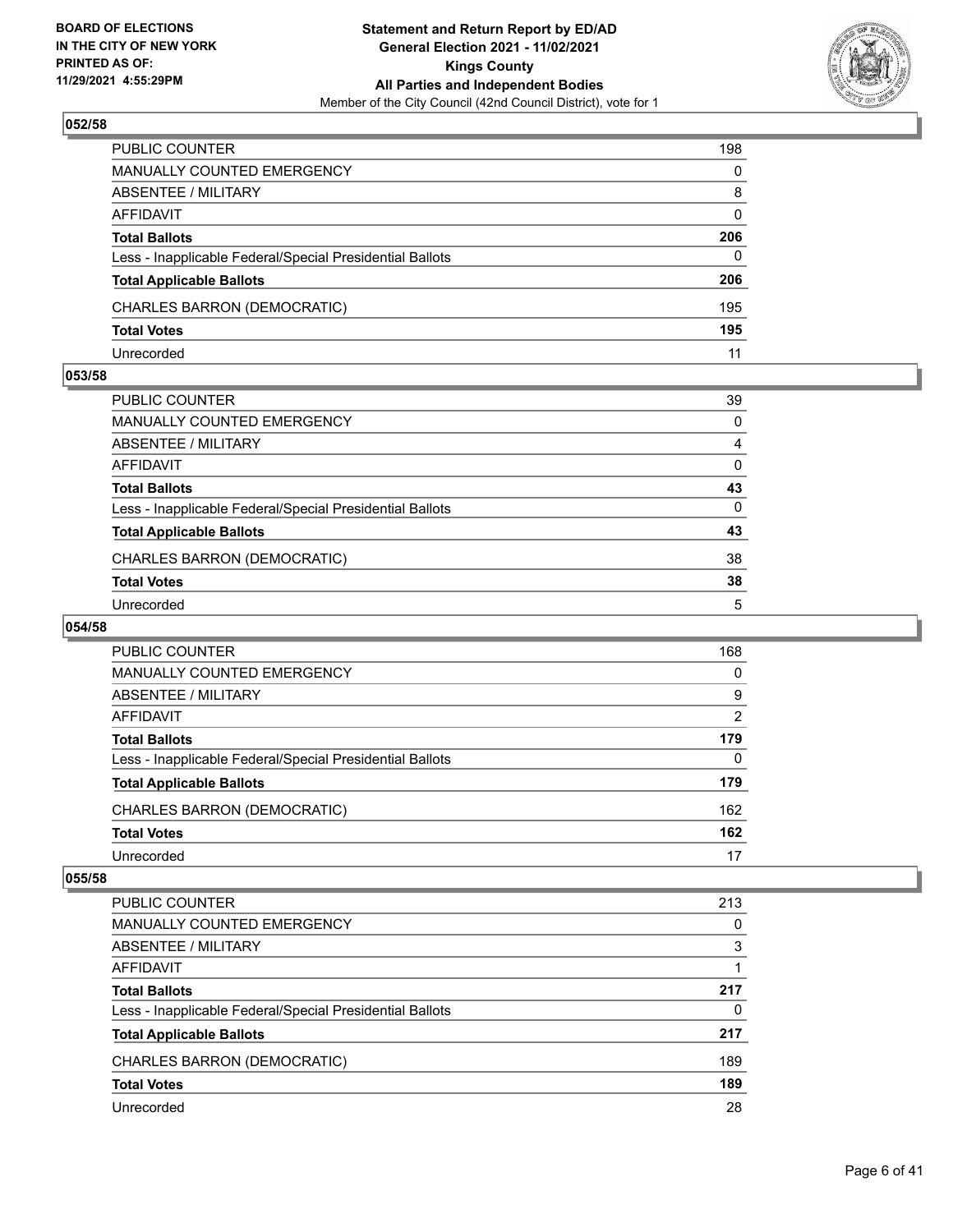

| PUBLIC COUNTER                                           | 77 |
|----------------------------------------------------------|----|
| <b>MANUALLY COUNTED EMERGENCY</b>                        | 0  |
| <b>ABSENTEE / MILITARY</b>                               | 12 |
| AFFIDAVIT                                                |    |
| <b>Total Ballots</b>                                     | 90 |
| Less - Inapplicable Federal/Special Presidential Ballots | 0  |
| <b>Total Applicable Ballots</b>                          | 90 |
| CHARLES BARRON (DEMOCRATIC)                              | 80 |
| <b>Total Votes</b>                                       | 80 |
| Unrecorded                                               | 10 |

#### **058/58**

| PUBLIC COUNTER                                           | 98            |
|----------------------------------------------------------|---------------|
| MANUALLY COUNTED EMERGENCY                               | $\Omega$      |
| ABSENTEE / MILITARY                                      | $\mathcal{P}$ |
| AFFIDAVIT                                                | $\Omega$      |
| <b>Total Ballots</b>                                     | 100           |
| Less - Inapplicable Federal/Special Presidential Ballots | $\Omega$      |
| <b>Total Applicable Ballots</b>                          | 100           |
| CHARLES BARRON (DEMOCRATIC)                              | 85            |
| <b>Total Votes</b>                                       | 85            |
| Unrecorded                                               | 15            |
|                                                          |               |

| <b>PUBLIC COUNTER</b>                                    | 217 |
|----------------------------------------------------------|-----|
| <b>MANUALLY COUNTED EMERGENCY</b>                        | 0   |
| ABSENTEE / MILITARY                                      | 11  |
| <b>AFFIDAVIT</b>                                         | 0   |
| <b>Total Ballots</b>                                     | 228 |
| Less - Inapplicable Federal/Special Presidential Ballots | 0   |
| <b>Total Applicable Ballots</b>                          | 228 |
| CHARLES BARRON (DEMOCRATIC)                              | 205 |
| LESLIE SEASON (WRITE-IN)                                 |     |
| <b>Total Votes</b>                                       | 206 |
| Unrecorded                                               | 22  |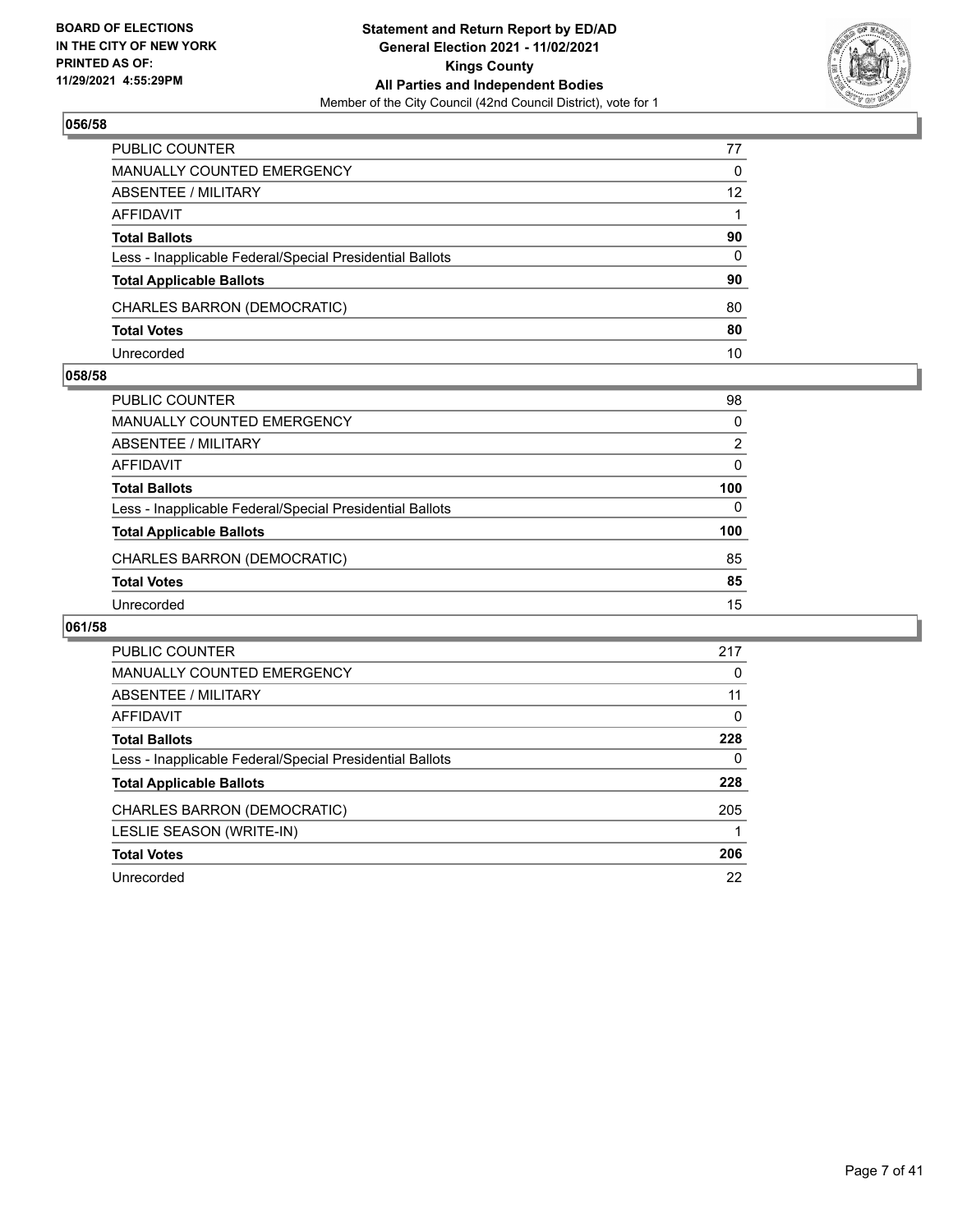

| <b>PUBLIC COUNTER</b>                                    | 273 |
|----------------------------------------------------------|-----|
| <b>MANUALLY COUNTED EMERGENCY</b>                        | 0   |
| ABSENTEE / MILITARY                                      | 8   |
| AFFIDAVIT                                                |     |
| <b>Total Ballots</b>                                     | 282 |
| Less - Inapplicable Federal/Special Presidential Ballots | 0   |
| <b>Total Applicable Ballots</b>                          | 282 |
| CHARLES BARRON (DEMOCRATIC)                              | 253 |
| ANTHONY T JONES (WRITE-IN)                               |     |
| UNATTRIBUTABLE WRITE-IN (WRITE-IN)                       |     |
| <b>Total Votes</b>                                       | 255 |
| Unrecorded                                               | 27  |

### **063/58**

| <b>PUBLIC COUNTER</b>                                    | 154      |
|----------------------------------------------------------|----------|
| MANUALLY COUNTED EMERGENCY                               | 0        |
| ABSENTEE / MILITARY                                      | 4        |
| AFFIDAVIT                                                | $\Omega$ |
| <b>Total Ballots</b>                                     | 158      |
| Less - Inapplicable Federal/Special Presidential Ballots | $\Omega$ |
| <b>Total Applicable Ballots</b>                          | 158      |
| CHARLES BARRON (DEMOCRATIC)                              | 135      |
| UNATTRIBUTABLE WRITE-IN (WRITE-IN)                       | 3        |
| <b>Total Votes</b>                                       | 138      |
| Unrecorded                                               | 20       |

| <b>PUBLIC COUNTER</b>                                    | 147          |
|----------------------------------------------------------|--------------|
| <b>MANUALLY COUNTED EMERGENCY</b>                        | 0            |
| ABSENTEE / MILITARY                                      | 5            |
| <b>AFFIDAVIT</b>                                         | $\mathbf{0}$ |
| <b>Total Ballots</b>                                     | 152          |
| Less - Inapplicable Federal/Special Presidential Ballots | $\Omega$     |
| <b>Total Applicable Ballots</b>                          | 152          |
| CHARLES BARRON (DEMOCRATIC)                              | 131          |
| UNATTRIBUTABLE WRITE-IN (WRITE-IN)                       |              |
| WILFREDO FLORENTINO (WRITE-IN)                           | 2            |
| <b>Total Votes</b>                                       | 134          |
| Unrecorded                                               | 18           |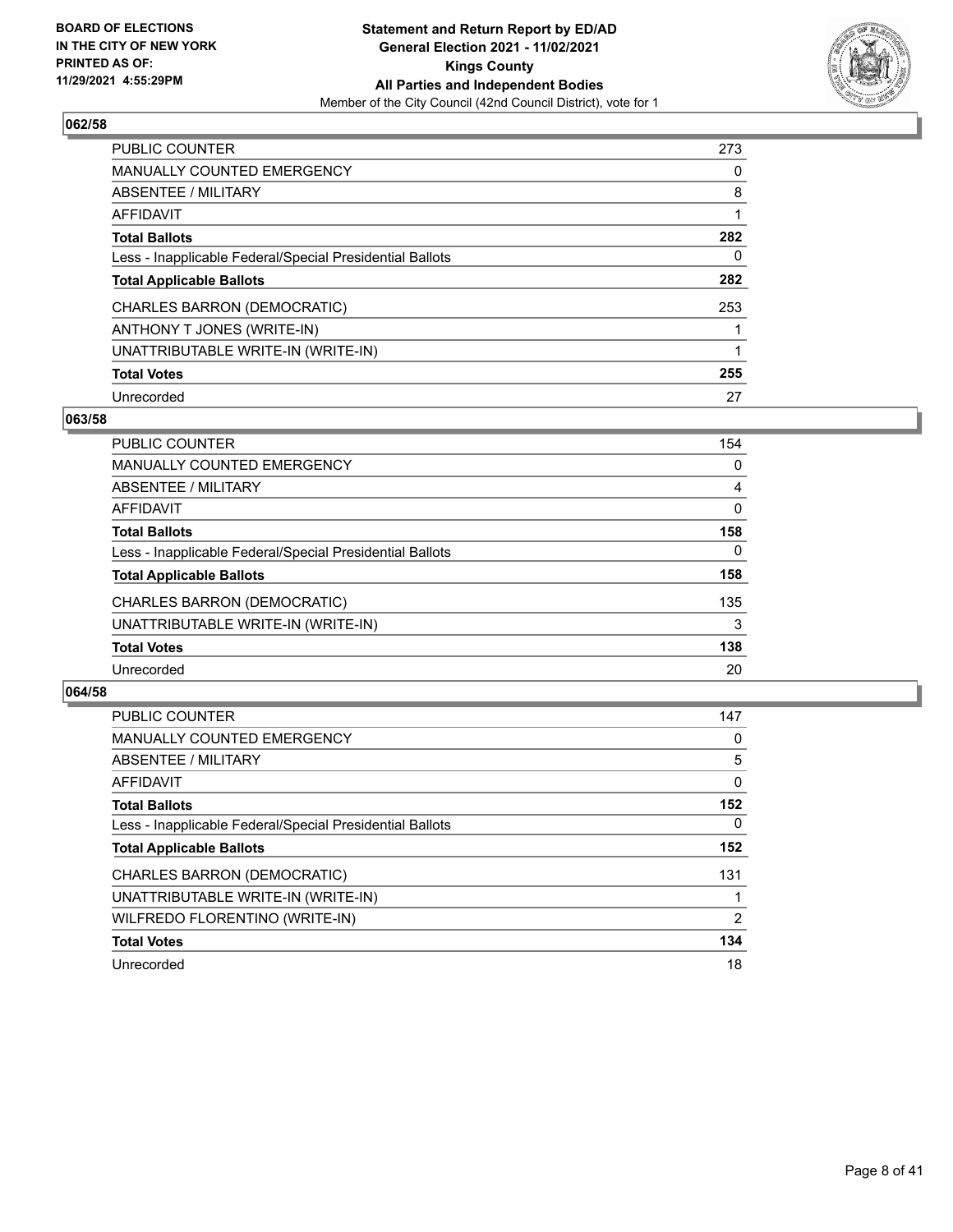

| PUBLIC COUNTER                                           | 171      |
|----------------------------------------------------------|----------|
| <b>MANUALLY COUNTED EMERGENCY</b>                        | 0        |
| <b>ABSENTEE / MILITARY</b>                               | 10       |
| AFFIDAVIT                                                | $\Omega$ |
| <b>Total Ballots</b>                                     | 181      |
| Less - Inapplicable Federal/Special Presidential Ballots | 0        |
| <b>Total Applicable Ballots</b>                          | 181      |
| CHARLES BARRON (DEMOCRATIC)                              | 164      |
| UNCOUNTED WRITE-IN PER STATUTE (WRITE-IN)                |          |
| <b>Total Votes</b>                                       | 165      |
| Unrecorded                                               | 16       |

## **067/58**

| <b>PUBLIC COUNTER</b>                                    | 326      |
|----------------------------------------------------------|----------|
| <b>MANUALLY COUNTED EMERGENCY</b>                        | 0        |
| ABSENTEE / MILITARY                                      | 12       |
| AFFIDAVIT                                                | $\Omega$ |
| <b>Total Ballots</b>                                     | 338      |
| Less - Inapplicable Federal/Special Presidential Ballots | 0        |
| <b>Total Applicable Ballots</b>                          | 338      |
| CHARLES BARRON (DEMOCRATIC)                              | 284      |
| <b>JAMES THOMAS (WRITE-IN)</b>                           |          |
| UNATTRIBUTABLE WRITE-IN (WRITE-IN)                       | 2        |
| <b>Total Votes</b>                                       | 287      |
| Unrecorded                                               | 51       |

| PUBLIC COUNTER                                           | 247      |
|----------------------------------------------------------|----------|
| <b>MANUALLY COUNTED EMERGENCY</b>                        | $\Omega$ |
| ABSENTEE / MILITARY                                      | 12       |
| AFFIDAVIT                                                | $\Omega$ |
| <b>Total Ballots</b>                                     | 259      |
| Less - Inapplicable Federal/Special Presidential Ballots | $\Omega$ |
| <b>Total Applicable Ballots</b>                          | 259      |
| CHARLES BARRON (DEMOCRATIC)                              | 221      |
| <b>Total Votes</b>                                       | 221      |
| Unrecorded                                               | 38       |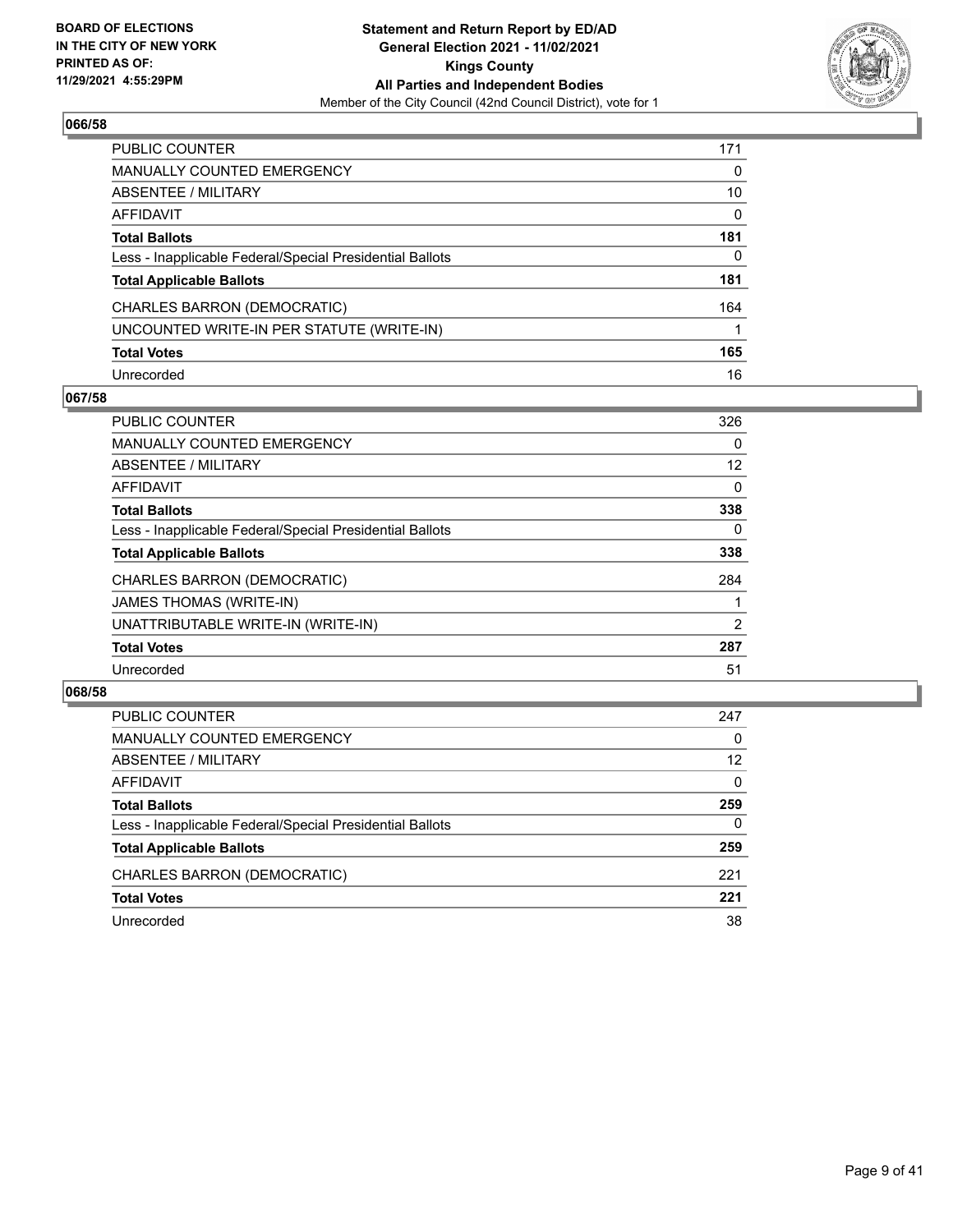

| PUBLIC COUNTER                                           | 58             |
|----------------------------------------------------------|----------------|
| MANUALLY COUNTED EMERGENCY                               | $\Omega$       |
| ABSENTEE / MILITARY                                      | $\overline{4}$ |
| AFFIDAVIT                                                | $\Omega$       |
| <b>Total Ballots</b>                                     | 62             |
| Less - Inapplicable Federal/Special Presidential Ballots | $\Omega$       |
| <b>Total Applicable Ballots</b>                          | 62             |
| CHARLES BARRON (DEMOCRATIC)                              | 54             |
| <b>Total Votes</b>                                       | 54             |
| Unrecorded                                               | 8              |

#### **072/58**

| <b>PUBLIC COUNTER</b>                                    | 110      |
|----------------------------------------------------------|----------|
| MANUALLY COUNTED EMERGENCY                               | $\Omega$ |
| ABSENTEE / MILITARY                                      | 22       |
| AFFIDAVIT                                                | $\Omega$ |
| <b>Total Ballots</b>                                     | 132      |
| Less - Inapplicable Federal/Special Presidential Ballots | $\Omega$ |
| <b>Total Applicable Ballots</b>                          | 132      |
| CHARLES BARRON (DEMOCRATIC)                              | 116      |
| <b>Total Votes</b>                                       | 116      |
| Unrecorded                                               | 16       |
|                                                          |          |

| PUBLIC COUNTER                                           | 67       |
|----------------------------------------------------------|----------|
| <b>MANUALLY COUNTED EMERGENCY</b>                        | 0        |
| ABSENTEE / MILITARY                                      | 5        |
| AFFIDAVIT                                                | $\Omega$ |
| <b>Total Ballots</b>                                     | 72       |
| Less - Inapplicable Federal/Special Presidential Ballots | $\Omega$ |
| <b>Total Applicable Ballots</b>                          | 72       |
| CHARLES BARRON (DEMOCRATIC)                              | 58       |
| <b>Total Votes</b>                                       | 58       |
| Unrecorded                                               | 14       |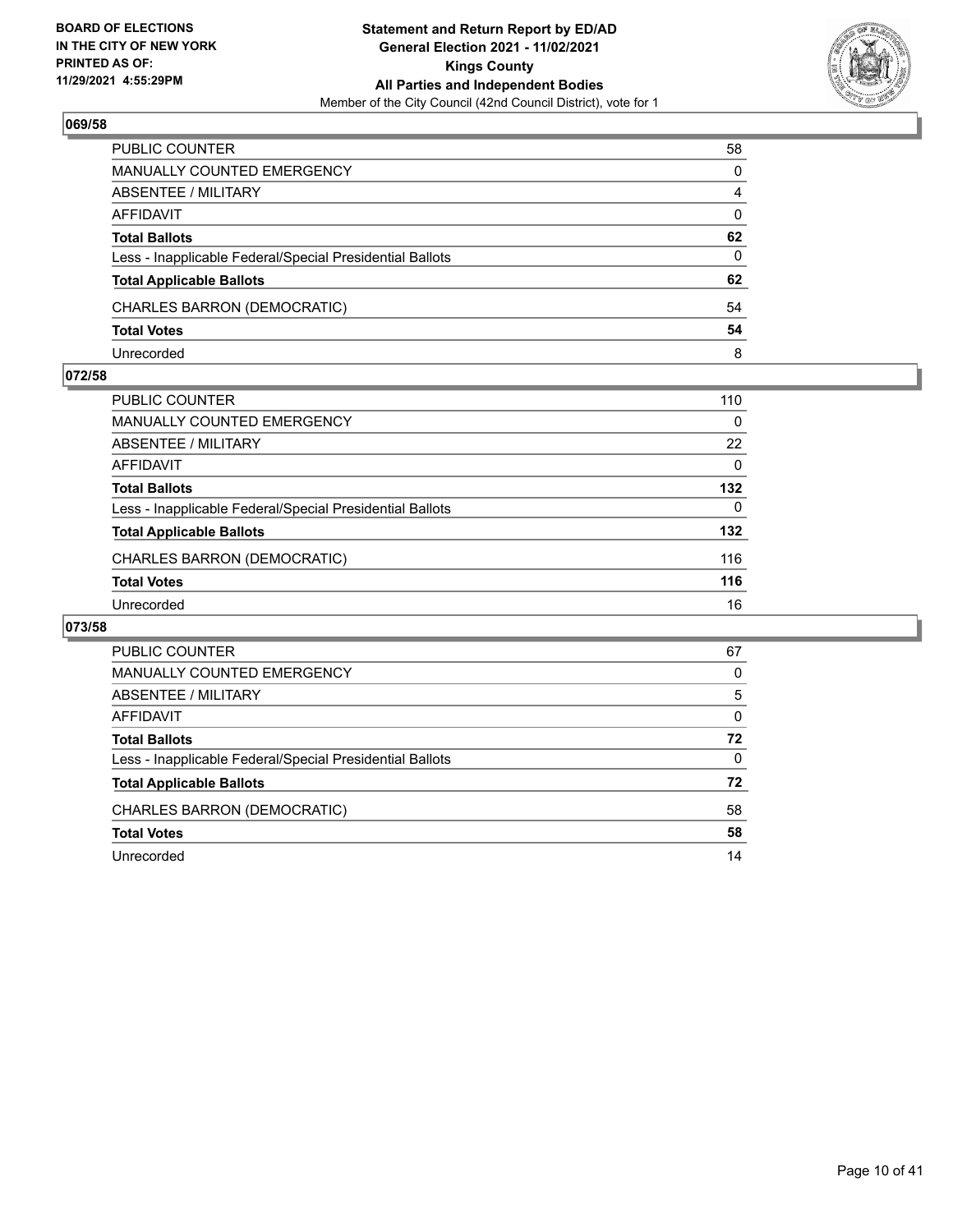

| PUBLIC COUNTER                                           | 5 |
|----------------------------------------------------------|---|
| <b>MANUALLY COUNTED EMERGENCY</b>                        | 0 |
| <b>ABSENTEE / MILITARY</b>                               | 0 |
| AFFIDAVIT                                                | 0 |
| <b>Total Ballots</b>                                     | 5 |
| Less - Inapplicable Federal/Special Presidential Ballots | 0 |
| <b>Total Applicable Ballots</b>                          | 5 |
| CHARLES BARRON (DEMOCRATIC)                              | 4 |
| <b>Total Votes</b>                                       | 4 |
| Unrecorded                                               |   |

## **089/59**

| PUBLIC COUNTER                                           |          |
|----------------------------------------------------------|----------|
| MANUALLY COUNTED EMERGENCY                               | 0        |
| ABSENTEE / MILITARY                                      | 0        |
| AFFIDAVIT                                                | 0        |
| <b>Total Ballots</b>                                     | 0        |
| Less - Inapplicable Federal/Special Presidential Ballots | $\Omega$ |
| <b>Total Applicable Ballots</b>                          | 0        |
| CHARLES BARRON (DEMOCRATIC)                              | 0        |
| Total Votes                                              | 0        |

| PUBLIC COUNTER                                           | 0 |
|----------------------------------------------------------|---|
| MANUALLY COUNTED EMERGENCY                               | 0 |
| ABSENTEE / MILITARY                                      | 0 |
| AFFIDAVIT                                                | 0 |
| <b>Total Ballots</b>                                     |   |
| Less - Inapplicable Federal/Special Presidential Ballots | O |
| <b>Total Applicable Ballots</b>                          |   |
| CHARLES BARRON (DEMOCRATIC)                              | n |
| <b>Total Votes</b>                                       |   |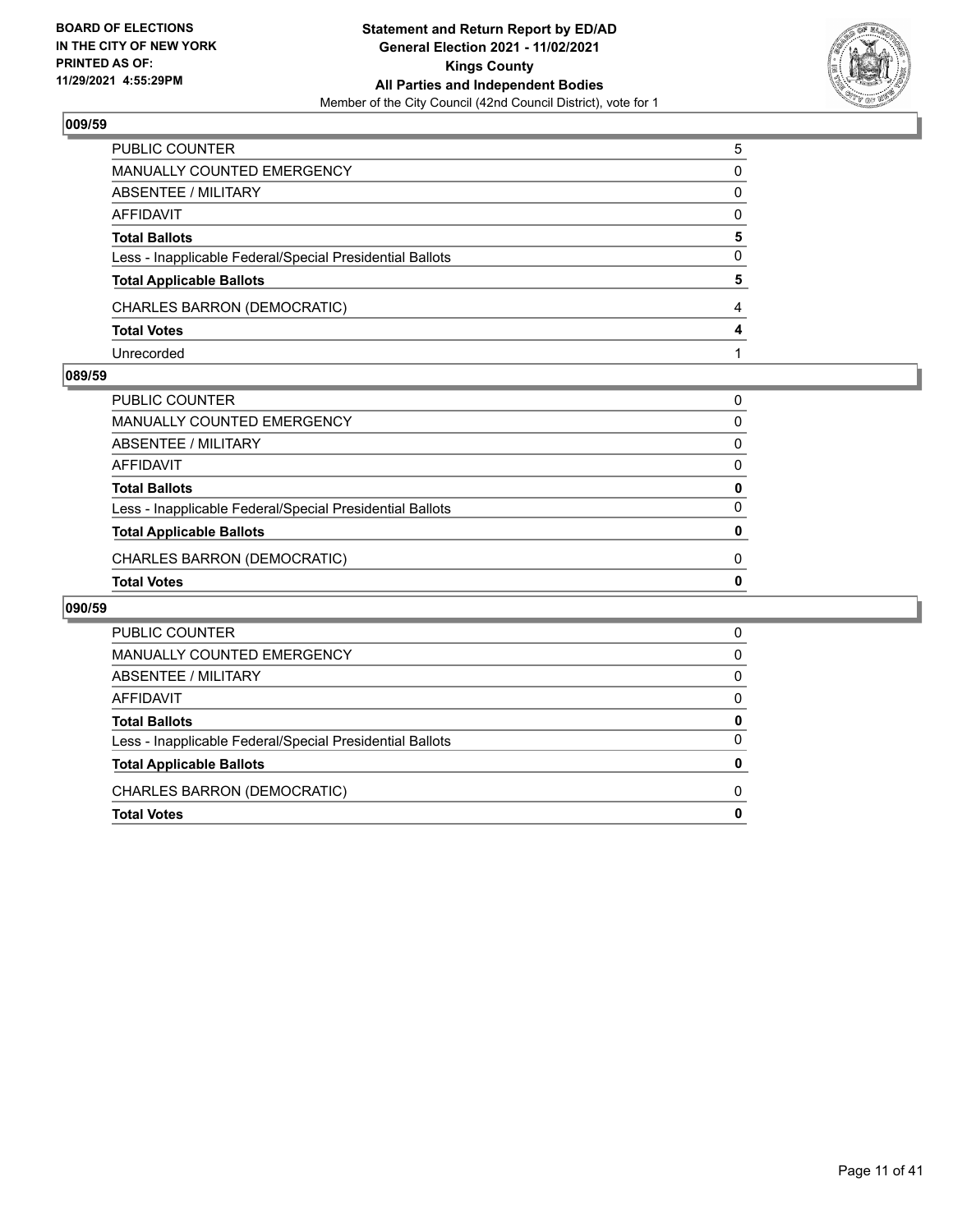

| PUBLIC COUNTER                                           | 140      |
|----------------------------------------------------------|----------|
| <b>MANUALLY COUNTED EMERGENCY</b>                        | $\Omega$ |
| <b>ABSENTEE / MILITARY</b>                               | 4        |
| AFFIDAVIT                                                |          |
| <b>Total Ballots</b>                                     | 145      |
| Less - Inapplicable Federal/Special Presidential Ballots | 0        |
| <b>Total Applicable Ballots</b>                          | 145      |
| CHARLES BARRON (DEMOCRATIC)                              | 117      |
| <b>Total Votes</b>                                       | 117      |
| Unrecorded                                               | 28       |

## **002/60**

| PUBLIC COUNTER                                           | 148 |
|----------------------------------------------------------|-----|
| MANUALLY COUNTED EMERGENCY                               | 0   |
| ABSENTEE / MILITARY                                      | 4   |
| AFFIDAVIT                                                | 0   |
| <b>Total Ballots</b>                                     | 152 |
| Less - Inapplicable Federal/Special Presidential Ballots | 0   |
| <b>Total Applicable Ballots</b>                          | 152 |
| CHARLES BARRON (DEMOCRATIC)                              | 125 |
| TAMMARA CHARLES (WRITE-IN)                               |     |
| <b>Total Votes</b>                                       | 126 |
| Unrecorded                                               | 26  |
|                                                          |     |

| PUBLIC COUNTER                                           | 208 |
|----------------------------------------------------------|-----|
| <b>MANUALLY COUNTED EMERGENCY</b>                        | 0   |
| ABSENTEE / MILITARY                                      | 6   |
| AFFIDAVIT                                                | 2   |
| <b>Total Ballots</b>                                     | 216 |
| Less - Inapplicable Federal/Special Presidential Ballots | 0   |
| <b>Total Applicable Ballots</b>                          | 216 |
| CHARLES BARRON (DEMOCRATIC)                              | 176 |
| NIKKI LUCAS (WRITE-IN)                                   |     |
| TRISHA OCONA (WRITE-IN)                                  |     |
| UNATTRIBUTABLE WRITE-IN (WRITE-IN)                       | 4   |
| <b>Total Votes</b>                                       | 182 |
| Unrecorded                                               | 34  |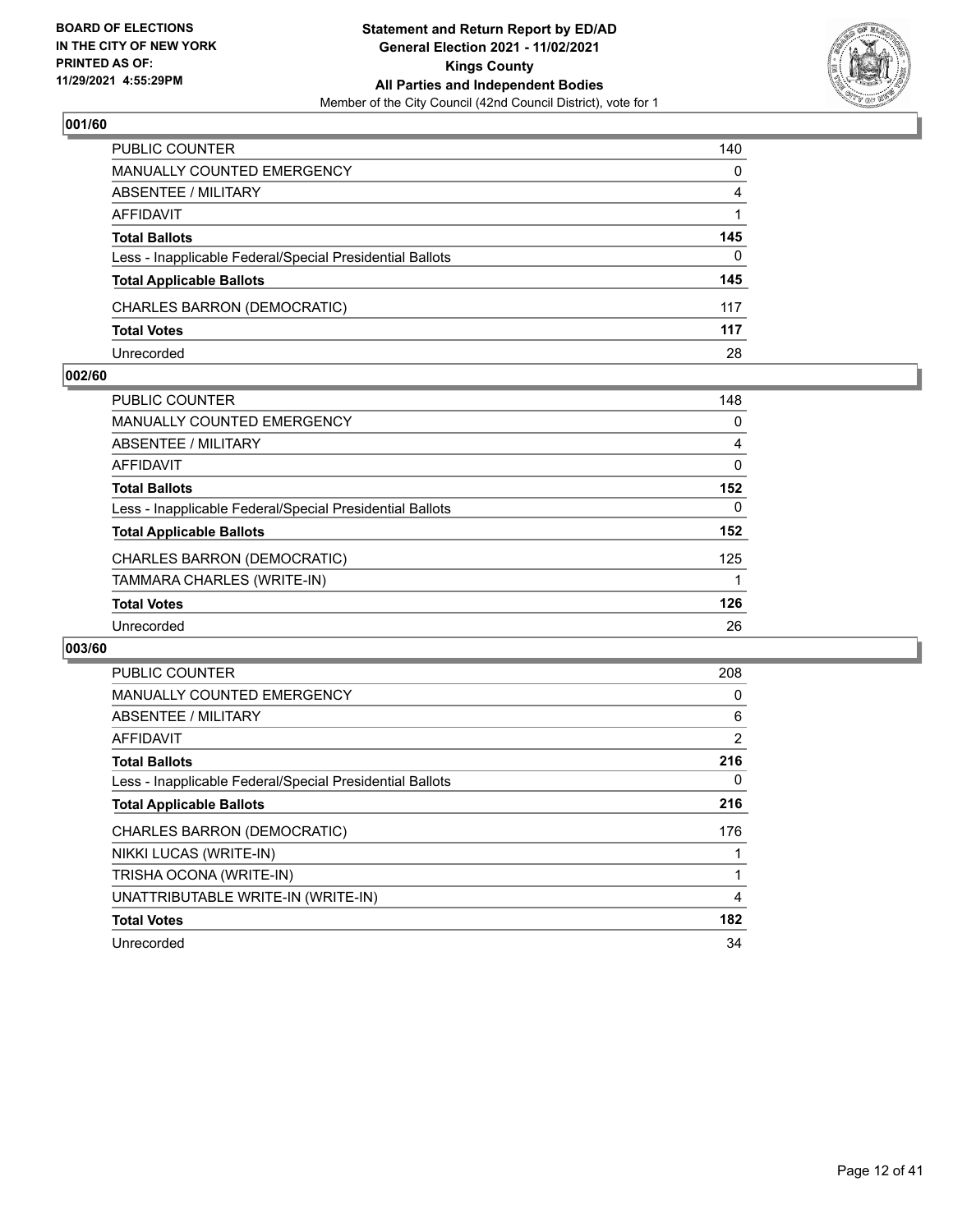

| <b>PUBLIC COUNTER</b>                                    | 117      |
|----------------------------------------------------------|----------|
| <b>MANUALLY COUNTED EMERGENCY</b>                        | 0        |
| ABSENTEE / MILITARY                                      | 11       |
| AFFIDAVIT                                                | $\Omega$ |
| <b>Total Ballots</b>                                     | 128      |
| Less - Inapplicable Federal/Special Presidential Ballots | 0        |
| <b>Total Applicable Ballots</b>                          | 128      |
| CHARLES BARRON (DEMOCRATIC)                              | 97       |
| NIKKI LUCAS (WRITE-IN)                                   | 2        |
| UNATTRIBUTABLE WRITE-IN (WRITE-IN)                       |          |
| <b>Total Votes</b>                                       | 100      |
|                                                          |          |

#### **005/60**

| <b>PUBLIC COUNTER</b>                                    | 220 |
|----------------------------------------------------------|-----|
| MANUALLY COUNTED EMERGENCY                               | 0   |
| ABSENTEE / MILITARY                                      | 11  |
| <b>AFFIDAVIT</b>                                         | 2   |
| <b>Total Ballots</b>                                     | 233 |
| Less - Inapplicable Federal/Special Presidential Ballots | 0   |
| <b>Total Applicable Ballots</b>                          | 233 |
| CHARLES BARRON (DEMOCRATIC)                              | 158 |
| NIKKI LUCUS (WRITE-IN)                                   |     |
| TONYA COVINGTON (WRITE-IN)                               |     |
| UNATTRIBUTABLE WRITE-IN (WRITE-IN)                       |     |
| <b>Total Votes</b>                                       | 161 |
| Unrecorded                                               | 72  |

| PUBLIC COUNTER                                           | 46       |
|----------------------------------------------------------|----------|
| MANUALLY COUNTED EMERGENCY                               | $\Omega$ |
| ABSENTEE / MILITARY                                      | 2        |
| AFFIDAVIT                                                | $\Omega$ |
| <b>Total Ballots</b>                                     | 48       |
| Less - Inapplicable Federal/Special Presidential Ballots | 0        |
| <b>Total Applicable Ballots</b>                          | 48       |
| CHARLES BARRON (DEMOCRATIC)                              | 36       |
| <b>Total Votes</b>                                       | 36       |
| Unrecorded                                               | 12       |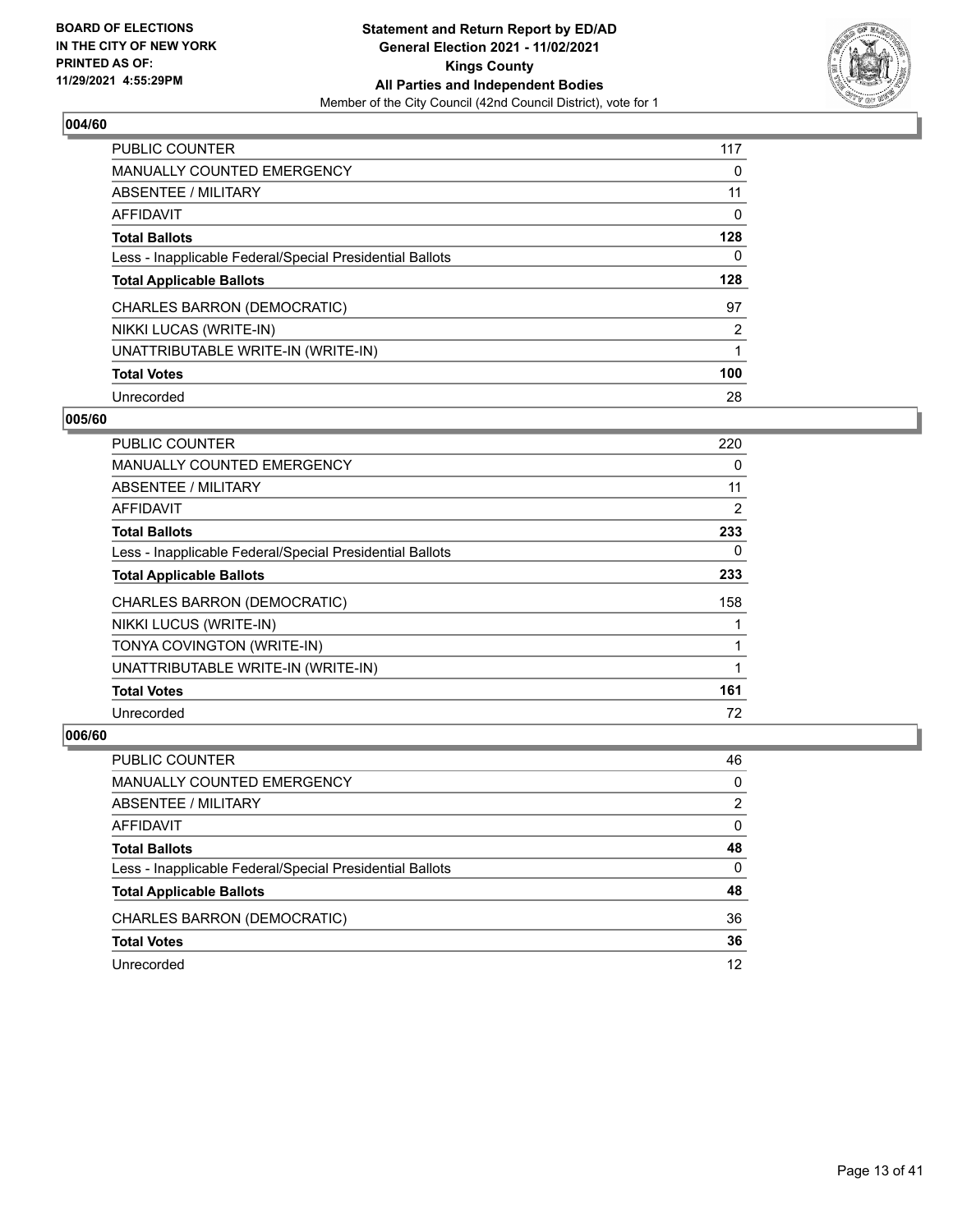

| <b>PUBLIC COUNTER</b>                                    | 226            |
|----------------------------------------------------------|----------------|
| <b>MANUALLY COUNTED EMERGENCY</b>                        | 0              |
| ABSENTEE / MILITARY                                      | 8              |
| AFFIDAVIT                                                | 3              |
| <b>Total Ballots</b>                                     | 237            |
| Less - Inapplicable Federal/Special Presidential Ballots | 0              |
| <b>Total Applicable Ballots</b>                          | 237            |
| CHARLES BARRON (DEMOCRATIC)                              | 205            |
| CARLOS BRISTOR (WRITE-IN)                                | $\overline{2}$ |
| NIKKI LUCAS (WRITE-IN)                                   |                |
| <b>Total Votes</b>                                       | 208            |
| Unrecorded                                               | 29             |

#### **008/60**

| PUBLIC COUNTER                                           | 186 |
|----------------------------------------------------------|-----|
| <b>MANUALLY COUNTED EMERGENCY</b>                        | 0   |
| ABSENTEE / MILITARY                                      | 11  |
| <b>AFFIDAVIT</b>                                         | 0   |
| <b>Total Ballots</b>                                     | 197 |
| Less - Inapplicable Federal/Special Presidential Ballots | 0   |
| <b>Total Applicable Ballots</b>                          | 197 |
| <b>CHARLES BARRON (DEMOCRATIC)</b>                       | 161 |
| CELESTE BROWN (WRITE-IN)                                 |     |
| NIKKI LUCAS (WRITE-IN)                                   |     |
| UNATTRIBUTABLE WRITE-IN (WRITE-IN)                       | 3   |
| WILLIAM FRAZIER (WRITE-IN)                               | 1   |
| <b>Total Votes</b>                                       | 167 |
| Unrecorded                                               | 30  |

| PUBLIC COUNTER                                           | 184 |
|----------------------------------------------------------|-----|
| MANUALLY COUNTED EMERGENCY                               | 0   |
| ABSENTEE / MILITARY                                      | 10  |
| AFFIDAVIT                                                | 0   |
| <b>Total Ballots</b>                                     | 194 |
| Less - Inapplicable Federal/Special Presidential Ballots | 0   |
| <b>Total Applicable Ballots</b>                          | 194 |
| CHARLES BARRON (DEMOCRATIC)                              | 162 |
| DAVID BRAWLEY (WRITE-IN)                                 |     |
| MARLON POWELL (WRITE-IN)                                 | 1   |
| UNATTRIBUTABLE WRITE-IN (WRITE-IN)                       | 1   |
| <b>Total Votes</b>                                       | 165 |
| Unrecorded                                               | 29  |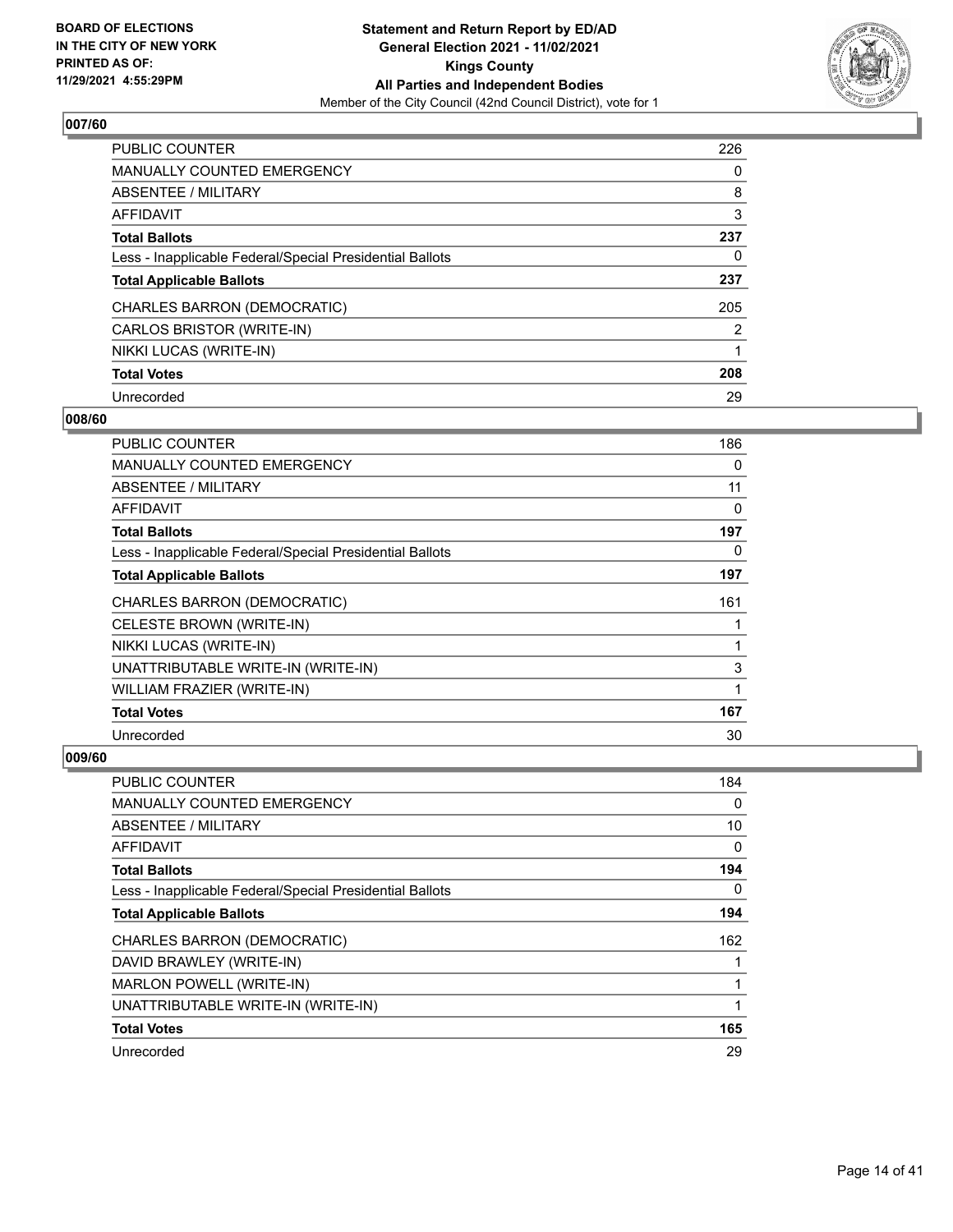

| PUBLIC COUNTER                                           | 106          |
|----------------------------------------------------------|--------------|
| <b>MANUALLY COUNTED EMERGENCY</b>                        | $\Omega$     |
| <b>ABSENTEE / MILITARY</b>                               | $\mathbf{0}$ |
| AFFIDAVIT                                                | $\Omega$     |
| <b>Total Ballots</b>                                     | 106          |
| Less - Inapplicable Federal/Special Presidential Ballots | $\mathbf{0}$ |
| <b>Total Applicable Ballots</b>                          | 106          |
| CHARLES BARRON (DEMOCRATIC)                              | 85           |
| <b>Total Votes</b>                                       | 85           |
| Unrecorded                                               | 21           |

#### **012/60**

| PUBLIC COUNTER                                           | 94             |
|----------------------------------------------------------|----------------|
| <b>MANUALLY COUNTED EMERGENCY</b>                        | 0              |
| ABSENTEE / MILITARY                                      | 4              |
| AFFIDAVIT                                                | 1              |
| <b>Total Ballots</b>                                     | 99             |
| Less - Inapplicable Federal/Special Presidential Ballots | 0              |
| <b>Total Applicable Ballots</b>                          | 99             |
| <b>CHARLES BARRON (DEMOCRATIC)</b>                       | 83             |
| CLIFFORD JONES (WRITE-IN)                                |                |
| ERICA WILLIAMS (WRITE-IN)                                |                |
| NIKKI LUCAS (WRITE-IN)                                   | $\overline{2}$ |
| UNATTRIBUTABLE WRITE-IN (WRITE-IN)                       | 1              |
| <b>Total Votes</b>                                       | 88             |
| Unrecorded                                               | 11             |

| <b>PUBLIC COUNTER</b>                                    | 270 |
|----------------------------------------------------------|-----|
| <b>MANUALLY COUNTED EMERGENCY</b>                        | 0   |
| ABSENTEE / MILITARY                                      | 13  |
| AFFIDAVIT                                                | 0   |
| <b>Total Ballots</b>                                     | 283 |
| Less - Inapplicable Federal/Special Presidential Ballots | 0   |
| <b>Total Applicable Ballots</b>                          | 283 |
| CHARLES BARRON (DEMOCRATIC)                              | 227 |
| ANTHONY L HERBERT (WRITE-IN)                             |     |
| INNA VERNIKOV (WRITE-IN)                                 |     |
| NICKY LUCAS (WRITE-IN)                                   |     |
| UNATTRIBUTABLE WRITE-IN (WRITE-IN)                       | 1   |
| <b>Total Votes</b>                                       | 231 |
| Unrecorded                                               | 52  |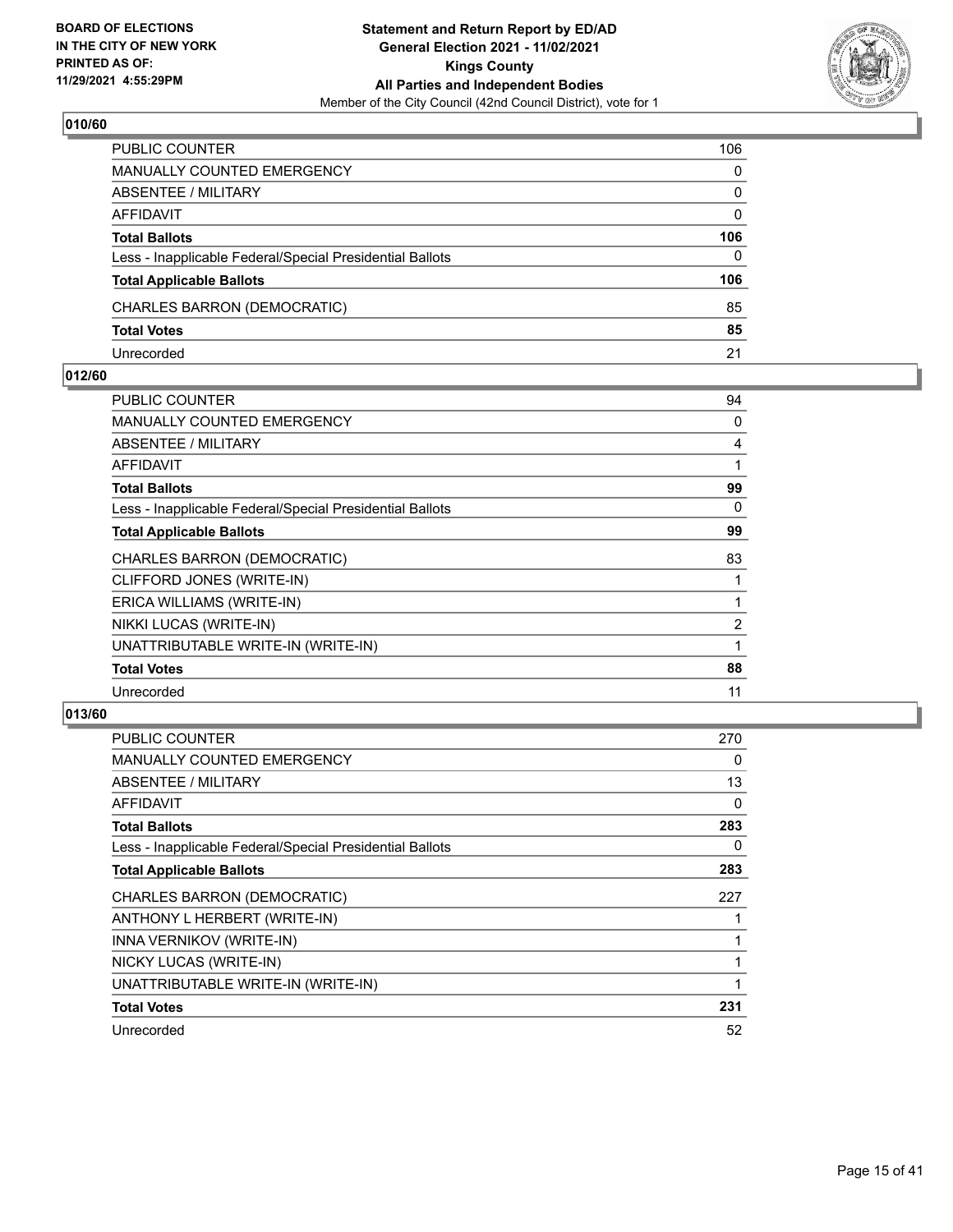

| <b>PUBLIC COUNTER</b>                                    | 201 |
|----------------------------------------------------------|-----|
| <b>MANUALLY COUNTED EMERGENCY</b>                        | 0   |
| ABSENTEE / MILITARY                                      | 6   |
| AFFIDAVIT                                                |     |
| <b>Total Ballots</b>                                     | 208 |
| Less - Inapplicable Federal/Special Presidential Ballots | 0   |
| <b>Total Applicable Ballots</b>                          | 208 |
| CHARLES BARRON (DEMOCRATIC)                              | 160 |
| NIKKI LUCAS (WRITE-IN)                                   |     |
| UNATTRIBUTABLE WRITE-IN (WRITE-IN)                       |     |
| <b>Total Votes</b>                                       | 162 |
| Unrecorded                                               | 46  |

## **015/60**

| <b>PUBLIC COUNTER</b>                                    | 136      |
|----------------------------------------------------------|----------|
| <b>MANUALLY COUNTED EMERGENCY</b>                        | 0        |
| ABSENTEE / MILITARY                                      | 8        |
| AFFIDAVIT                                                | 0        |
| <b>Total Ballots</b>                                     | 144      |
| Less - Inapplicable Federal/Special Presidential Ballots | $\Omega$ |
| <b>Total Applicable Ballots</b>                          | 144      |
| CHARLES BARRON (DEMOCRATIC)                              | 127      |
| UNATTRIBUTABLE WRITE-IN (WRITE-IN)                       | 2        |
| <b>Total Votes</b>                                       | 129      |
| Unrecorded                                               | 15       |

| PUBLIC COUNTER                                           | 66       |
|----------------------------------------------------------|----------|
| MANUALLY COUNTED EMERGENCY                               | $\Omega$ |
| ABSENTEE / MILITARY                                      | 4        |
| AFFIDAVIT                                                | 0        |
| <b>Total Ballots</b>                                     | 70       |
| Less - Inapplicable Federal/Special Presidential Ballots | $\Omega$ |
| <b>Total Applicable Ballots</b>                          | 70       |
| CHARLES BARRON (DEMOCRATIC)                              | 61       |
| <b>Total Votes</b>                                       | 61       |
| Unrecorded                                               | 9        |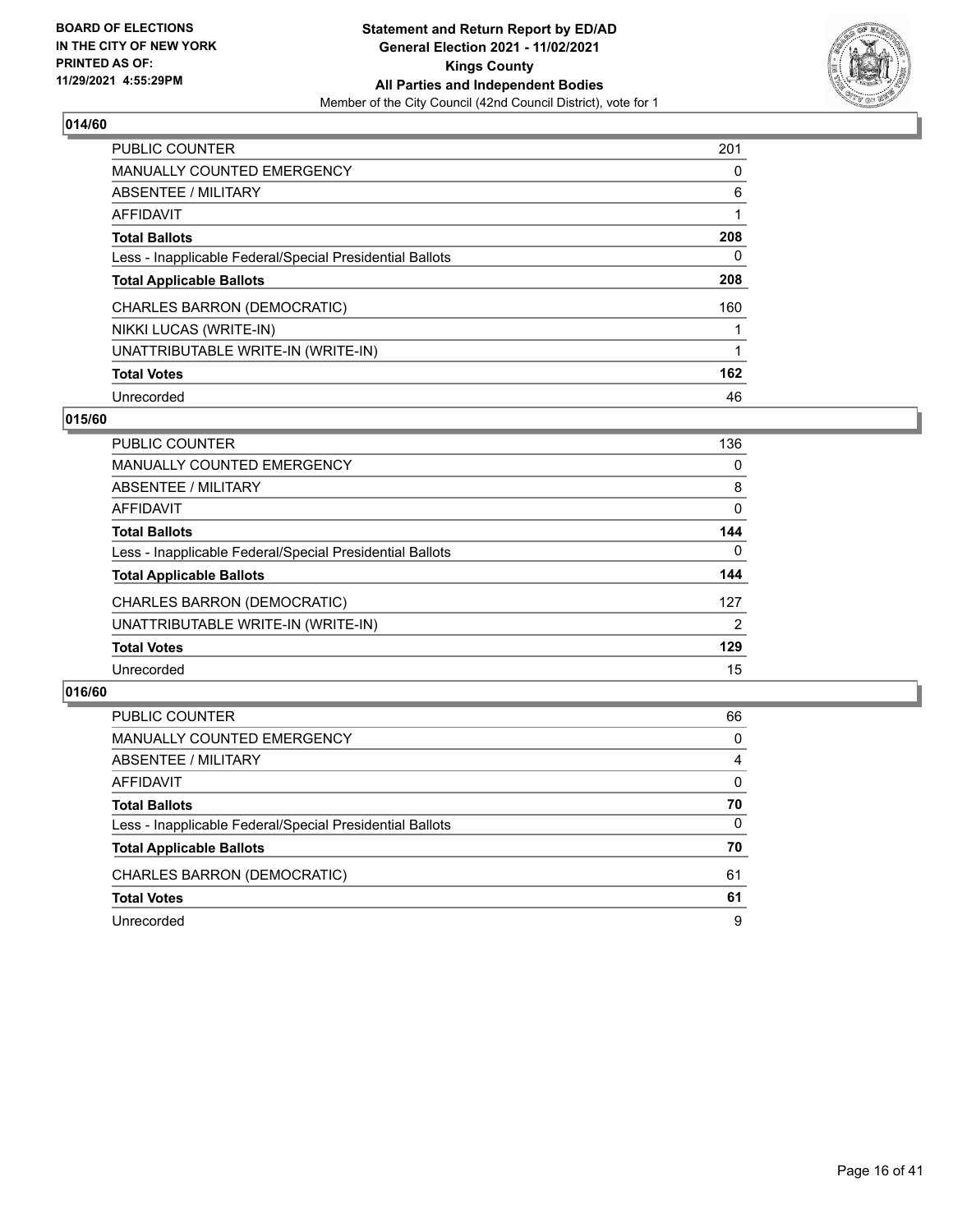

| <b>PUBLIC COUNTER</b>                                    | 241 |
|----------------------------------------------------------|-----|
| <b>MANUALLY COUNTED EMERGENCY</b>                        | 0   |
| ABSENTEE / MILITARY                                      | 19  |
| <b>AFFIDAVIT</b>                                         |     |
| <b>Total Ballots</b>                                     | 261 |
| Less - Inapplicable Federal/Special Presidential Ballots | 0   |
| <b>Total Applicable Ballots</b>                          | 261 |
| CHARLES BARRON (DEMOCRATIC)                              | 206 |
| NISON GAURIELOV (WRITE-IN)                               |     |
| WILFREDO FLORENTINE (WRITE-IN)                           | 3   |
| <b>Total Votes</b>                                       | 210 |
| Unrecorded                                               | 51  |

### **018/60**

| <b>PUBLIC COUNTER</b>                                    | 95       |
|----------------------------------------------------------|----------|
| <b>MANUALLY COUNTED EMERGENCY</b>                        | 0        |
| ABSENTEE / MILITARY                                      | 4        |
| <b>AFFIDAVIT</b>                                         | $\Omega$ |
| <b>Total Ballots</b>                                     | 99       |
| Less - Inapplicable Federal/Special Presidential Ballots | 0        |
| <b>Total Applicable Ballots</b>                          | 99       |
| CHARLES BARRON (DEMOCRATIC)                              | 89       |
| ARIEL RODRIGUEZ (WRITE-IN)                               |          |
| <b>Total Votes</b>                                       | 90       |
| Unrecorded                                               | 9        |

| PUBLIC COUNTER                                           | 68       |
|----------------------------------------------------------|----------|
| MANUALLY COUNTED EMERGENCY                               | $\Omega$ |
| <b>ABSENTEE / MILITARY</b>                               | 5        |
| AFFIDAVIT                                                | $\Omega$ |
| <b>Total Ballots</b>                                     | 73       |
| Less - Inapplicable Federal/Special Presidential Ballots | $\Omega$ |
| <b>Total Applicable Ballots</b>                          | 73       |
| CHARLES BARRON (DEMOCRATIC)                              | 60       |
| <b>Total Votes</b>                                       | 60       |
| Unrecorded                                               | 13       |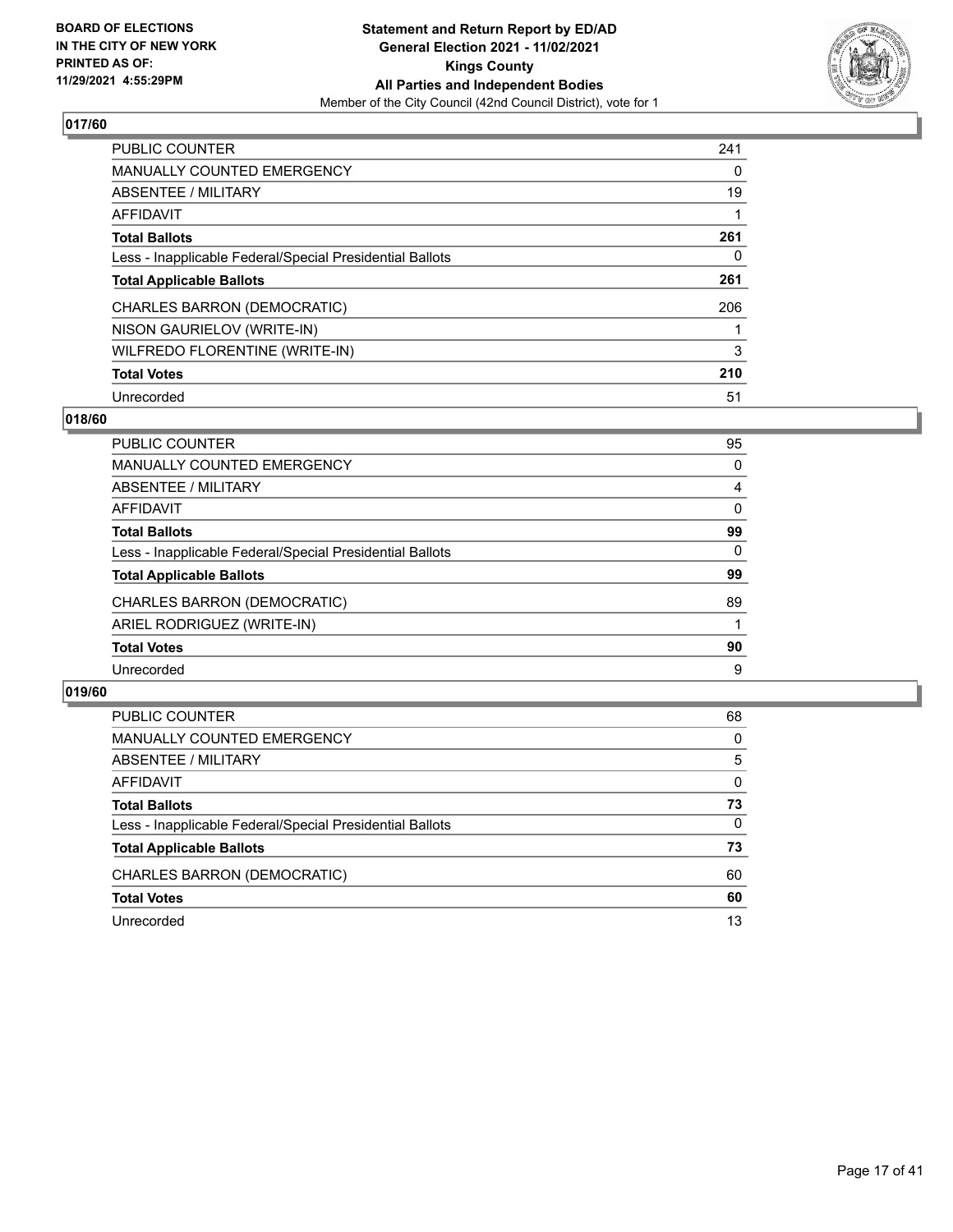

| PUBLIC COUNTER                                           | 32       |
|----------------------------------------------------------|----------|
| <b>MANUALLY COUNTED EMERGENCY</b>                        | $\Omega$ |
| <b>ABSENTEE / MILITARY</b>                               | 5        |
| AFFIDAVIT                                                | $\Omega$ |
| <b>Total Ballots</b>                                     | 37       |
| Less - Inapplicable Federal/Special Presidential Ballots | 0        |
| <b>Total Applicable Ballots</b>                          | 37       |
| CHARLES BARRON (DEMOCRATIC)                              | 31       |
| <b>Total Votes</b>                                       | 31       |
| Unrecorded                                               | 6        |

#### **021/60**

| PUBLIC COUNTER                                           | 78       |
|----------------------------------------------------------|----------|
| <b>MANUALLY COUNTED EMERGENCY</b>                        | 0        |
| ABSENTEE / MILITARY                                      | 11       |
| AFFIDAVIT                                                |          |
| <b>Total Ballots</b>                                     | 90       |
| Less - Inapplicable Federal/Special Presidential Ballots | $\Omega$ |
| <b>Total Applicable Ballots</b>                          | 90       |
| CHARLES BARRON (DEMOCRATIC)                              | 73       |
| UNATTRIBUTABLE WRITE-IN (WRITE-IN)                       |          |
| <b>Total Votes</b>                                       | 74       |
| Unrecorded                                               | 16       |
|                                                          |          |

| PUBLIC COUNTER                                           | 124      |
|----------------------------------------------------------|----------|
| MANUALLY COUNTED EMERGENCY                               | $\Omega$ |
| ABSENTEE / MILITARY                                      | 11       |
| <b>AFFIDAVIT</b>                                         |          |
| <b>Total Ballots</b>                                     | 136      |
| Less - Inapplicable Federal/Special Presidential Ballots | 0        |
| <b>Total Applicable Ballots</b>                          | 136      |
| CHARLES BARRON (DEMOCRATIC)                              | 116      |
| UNATTRIBUTABLE WRITE-IN (WRITE-IN)                       |          |
| <b>Total Votes</b>                                       | 117      |
| Unrecorded                                               | 19       |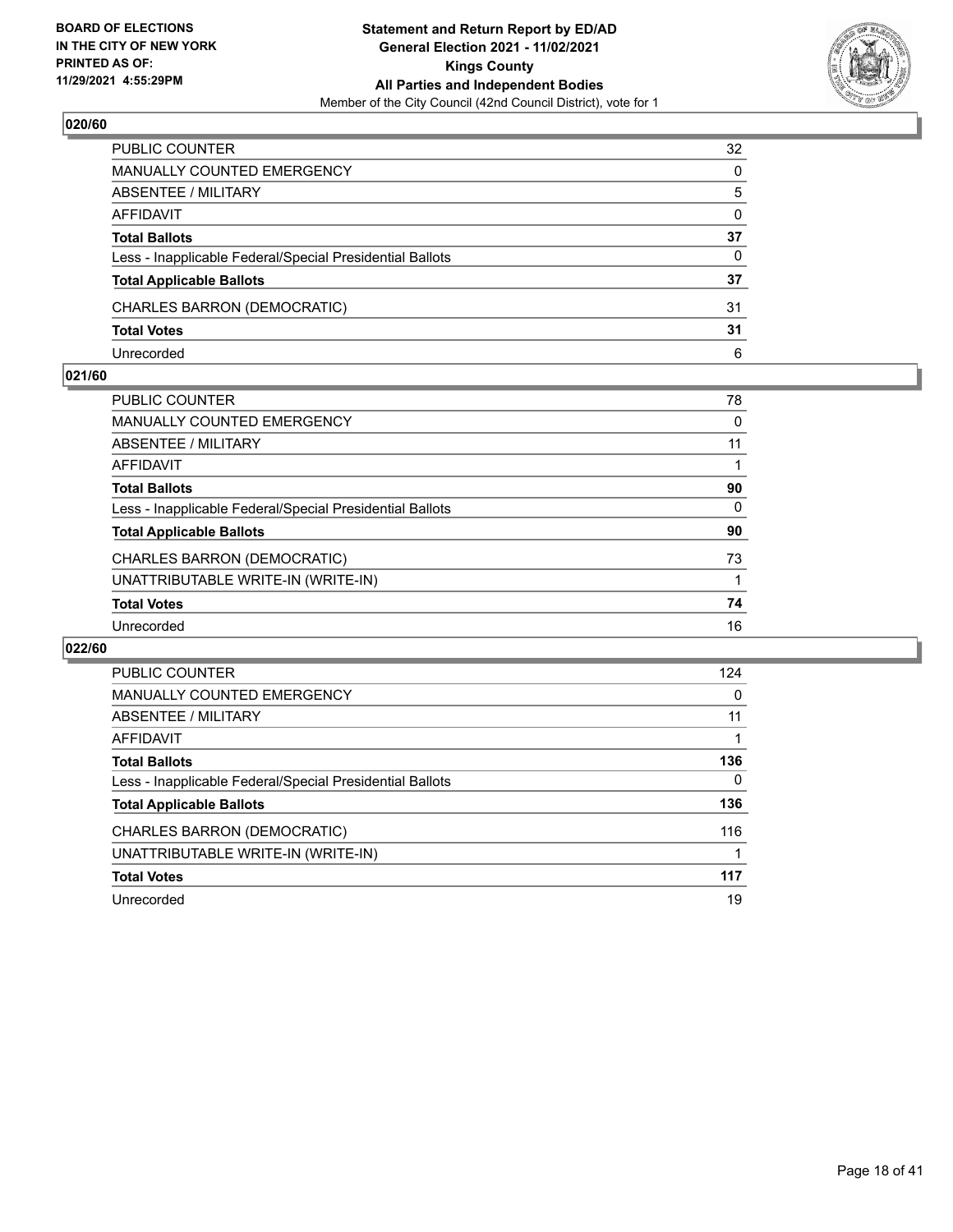

| <b>PUBLIC COUNTER</b>                                    | 115 |
|----------------------------------------------------------|-----|
| MANUALLY COUNTED EMERGENCY                               | 0   |
| ABSENTEE / MILITARY                                      | 8   |
| AFFIDAVIT                                                |     |
| <b>Total Ballots</b>                                     | 124 |
| Less - Inapplicable Federal/Special Presidential Ballots | 0   |
| <b>Total Applicable Ballots</b>                          | 124 |
| CHARLES BARRON (DEMOCRATIC)                              | 104 |
| ANTHONY T. JONES (WRITE-IN)                              |     |
| DONALD TRUMP JR. (WRITE-IN)                              |     |
| UNATTRIBUTABLE WRITE-IN (WRITE-IN)                       | 2   |
| <b>Total Votes</b>                                       | 108 |
| Unrecorded                                               | 16  |
| 025/60 COMBINED into: 024/60                             |     |

# **026/60**

| <b>PUBLIC COUNTER</b>                                    | 253 |
|----------------------------------------------------------|-----|
| <b>MANUALLY COUNTED EMERGENCY</b>                        | 0   |
| ABSENTEE / MILITARY                                      | 6   |
| <b>AFFIDAVIT</b>                                         | 2   |
| <b>Total Ballots</b>                                     | 261 |
| Less - Inapplicable Federal/Special Presidential Ballots | 0   |
| <b>Total Applicable Ballots</b>                          | 261 |
| CHARLES BARRON (DEMOCRATIC)                              | 216 |
| NAKYIA DOUGLAS (WRITE-IN)                                |     |
| UNATTRIBUTABLE WRITE-IN (WRITE-IN)                       |     |
| <b>Total Votes</b>                                       | 218 |
| Unrecorded                                               | 43  |

| PUBLIC COUNTER                                           | 220 |
|----------------------------------------------------------|-----|
| <b>MANUALLY COUNTED EMERGENCY</b>                        | 0   |
| ABSENTEE / MILITARY                                      | 3   |
| AFFIDAVIT                                                | 0   |
| <b>Total Ballots</b>                                     | 223 |
| Less - Inapplicable Federal/Special Presidential Ballots | 0   |
| <b>Total Applicable Ballots</b>                          | 223 |
| CHARLES BARRON (DEMOCRATIC)                              | 184 |
| NIKKI LUCAS (WRITE-IN)                                   |     |
| UNATTRIBUTABLE WRITE-IN (WRITE-IN)                       |     |
| <b>Total Votes</b>                                       | 186 |
| Unrecorded                                               | 37  |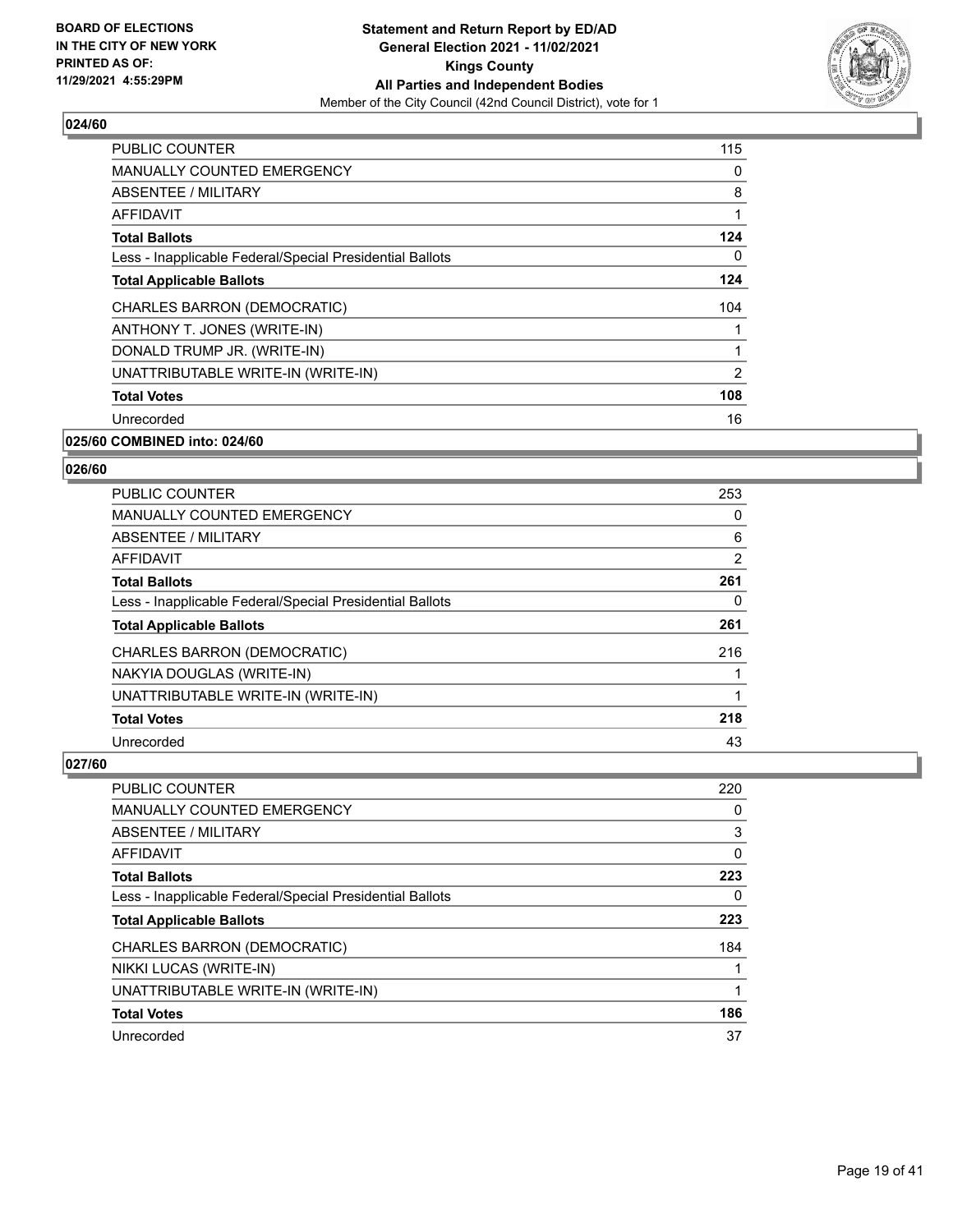

| PUBLIC COUNTER                                           | 255 |
|----------------------------------------------------------|-----|
| <b>MANUALLY COUNTED EMERGENCY</b>                        | 0   |
| ABSENTEE / MILITARY                                      | 13  |
| AFFIDAVIT                                                |     |
| <b>Total Ballots</b>                                     | 269 |
| Less - Inapplicable Federal/Special Presidential Ballots | 0   |
| <b>Total Applicable Ballots</b>                          | 269 |
| CHARLES BARRON (DEMOCRATIC)                              | 212 |
| NIKKI LUCAS (WRITE-IN)                                   |     |
| UNATTRIBUTABLE WRITE-IN (WRITE-IN)                       |     |
| <b>Total Votes</b>                                       | 220 |
| Unrecorded                                               | 49  |

#### **029/60**

| <b>PUBLIC COUNTER</b>                                    | 142      |
|----------------------------------------------------------|----------|
| <b>MANUALLY COUNTED EMERGENCY</b>                        | 0        |
| ABSENTEE / MILITARY                                      | 12       |
| <b>AFFIDAVIT</b>                                         | 2        |
| <b>Total Ballots</b>                                     | 156      |
| Less - Inapplicable Federal/Special Presidential Ballots | $\Omega$ |
| <b>Total Applicable Ballots</b>                          | 156      |
| CHARLES BARRON (DEMOCRATIC)                              | 141      |
| ERIC TRUMP (WRITE-IN)                                    |          |
| <b>Total Votes</b>                                       | 142      |
| Unrecorded                                               | 14       |

| PUBLIC COUNTER                                           | 102      |
|----------------------------------------------------------|----------|
| <b>MANUALLY COUNTED EMERGENCY</b>                        | $\Omega$ |
| ABSENTEE / MILITARY                                      | 12       |
| AFFIDAVIT                                                | 3        |
| <b>Total Ballots</b>                                     | 117      |
| Less - Inapplicable Federal/Special Presidential Ballots | 0        |
| <b>Total Applicable Ballots</b>                          | 117      |
| CHARLES BARRON (DEMOCRATIC)                              | 107      |
| <b>Total Votes</b>                                       | 107      |
| Unrecorded                                               | 10       |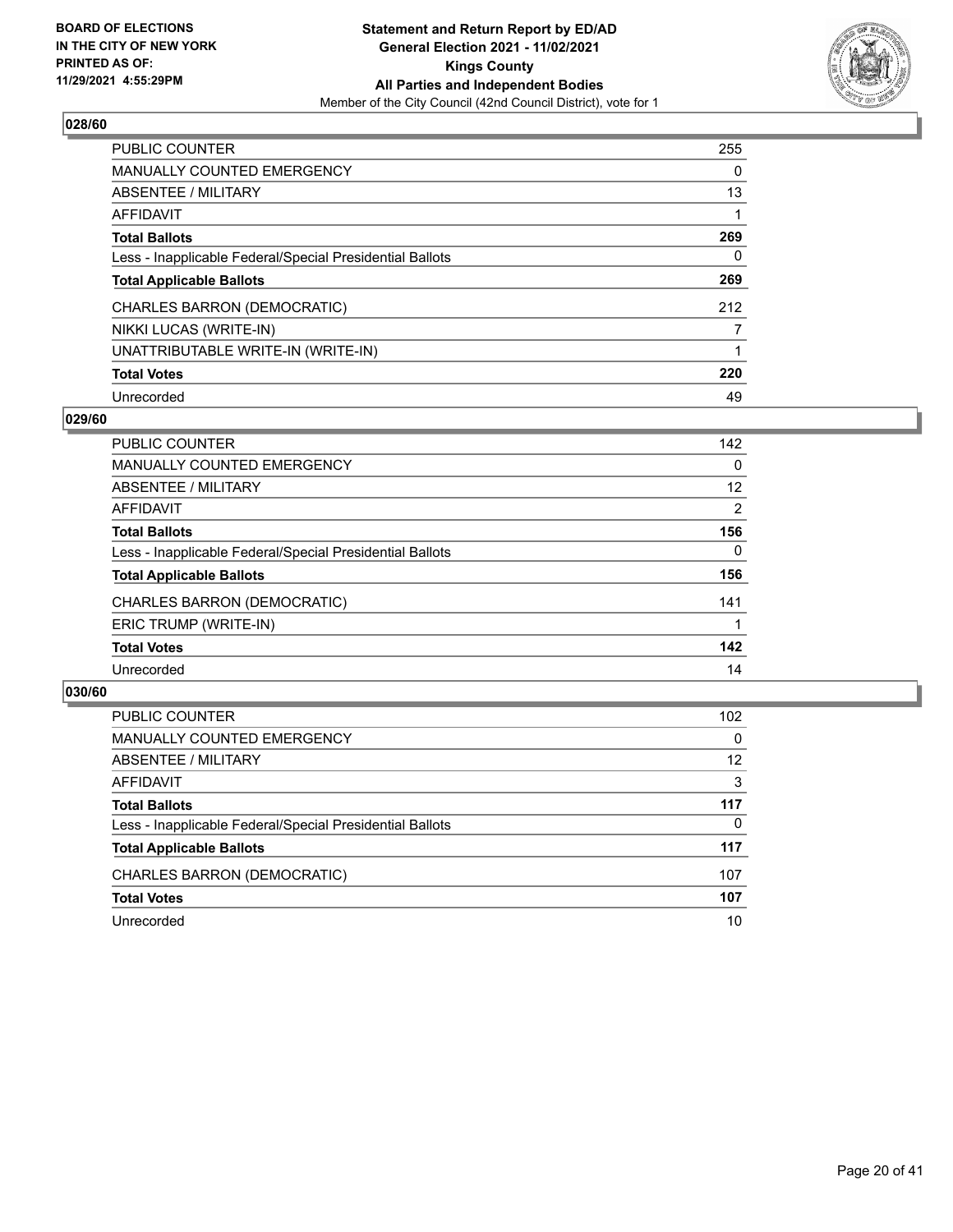

| PUBLIC COUNTER                                           | 131 |
|----------------------------------------------------------|-----|
| <b>MANUALLY COUNTED EMERGENCY</b>                        | 0   |
| ABSENTEE / MILITARY                                      | 5   |
| AFFIDAVIT                                                |     |
| <b>Total Ballots</b>                                     | 137 |
| Less - Inapplicable Federal/Special Presidential Ballots | 0   |
| <b>Total Applicable Ballots</b>                          | 137 |
| CHARLES BARRON (DEMOCRATIC)                              | 113 |
| UNATTRIBUTABLE WRITE-IN (WRITE-IN)                       | 2   |
| <b>Total Votes</b>                                       | 115 |
| Unrecorded                                               | 22  |

## **032/60**

| <b>PUBLIC COUNTER</b>                                    | 155      |
|----------------------------------------------------------|----------|
| <b>MANUALLY COUNTED EMERGENCY</b>                        | $\Omega$ |
| ABSENTEE / MILITARY                                      | 6        |
| AFFIDAVIT                                                | 4        |
| <b>Total Ballots</b>                                     | 165      |
| Less - Inapplicable Federal/Special Presidential Ballots | 0        |
| <b>Total Applicable Ballots</b>                          | 165      |
| CHARLES BARRON (DEMOCRATIC)                              | 138      |
| NIKKI LUCAS (WRITE-IN)                                   |          |
| STEVE BARROW (WRITE-IN)                                  |          |
| UNATTRIBUTABLE WRITE-IN (WRITE-IN)                       | 2        |
| <b>Total Votes</b>                                       | 142      |
| Unrecorded                                               | 23       |

| <b>PUBLIC COUNTER</b>                                    | 181 |
|----------------------------------------------------------|-----|
| <b>MANUALLY COUNTED EMERGENCY</b>                        | 0   |
| <b>ABSENTEE / MILITARY</b>                               | 8   |
| <b>AFFIDAVIT</b>                                         | 0   |
| <b>Total Ballots</b>                                     | 189 |
| Less - Inapplicable Federal/Special Presidential Ballots | 0   |
| <b>Total Applicable Ballots</b>                          | 189 |
| CHARLES BARRON (DEMOCRATIC)                              | 154 |
| CHRIS BANKS (WRITE-IN)                                   | 2   |
| EFFREM WHITEHEAD (WRITE-IN)                              | 1   |
| UNATTRIBUTABLE WRITE-IN (WRITE-IN)                       | 2   |
| <b>Total Votes</b>                                       | 159 |
| Unrecorded                                               | 30  |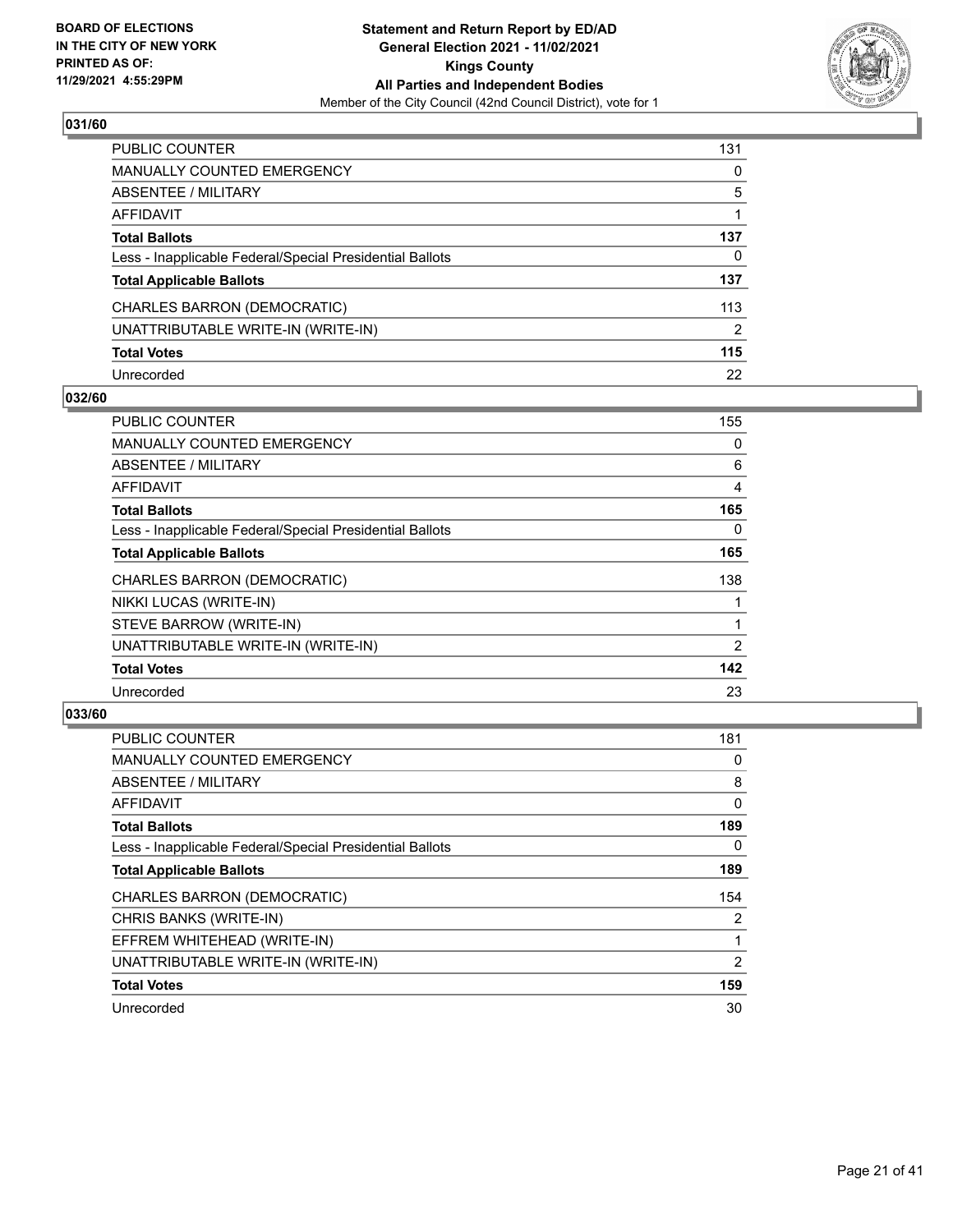

| <b>PUBLIC COUNTER</b>                                    | 171            |
|----------------------------------------------------------|----------------|
| <b>MANUALLY COUNTED EMERGENCY</b>                        | 0              |
| ABSENTEE / MILITARY                                      | 5              |
| AFFIDAVIT                                                |                |
| <b>Total Ballots</b>                                     | 177            |
| Less - Inapplicable Federal/Special Presidential Ballots | 0              |
| <b>Total Applicable Ballots</b>                          | 177            |
| CHARLES BARRON (DEMOCRATIC)                              | 133            |
| ALTON MADDOX (WRITE-IN)                                  |                |
| CHRIS BANKS (WRITE-IN)                                   | $\overline{2}$ |
| NIKKI LUCAS (WRITE-IN)                                   |                |
| <b>Total Votes</b>                                       | 137            |
| Unrecorded                                               | 40             |

## **035/60**

| <b>PUBLIC COUNTER</b>                                    | 103      |
|----------------------------------------------------------|----------|
| MANUALLY COUNTED EMERGENCY                               | 0        |
| ABSENTEE / MILITARY                                      | 9        |
| AFFIDAVIT                                                |          |
| <b>Total Ballots</b>                                     | 113      |
| Less - Inapplicable Federal/Special Presidential Ballots | $\Omega$ |
| <b>Total Applicable Ballots</b>                          | 113      |
| CHARLES BARRON (DEMOCRATIC)                              | 98       |
| <b>Total Votes</b>                                       | 98       |
| Unrecorded                                               | 15       |

| <b>PUBLIC COUNTER</b>                                    | 181 |
|----------------------------------------------------------|-----|
| <b>MANUALLY COUNTED EMERGENCY</b>                        | 0   |
| ABSENTEE / MILITARY                                      | 8   |
| <b>AFFIDAVIT</b>                                         | 0   |
| <b>Total Ballots</b>                                     | 189 |
| Less - Inapplicable Federal/Special Presidential Ballots | 0   |
| <b>Total Applicable Ballots</b>                          | 189 |
| CHARLES BARRON (DEMOCRATIC)                              | 156 |
| DAVID GORDON (WRITE-IN)                                  |     |
| SYDNEY MCKENZIE (WRITE-IN)                               |     |
| UNATTRIBUTABLE WRITE-IN (WRITE-IN)                       | 5   |
| <b>Total Votes</b>                                       | 163 |
| Unrecorded                                               | 26  |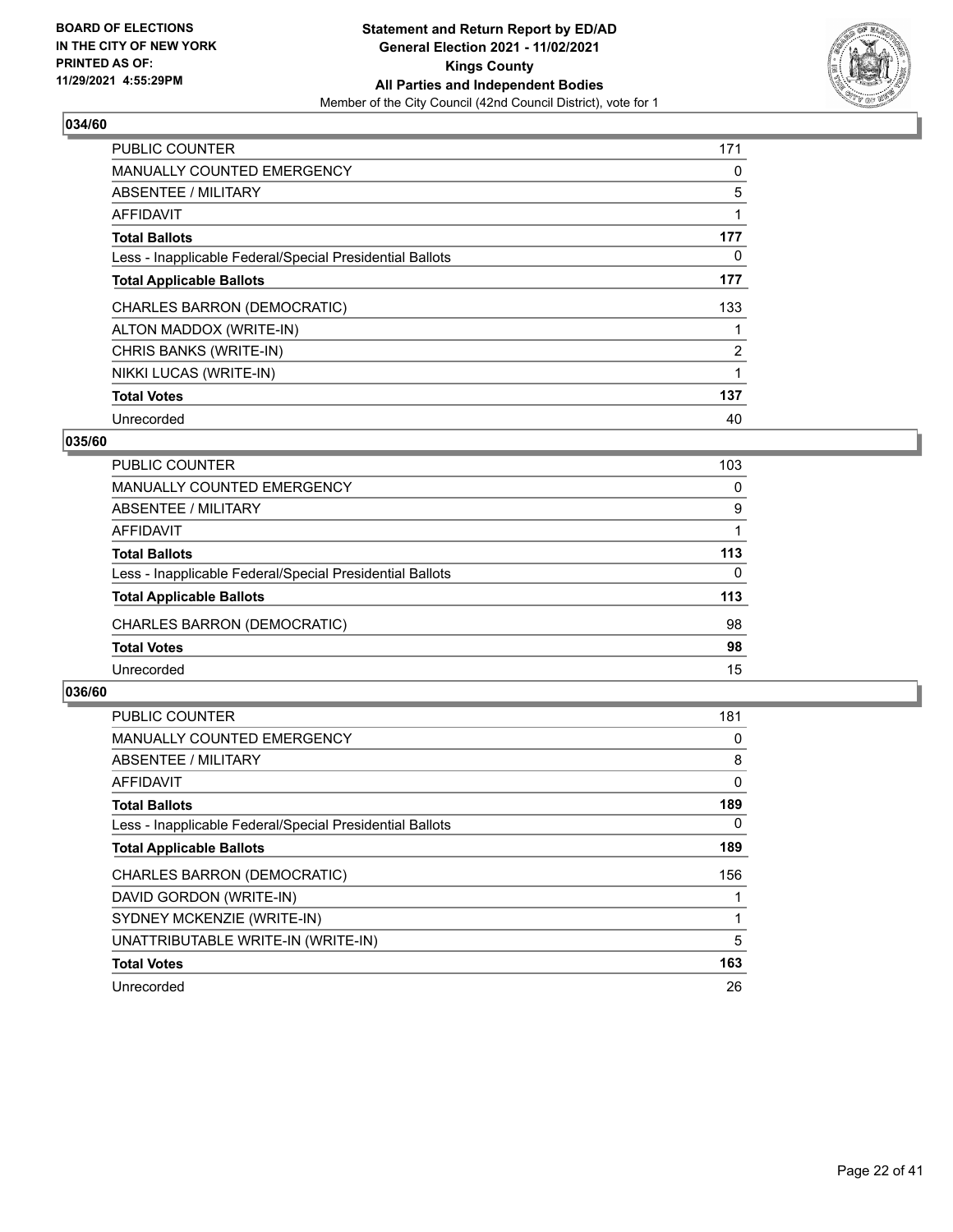

| <b>PUBLIC COUNTER</b>                                    | 155 |
|----------------------------------------------------------|-----|
| <b>MANUALLY COUNTED EMERGENCY</b>                        | 0   |
| ABSENTEE / MILITARY                                      | 4   |
| <b>AFFIDAVIT</b>                                         | 0   |
| <b>Total Ballots</b>                                     | 159 |
| Less - Inapplicable Federal/Special Presidential Ballots | 0   |
| <b>Total Applicable Ballots</b>                          | 159 |
| CHARLES BARRON (DEMOCRATIC)                              | 136 |
| IASHIA BOWE (WRITE-IN)                                   |     |
| <b>JACINTA NELSON (WRITE-IN)</b>                         |     |
| LRON NELSON (WRITE-IN)                                   |     |
| <b>Total Votes</b>                                       | 139 |
| Unrecorded                                               | 20  |

## **038/60**

| <b>PUBLIC COUNTER</b>                                    | 156 |
|----------------------------------------------------------|-----|
| <b>MANUALLY COUNTED EMERGENCY</b>                        | 0   |
| ABSENTEE / MILITARY                                      | 5   |
| AFFIDAVIT                                                | 0   |
| <b>Total Ballots</b>                                     | 161 |
| Less - Inapplicable Federal/Special Presidential Ballots | 0   |
| <b>Total Applicable Ballots</b>                          | 161 |
| CHARLES BARRON (DEMOCRATIC)                              | 132 |
| NIKKI LUCAS (WRITE-IN)                                   |     |
| SHARON WEBSTER-NURSE (WRITE-IN)                          |     |
| <b>Total Votes</b>                                       | 134 |
| Unrecorded                                               | 27  |

| PUBLIC COUNTER                                           | 125 |
|----------------------------------------------------------|-----|
| <b>MANUALLY COUNTED EMERGENCY</b>                        | 0   |
| ABSENTEE / MILITARY                                      | 3   |
| AFFIDAVIT                                                |     |
| <b>Total Ballots</b>                                     | 129 |
| Less - Inapplicable Federal/Special Presidential Ballots | 0   |
| <b>Total Applicable Ballots</b>                          | 129 |
| CHARLES BARRON (DEMOCRATIC)                              | 102 |
| <b>Total Votes</b>                                       | 102 |
| Unrecorded                                               | 27  |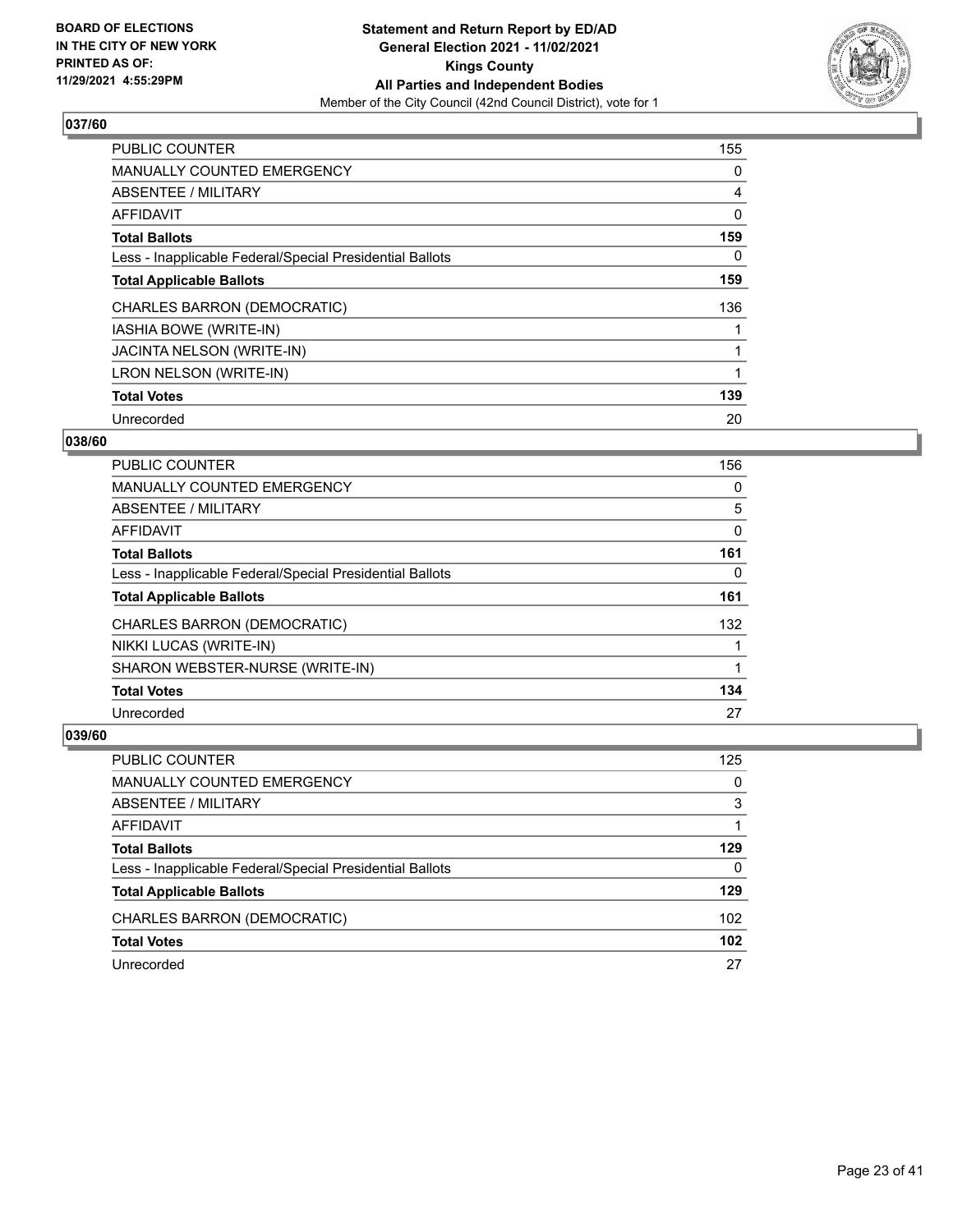

| <b>PUBLIC COUNTER</b>                                    | 104            |
|----------------------------------------------------------|----------------|
| <b>MANUALLY COUNTED EMERGENCY</b>                        | $\Omega$       |
| ABSENTEE / MILITARY                                      | 8              |
| AFFIDAVIT                                                |                |
| <b>Total Ballots</b>                                     | 113            |
| Less - Inapplicable Federal/Special Presidential Ballots | 0              |
| <b>Total Applicable Ballots</b>                          | 113            |
| CHARLES BARRON (DEMOCRATIC)                              | 86             |
| CHRISTOPHER BANKS (WRITE-IN)                             |                |
| UNATTRIBUTABLE WRITE-IN (WRITE-IN)                       | $\overline{2}$ |
| <b>Total Votes</b>                                       | 89             |
| Unrecorded                                               | 24             |

#### **041/60**

| <b>PUBLIC COUNTER</b>                                    | 198      |
|----------------------------------------------------------|----------|
| <b>MANUALLY COUNTED EMERGENCY</b>                        | $\Omega$ |
| ABSENTEE / MILITARY                                      | 14       |
| <b>AFFIDAVIT</b>                                         | $\Omega$ |
| <b>Total Ballots</b>                                     | 212      |
| Less - Inapplicable Federal/Special Presidential Ballots | $\Omega$ |
| <b>Total Applicable Ballots</b>                          | 212      |
| CHARLES BARRON (DEMOCRATIC)                              | 186      |
| NIKKI LUCAS (WRITE-IN)                                   |          |
| WILFRED FLOKENTINO (WRITE-IN)                            |          |
| <b>Total Votes</b>                                       | 188      |
| Unrecorded                                               | 24       |

| <b>PUBLIC COUNTER</b>                                    | 214 |
|----------------------------------------------------------|-----|
| <b>MANUALLY COUNTED EMERGENCY</b>                        | 0   |
| ABSENTEE / MILITARY                                      | 4   |
| <b>AFFIDAVIT</b>                                         | 0   |
| <b>Total Ballots</b>                                     | 218 |
| Less - Inapplicable Federal/Special Presidential Ballots | 0   |
| <b>Total Applicable Ballots</b>                          | 218 |
| CHARLES BARRON (DEMOCRATIC)                              | 185 |
| DABY BENJAMINE CURRERAS (WRITE-IN)                       |     |
| SUSKIE QUE (WRITE-IN)                                    |     |
| <b>Total Votes</b>                                       | 187 |
| Unrecorded                                               | 31  |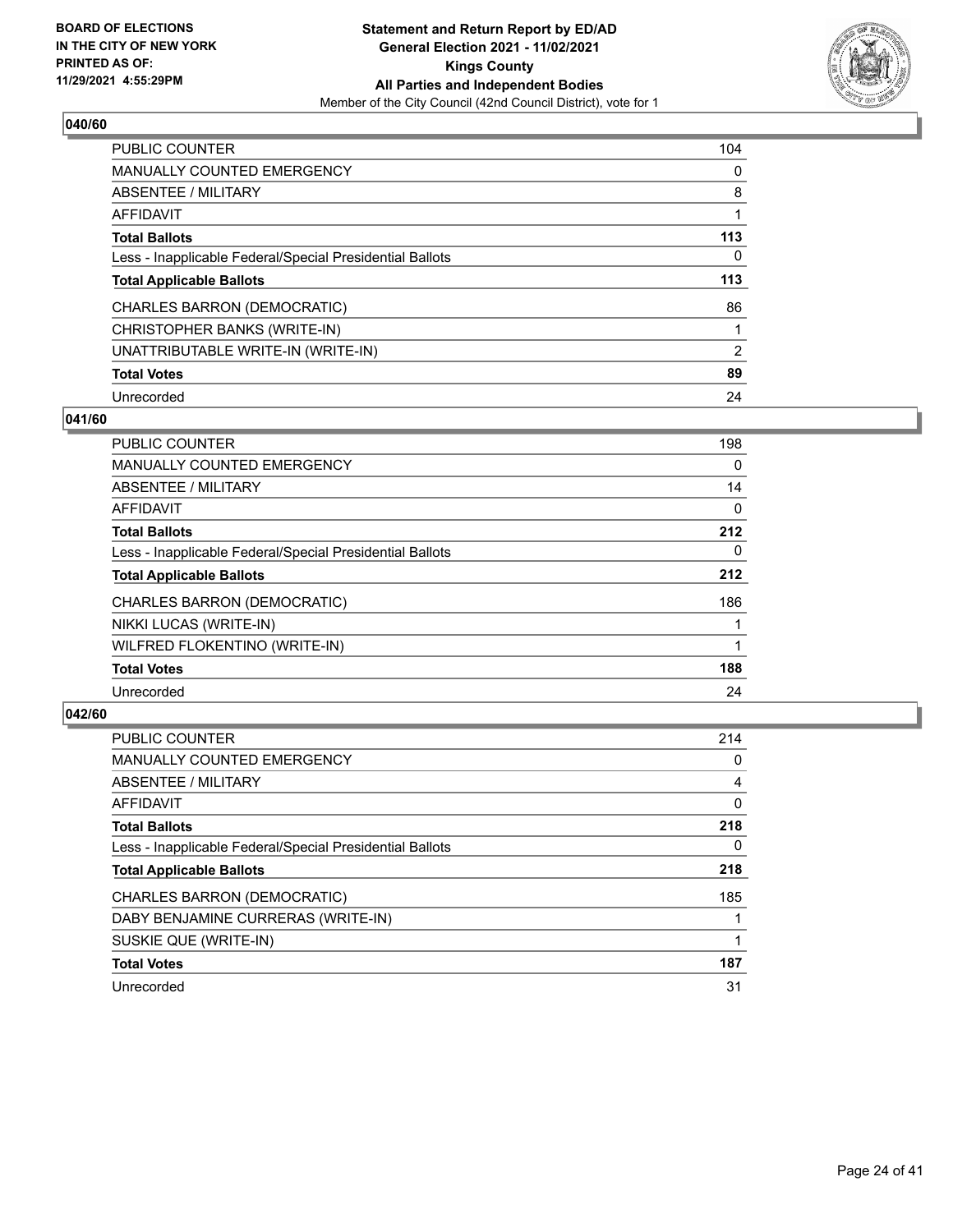

| PUBLIC COUNTER                                           | 187          |
|----------------------------------------------------------|--------------|
| <b>MANUALLY COUNTED EMERGENCY</b>                        | 0            |
| ABSENTEE / MILITARY                                      | 7            |
| AFFIDAVIT                                                | $\mathbf{0}$ |
| <b>Total Ballots</b>                                     | 194          |
| Less - Inapplicable Federal/Special Presidential Ballots | $\Omega$     |
| <b>Total Applicable Ballots</b>                          | 194          |
| CHARLES BARRON (DEMOCRATIC)                              | 173          |
| DOUS HOVAS (WRITE-IN)                                    |              |
| <b>Total Votes</b>                                       | 174          |
| Unrecorded                                               | 20           |

#### **044/60**

| PUBLIC COUNTER                                           | 136      |
|----------------------------------------------------------|----------|
| <b>MANUALLY COUNTED EMERGENCY</b>                        | $\Omega$ |
| ABSENTEE / MILITARY                                      | 2        |
| AFFIDAVIT                                                | 0        |
| <b>Total Ballots</b>                                     | 138      |
| Less - Inapplicable Federal/Special Presidential Ballots | 0        |
| <b>Total Applicable Ballots</b>                          | 138      |
| CHARLES BARRON (DEMOCRATIC)                              | 118      |
| UNATTRIBUTABLE WRITE-IN (WRITE-IN)                       |          |
| <b>Total Votes</b>                                       | 119      |
| Unrecorded                                               | 19       |

| <b>PUBLIC COUNTER</b>                                    | 217 |
|----------------------------------------------------------|-----|
| <b>MANUALLY COUNTED EMERGENCY</b>                        | 0   |
| ABSENTEE / MILITARY                                      | 5   |
| AFFIDAVIT                                                | 2   |
| <b>Total Ballots</b>                                     | 224 |
| Less - Inapplicable Federal/Special Presidential Ballots | 0   |
| <b>Total Applicable Ballots</b>                          | 224 |
| CHARLES BARRON (DEMOCRATIC)                              | 179 |
| NIKKI LUCAS (WRITE-IN)                                   | 3   |
| UNATTRIBUTABLE WRITE-IN (WRITE-IN)                       |     |
| <b>Total Votes</b>                                       | 183 |
| Unrecorded                                               | 41  |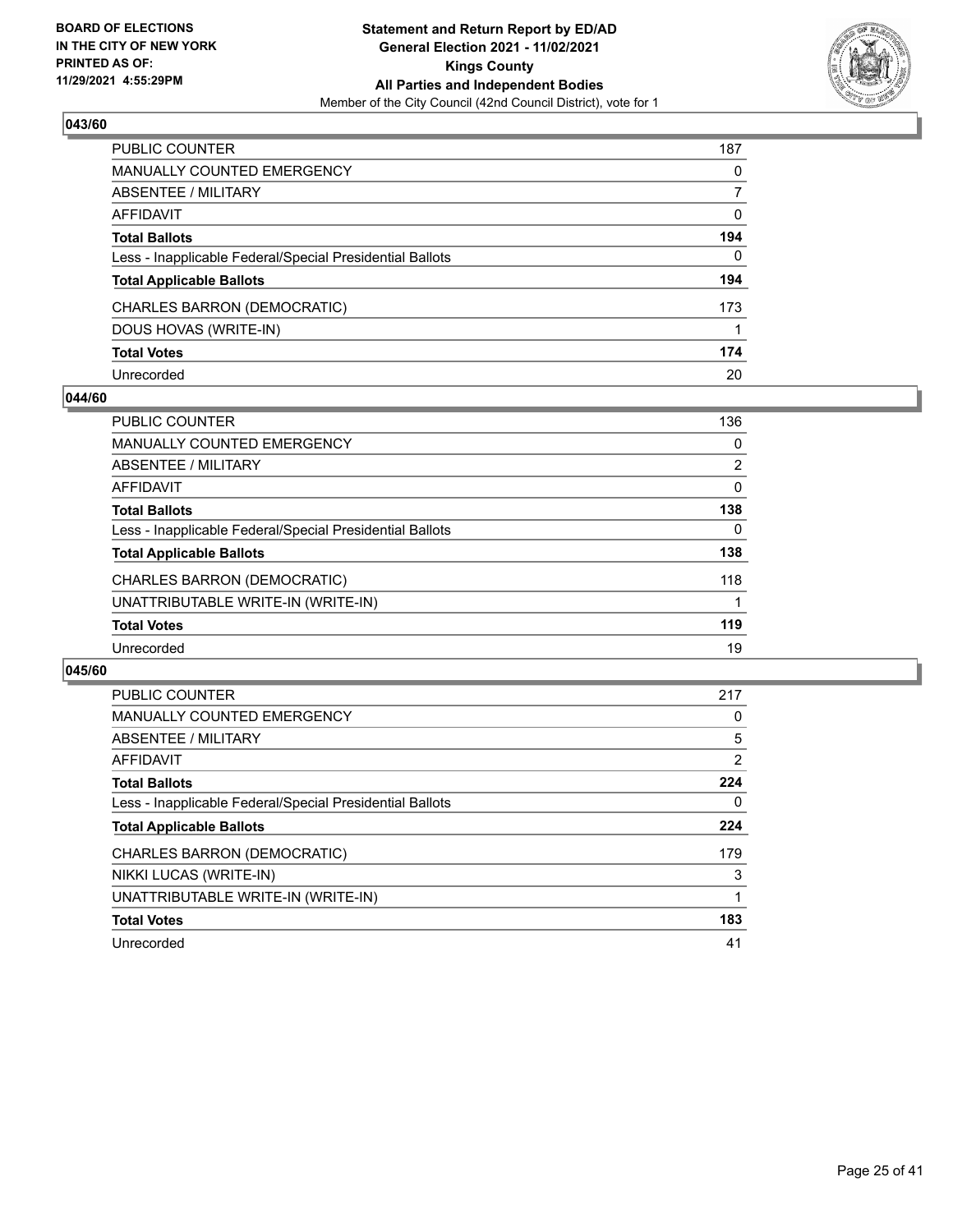

| <b>PUBLIC COUNTER</b>                                    | 190      |
|----------------------------------------------------------|----------|
| <b>MANUALLY COUNTED EMERGENCY</b>                        | $\Omega$ |
| ABSENTEE / MILITARY                                      | 8        |
| AFFIDAVIT                                                | 0        |
| <b>Total Ballots</b>                                     | 198      |
| Less - Inapplicable Federal/Special Presidential Ballots | 0        |
| <b>Total Applicable Ballots</b>                          | 198      |
| CHARLES BARRON (DEMOCRATIC)                              | 169      |
| UNATTRIBUTABLE WRITE-IN (WRITE-IN)                       | 2        |
| UNCOUNTED WRITE-IN PER STATUTE (WRITE-IN)                | 1        |
| <b>Total Votes</b>                                       | 172      |
| Unrecorded                                               | 26       |

### **047/60**

| <b>PUBLIC COUNTER</b>                                    | 194      |
|----------------------------------------------------------|----------|
| <b>MANUALLY COUNTED EMERGENCY</b>                        | $\Omega$ |
| ABSENTEE / MILITARY                                      | 4        |
| AFFIDAVIT                                                | 2        |
| <b>Total Ballots</b>                                     | 200      |
| Less - Inapplicable Federal/Special Presidential Ballots | $\Omega$ |
| <b>Total Applicable Ballots</b>                          | 200      |
| CHARLES BARRON (DEMOCRATIC)                              | 173      |
| <b>Total Votes</b>                                       | 173      |
| Unrecorded                                               | 27       |

| PUBLIC COUNTER                                           | 75       |
|----------------------------------------------------------|----------|
| <b>MANUALLY COUNTED EMERGENCY</b>                        | 0        |
| ABSENTEE / MILITARY                                      | $\Omega$ |
| AFFIDAVIT                                                |          |
| <b>Total Ballots</b>                                     | 76       |
| Less - Inapplicable Federal/Special Presidential Ballots | 0        |
| <b>Total Applicable Ballots</b>                          | 76       |
| CHARLES BARRON (DEMOCRATIC)                              | 61       |
| <b>Total Votes</b>                                       | 61       |
| Unrecorded                                               | 15       |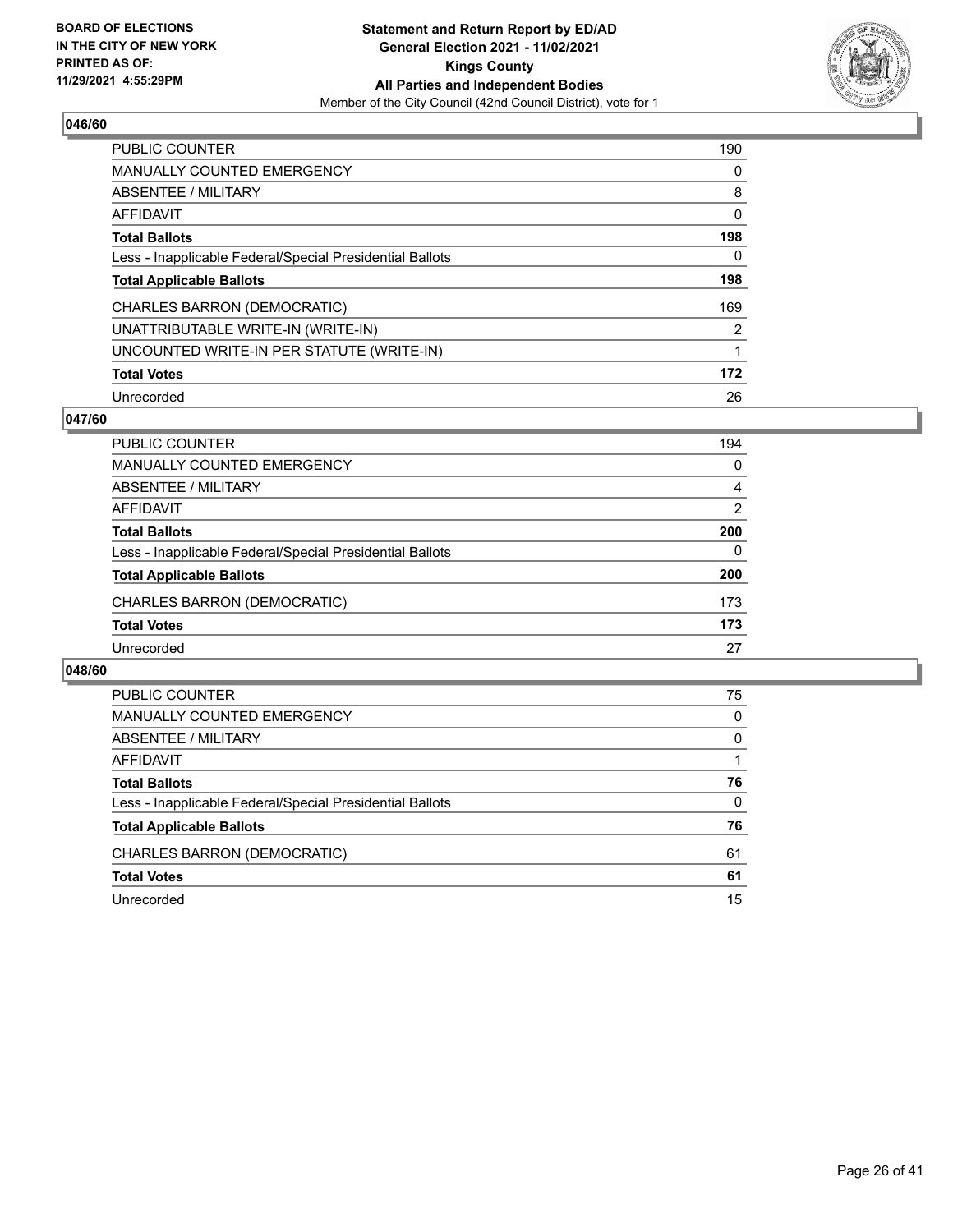

| PUBLIC COUNTER                                           | 168            |
|----------------------------------------------------------|----------------|
| <b>MANUALLY COUNTED EMERGENCY</b>                        | 0              |
| ABSENTEE / MILITARY                                      | 8              |
| <b>AFFIDAVIT</b>                                         | $\overline{2}$ |
| <b>Total Ballots</b>                                     | 178            |
| Less - Inapplicable Federal/Special Presidential Ballots | $\mathbf{0}$   |
| <b>Total Applicable Ballots</b>                          | 178            |
| CHARLES BARRON (DEMOCRATIC)                              | 157            |
| UNATTRIBUTABLE WRITE-IN (WRITE-IN)                       |                |
| <b>Total Votes</b>                                       | 158            |
| Unrecorded                                               | 20             |

#### **050/60**

| PUBLIC COUNTER                                           | 70       |
|----------------------------------------------------------|----------|
| MANUALLY COUNTED EMERGENCY                               | $\Omega$ |
| ABSENTEE / MILITARY                                      | 4        |
| AFFIDAVIT                                                | 0        |
| <b>Total Ballots</b>                                     | 74       |
| Less - Inapplicable Federal/Special Presidential Ballots | $\Omega$ |
| <b>Total Applicable Ballots</b>                          | 74       |
| CHARLES BARRON (DEMOCRATIC)                              | 62       |
| <b>Total Votes</b>                                       | 62       |
| Unrecorded                                               | 12       |

| <b>PUBLIC COUNTER</b>                                    | 254 |
|----------------------------------------------------------|-----|
| <b>MANUALLY COUNTED EMERGENCY</b>                        | 0   |
| ABSENTEE / MILITARY                                      | 10  |
| AFFIDAVIT                                                | 3   |
| <b>Total Ballots</b>                                     | 267 |
| Less - Inapplicable Federal/Special Presidential Ballots | 0   |
| <b>Total Applicable Ballots</b>                          | 267 |
| CHARLES BARRON (DEMOCRATIC)                              | 230 |
| RICHARD SPAULDIYO (WRITE-IN)                             |     |
| UNATTRIBUTABLE WRITE-IN (WRITE-IN)                       | 2   |
| <b>Total Votes</b>                                       | 233 |
| Unrecorded                                               | 34  |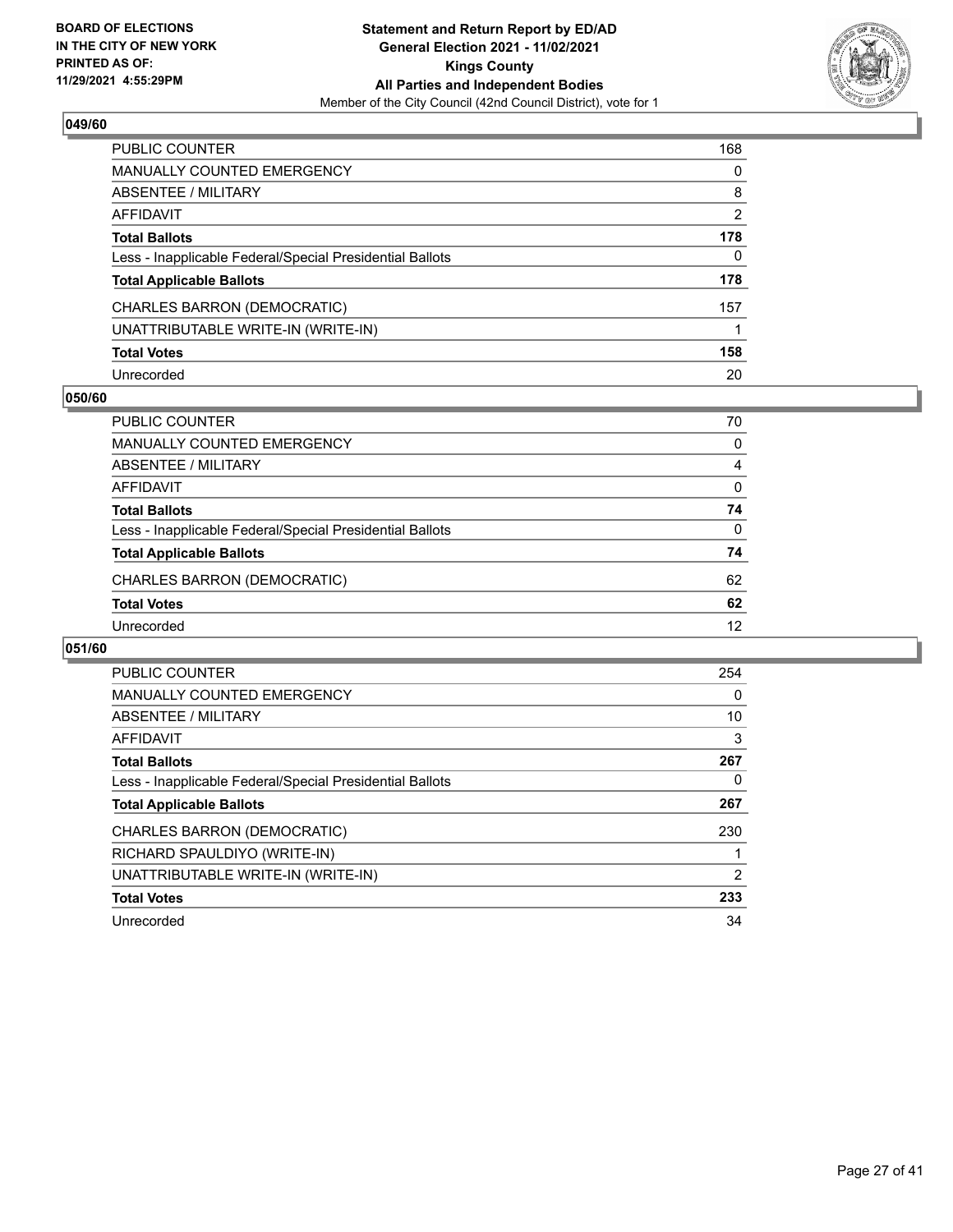

| PUBLIC COUNTER                                           | 147 |
|----------------------------------------------------------|-----|
| <b>MANUALLY COUNTED EMERGENCY</b>                        | 0   |
| ABSENTEE / MILITARY                                      |     |
| AFFIDAVIT                                                | 3   |
| <b>Total Ballots</b>                                     | 151 |
| Less - Inapplicable Federal/Special Presidential Ballots | 0   |
| <b>Total Applicable Ballots</b>                          | 151 |
| CHARLES BARRON (DEMOCRATIC)                              | 126 |
| NIKKI LUCAS (WRITE-IN)                                   |     |
| <b>Total Votes</b>                                       | 127 |
| Unrecorded                                               | 24  |

## **053/60**

| PUBLIC COUNTER                                           | 184      |
|----------------------------------------------------------|----------|
| <b>MANUALLY COUNTED EMERGENCY</b>                        | $\Omega$ |
| <b>ABSENTEE / MILITARY</b>                               | 3        |
| AFFIDAVIT                                                | 0        |
| <b>Total Ballots</b>                                     | 187      |
| Less - Inapplicable Federal/Special Presidential Ballots | 0        |
| <b>Total Applicable Ballots</b>                          | 187      |
| CHARLES BARRON (DEMOCRATIC)                              | 153      |
| CLEDWYN SEARCHWELL (WRITE-IN)                            |          |
| COREY JOHNSON (WRITE-IN)                                 |          |
| MICHELA IRBYO (WRITE-IN)                                 |          |
| <b>Total Votes</b>                                       | 156      |
| Unrecorded                                               | 31       |

| <b>PUBLIC COUNTER</b>                                    | 164      |
|----------------------------------------------------------|----------|
| MANUALLY COUNTED EMERGENCY                               | $\Omega$ |
| ABSENTEE / MILITARY                                      |          |
| AFFIDAVIT                                                | $\Omega$ |
| <b>Total Ballots</b>                                     | 165      |
| Less - Inapplicable Federal/Special Presidential Ballots | $\Omega$ |
| <b>Total Applicable Ballots</b>                          | 165      |
| CHARLES BARRON (DEMOCRATIC)                              | 137      |
| <b>Total Votes</b>                                       | 137      |
| Unrecorded                                               | 28       |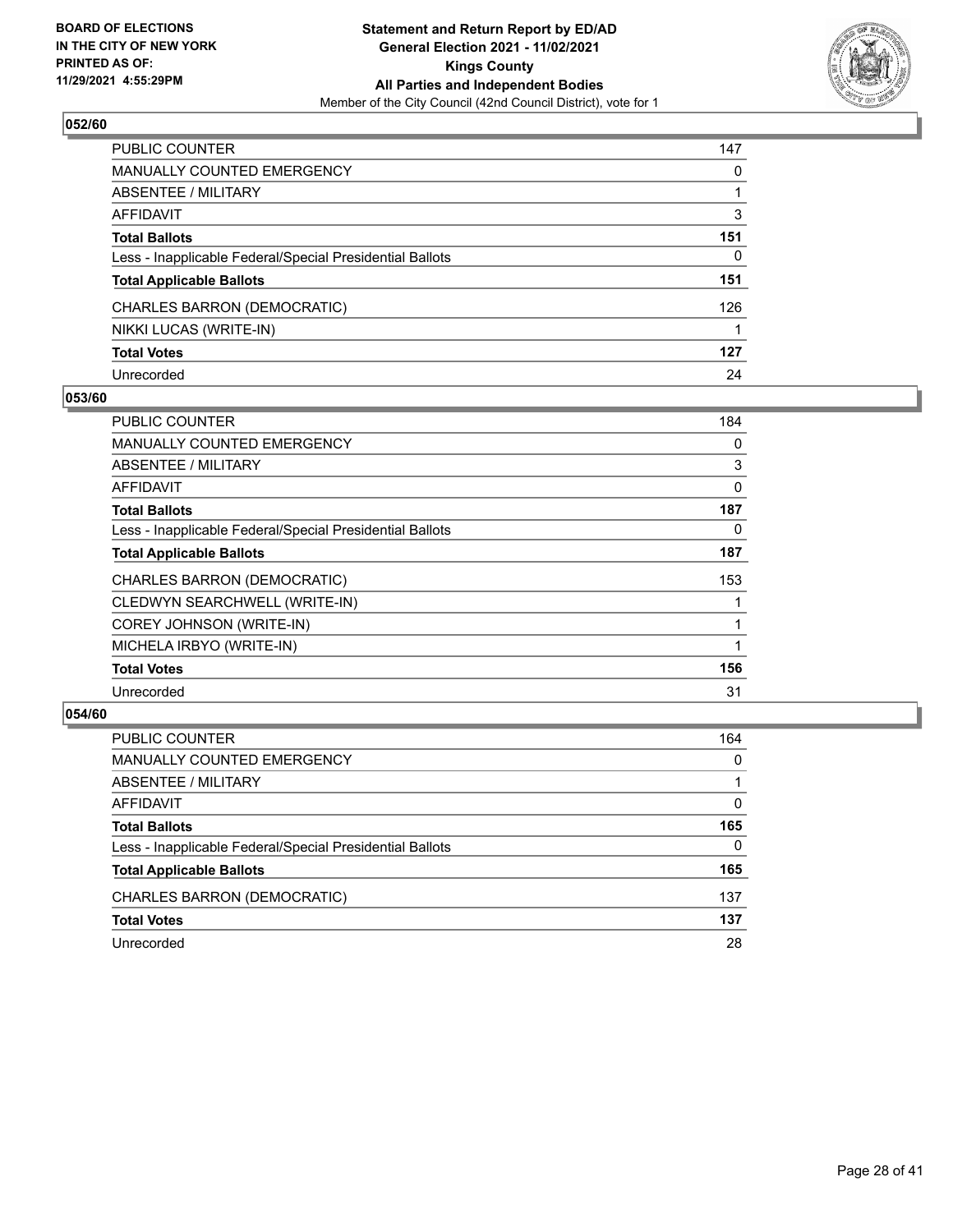

| PUBLIC COUNTER                                           | 138 |
|----------------------------------------------------------|-----|
| <b>MANUALLY COUNTED EMERGENCY</b>                        | 0   |
| ABSENTEE / MILITARY                                      | 6   |
| <b>AFFIDAVIT</b>                                         |     |
| <b>Total Ballots</b>                                     | 145 |
| Less - Inapplicable Federal/Special Presidential Ballots | 0   |
| <b>Total Applicable Ballots</b>                          | 145 |
| CHARLES BARRON (DEMOCRATIC)                              | 112 |
| CHRIS BANKS (WRITE-IN)                                   |     |
| <b>JASON BRATHWRITE (WRITE-IN)</b>                       |     |
| UNATTRIBUTABLE WRITE-IN (WRITE-IN)                       |     |
| <b>Total Votes</b>                                       | 115 |
| Unrecorded                                               | 30  |

## **056/60**

| <b>PUBLIC COUNTER</b>                                    | 166 |
|----------------------------------------------------------|-----|
| <b>MANUALLY COUNTED EMERGENCY</b>                        | 0   |
| ABSENTEE / MILITARY                                      | 12  |
| <b>AFFIDAVIT</b>                                         |     |
| <b>Total Ballots</b>                                     | 179 |
| Less - Inapplicable Federal/Special Presidential Ballots | 0   |
| <b>Total Applicable Ballots</b>                          | 179 |
| CHARLES BARRON (DEMOCRATIC)                              | 150 |
| NIKKI LUCAS (WRITE-IN)                                   |     |
| UNATTRIBUTABLE WRITE-IN (WRITE-IN)                       | 2   |
| <b>Total Votes</b>                                       | 153 |
| Unrecorded                                               | 26  |

| PUBLIC COUNTER                                           | 201 |
|----------------------------------------------------------|-----|
| <b>MANUALLY COUNTED EMERGENCY</b>                        | 0   |
| ABSENTEE / MILITARY                                      | 11  |
| AFFIDAVIT                                                | 2   |
| <b>Total Ballots</b>                                     | 214 |
| Less - Inapplicable Federal/Special Presidential Ballots | 0   |
| <b>Total Applicable Ballots</b>                          | 214 |
| CHARLES BARRON (DEMOCRATIC)                              | 193 |
| KERON ALLEYNE (WRITE-IN)                                 |     |
| NIKAL LUCAS (WRITE-IN)                                   |     |
| <b>Total Votes</b>                                       | 195 |
| Unrecorded                                               | 19  |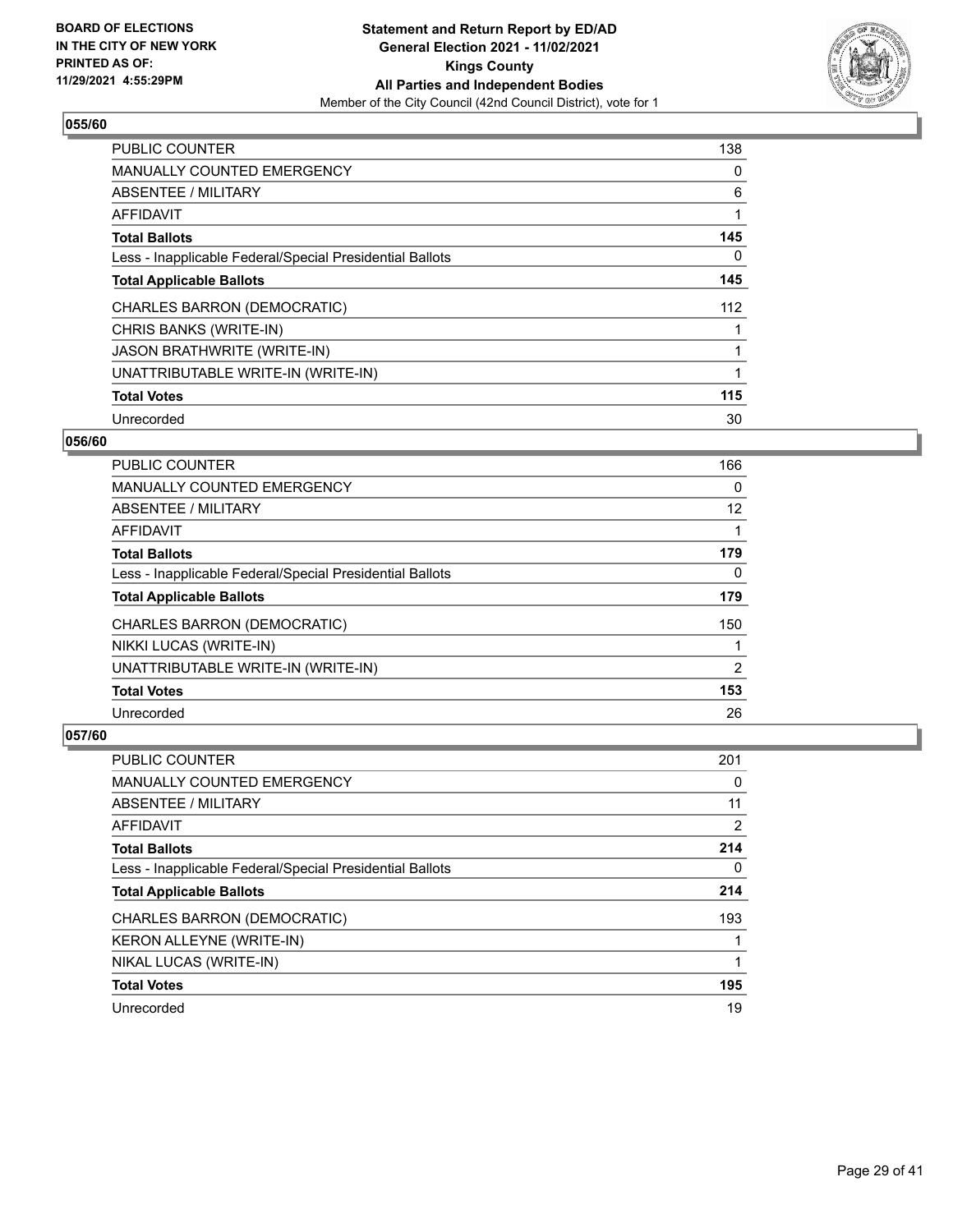

| PUBLIC COUNTER                                           | 136          |
|----------------------------------------------------------|--------------|
| <b>MANUALLY COUNTED EMERGENCY</b>                        | $\Omega$     |
| <b>ABSENTEE / MILITARY</b>                               | 6            |
| AFFIDAVIT                                                | $\mathbf{0}$ |
| <b>Total Ballots</b>                                     | 142          |
| Less - Inapplicable Federal/Special Presidential Ballots | $\Omega$     |
| <b>Total Applicable Ballots</b>                          | 142          |
| CHARLES BARRON (DEMOCRATIC)                              | 122          |
| <b>Total Votes</b>                                       | 122          |
| Unrecorded                                               | 20           |

#### **059/60**

| PUBLIC COUNTER                                           | 119      |
|----------------------------------------------------------|----------|
| <b>MANUALLY COUNTED EMERGENCY</b>                        | $\Omega$ |
| ABSENTEE / MILITARY                                      | 6        |
| AFFIDAVIT                                                |          |
| <b>Total Ballots</b>                                     | 126      |
| Less - Inapplicable Federal/Special Presidential Ballots | 0        |
| <b>Total Applicable Ballots</b>                          | 126      |
| CHARLES BARRON (DEMOCRATIC)                              | 109      |
| <b>Total Votes</b>                                       | 109      |
| Unrecorded                                               | 17       |

| <b>PUBLIC COUNTER</b>                                    | 101      |
|----------------------------------------------------------|----------|
| MANUALLY COUNTED EMERGENCY                               | 0        |
| ABSENTEE / MILITARY                                      |          |
| AFFIDAVIT                                                |          |
| <b>Total Ballots</b>                                     | 109      |
| Less - Inapplicable Federal/Special Presidential Ballots | $\Omega$ |
| <b>Total Applicable Ballots</b>                          | 109      |
| CHARLES BARRON (DEMOCRATIC)                              | 90       |
| <b>Total Votes</b>                                       | 90       |
| Unrecorded                                               | 19       |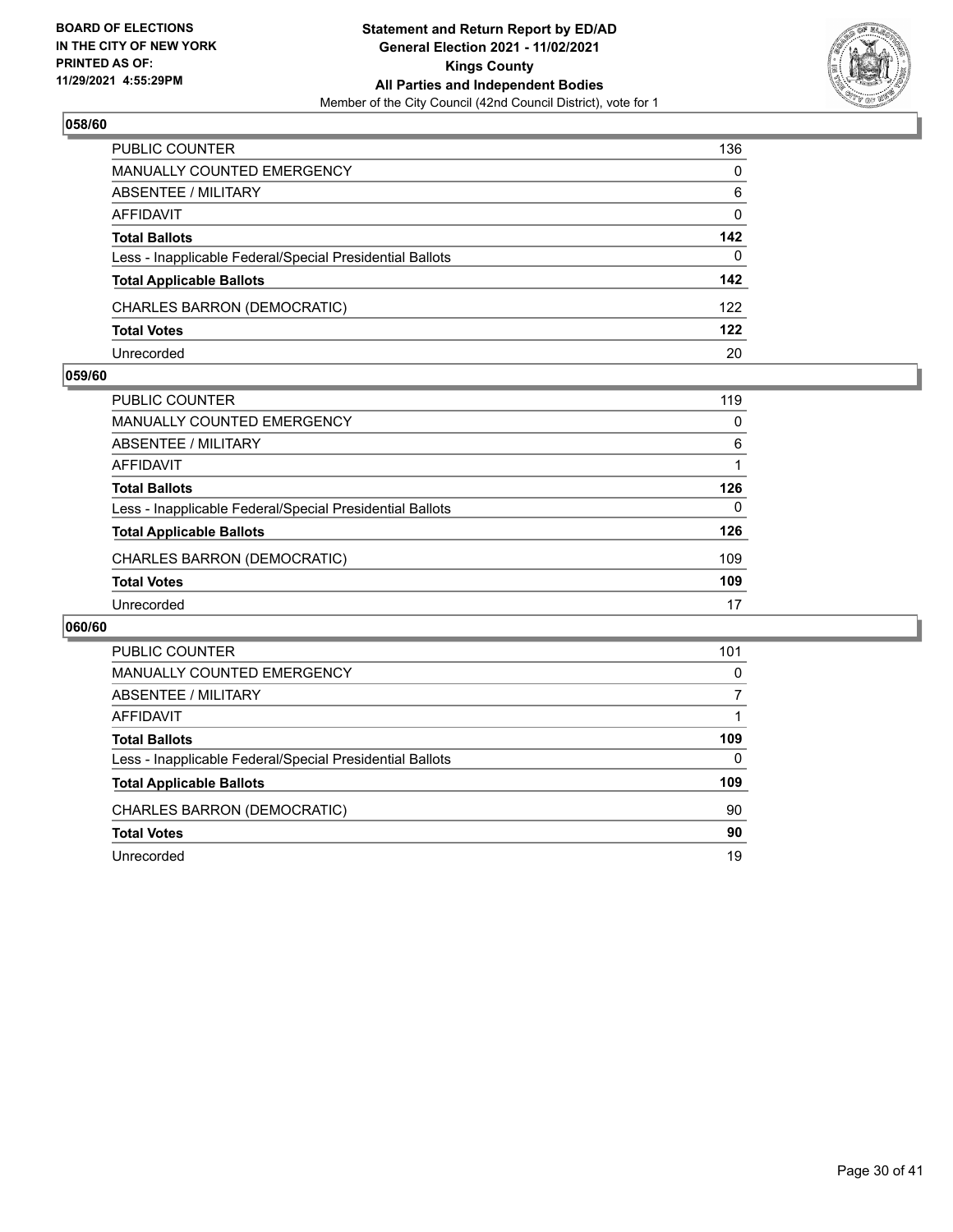

| <b>PUBLIC COUNTER</b>                                    | 181 |
|----------------------------------------------------------|-----|
| <b>MANUALLY COUNTED EMERGENCY</b>                        | 0   |
| ABSENTEE / MILITARY                                      | 4   |
| <b>AFFIDAVIT</b>                                         | 0   |
| <b>Total Ballots</b>                                     | 185 |
| Less - Inapplicable Federal/Special Presidential Ballots | 0   |
| <b>Total Applicable Ballots</b>                          | 185 |
| CHARLES BARRON (DEMOCRATIC)                              | 152 |
| <b>MELINDA PERKINS (WRITE-IN)</b>                        |     |
| UNATTRIBUTABLE WRITE-IN (WRITE-IN)                       |     |
| VIRGINIA WASHINGTON (WRITE-IN)                           |     |
| <b>Total Votes</b>                                       | 155 |
| Unrecorded                                               | 30  |

## **062/60**

| <b>PUBLIC COUNTER</b>                                    | 246      |
|----------------------------------------------------------|----------|
| MANUALLY COUNTED EMERGENCY                               | $\Omega$ |
| ABSENTEE / MILITARY                                      | 15       |
| AFFIDAVIT                                                | $\Omega$ |
| <b>Total Ballots</b>                                     | 261      |
| Less - Inapplicable Federal/Special Presidential Ballots | $\Omega$ |
| <b>Total Applicable Ballots</b>                          | 261      |
| CHARLES BARRON (DEMOCRATIC)                              | 218      |
| <b>Total Votes</b>                                       | 218      |
| Unrecorded                                               | 43       |

| <b>PUBLIC COUNTER</b>                                    | 247 |
|----------------------------------------------------------|-----|
| <b>MANUALLY COUNTED EMERGENCY</b>                        | 0   |
| ABSENTEE / MILITARY                                      | 8   |
| <b>AFFIDAVIT</b>                                         | 2   |
| <b>Total Ballots</b>                                     | 257 |
| Less - Inapplicable Federal/Special Presidential Ballots | 0   |
| <b>Total Applicable Ballots</b>                          | 257 |
| CHARLES BARRON (DEMOCRATIC)                              | 207 |
| CHRISTOPHER BANKS (WRITE-IN)                             |     |
| FERNANDO MATEO (WRITE-IN)                                |     |
| KENNY METELLUS (WRITE-IN)                                |     |
| <b>Total Votes</b>                                       | 210 |
| Unrecorded                                               | 47  |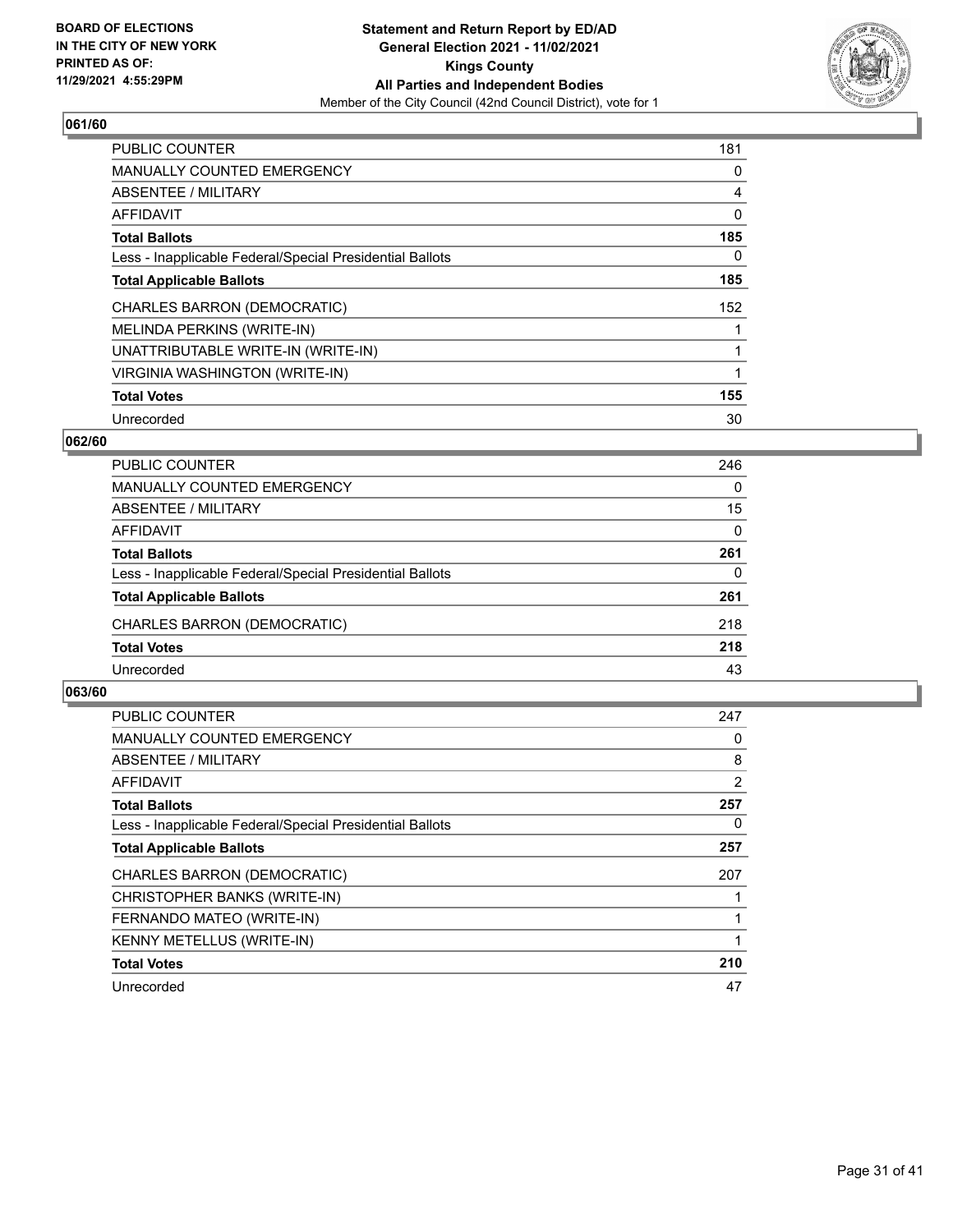

| PUBLIC COUNTER                                           | 184 |
|----------------------------------------------------------|-----|
| <b>MANUALLY COUNTED EMERGENCY</b>                        | 0   |
| ABSENTEE / MILITARY                                      | 10  |
| AFFIDAVIT                                                |     |
| <b>Total Ballots</b>                                     | 195 |
| Less - Inapplicable Federal/Special Presidential Ballots | 0   |
| <b>Total Applicable Ballots</b>                          | 195 |
| CHARLES BARRON (DEMOCRATIC)                              | 162 |
| NIKKI LUCAS (WRITE-IN)                                   | 2   |
| <b>Total Votes</b>                                       | 164 |
| Unrecorded                                               | 31  |

## **065/60**

| <b>PUBLIC COUNTER</b>                                    | 201 |
|----------------------------------------------------------|-----|
| MANUALLY COUNTED EMERGENCY                               | 0   |
| ABSENTEE / MILITARY                                      | 9   |
| <b>AFFIDAVIT</b>                                         | 3   |
| <b>Total Ballots</b>                                     | 213 |
| Less - Inapplicable Federal/Special Presidential Ballots | 0   |
| <b>Total Applicable Ballots</b>                          | 213 |
| CHARLES BARRON (DEMOCRATIC)                              | 179 |
| NIKKI LUCAS (WRITE-IN)                                   |     |
| <b>Total Votes</b>                                       | 180 |
| Unrecorded                                               | 33  |

| <b>PUBLIC COUNTER</b>                                    | 156      |
|----------------------------------------------------------|----------|
| <b>MANUALLY COUNTED EMERGENCY</b>                        | 0        |
| ABSENTEE / MILITARY                                      |          |
| <b>AFFIDAVIT</b>                                         |          |
| <b>Total Ballots</b>                                     | 164      |
| Less - Inapplicable Federal/Special Presidential Ballots | $\Omega$ |
| <b>Total Applicable Ballots</b>                          | 164      |
| CHARLES BARRON (DEMOCRATIC)                              | 145      |
| UNATTRIBUTABLE WRITE-IN (WRITE-IN)                       |          |
| <b>Total Votes</b>                                       | 146      |
| Unrecorded                                               | 18       |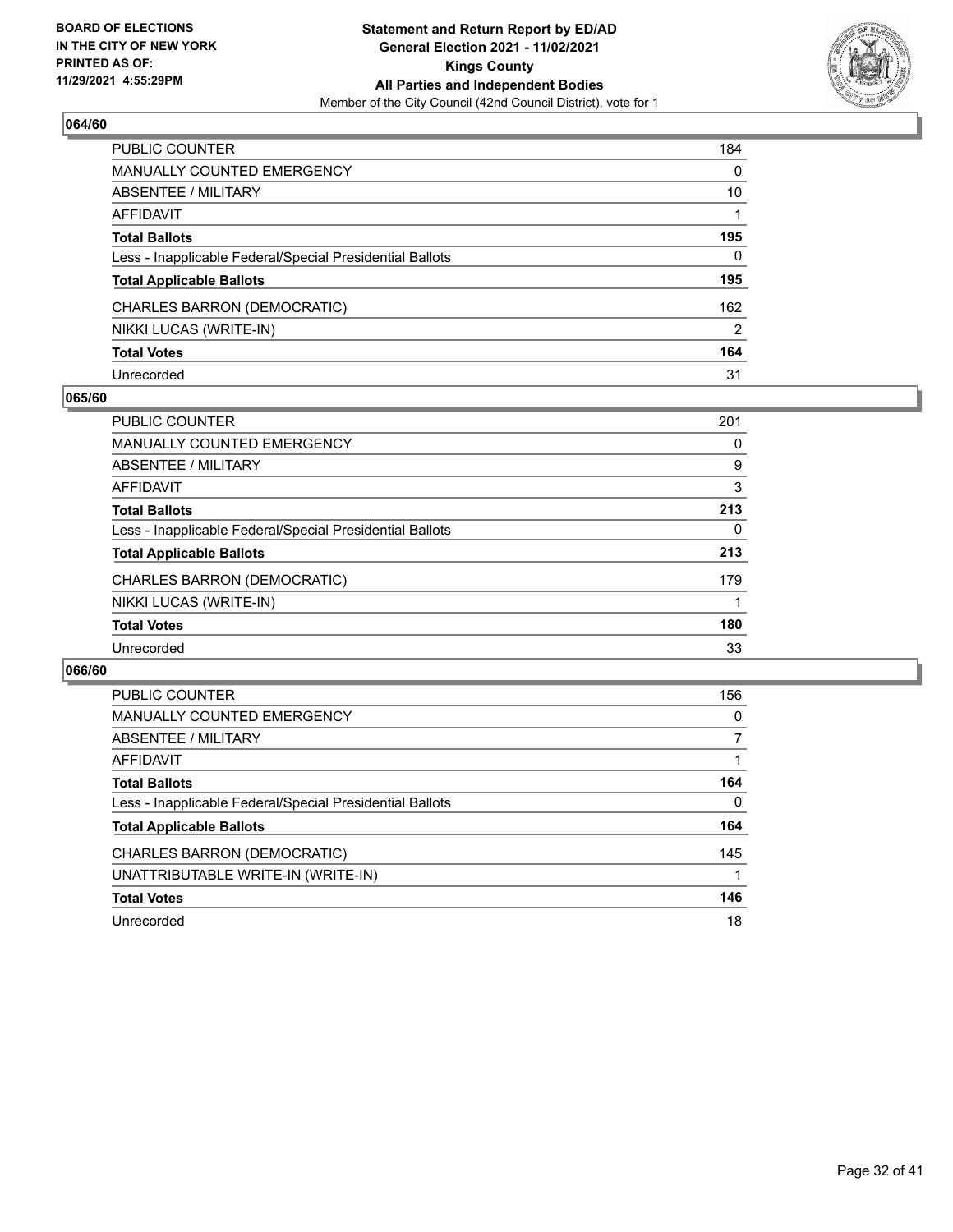

| PUBLIC COUNTER                                           | 99       |
|----------------------------------------------------------|----------|
| <b>MANUALLY COUNTED EMERGENCY</b>                        | $\Omega$ |
| ABSENTEE / MILITARY                                      | 5        |
| AFFIDAVIT                                                | $\Omega$ |
| <b>Total Ballots</b>                                     | 104      |
| Less - Inapplicable Federal/Special Presidential Ballots | $\Omega$ |
| <b>Total Applicable Ballots</b>                          | 104      |
| CHARLES BARRON (DEMOCRATIC)                              | 83       |
| <b>Total Votes</b>                                       | 83       |
| Unrecorded                                               | 21       |

## **068/60**

| PUBLIC COUNTER                                           | 95               |
|----------------------------------------------------------|------------------|
| <b>MANUALLY COUNTED EMERGENCY</b>                        | 0                |
| ABSENTEE / MILITARY                                      |                  |
| <b>AFFIDAVIT</b>                                         | 0                |
| <b>Total Ballots</b>                                     | 102 <sub>2</sub> |
| Less - Inapplicable Federal/Special Presidential Ballots | $\Omega$         |
| <b>Total Applicable Ballots</b>                          | 102              |
| CHARLES BARRON (DEMOCRATIC)                              | 91               |
| WILFREDO FLORENTINO (WRITE-IN)                           |                  |
| <b>Total Votes</b>                                       | 92               |
| Unrecorded                                               | 10               |
|                                                          |                  |

| <b>PUBLIC COUNTER</b>                                    | 43       |
|----------------------------------------------------------|----------|
| <b>MANUALLY COUNTED EMERGENCY</b>                        | $\Omega$ |
| ABSENTEE / MILITARY                                      | $\Omega$ |
| AFFIDAVIT                                                | 0        |
| <b>Total Ballots</b>                                     | 43       |
| Less - Inapplicable Federal/Special Presidential Ballots | $\Omega$ |
| <b>Total Applicable Ballots</b>                          | 43       |
| CHARLES BARRON (DEMOCRATIC)                              | 36       |
| UNATTRIBUTABLE WRITE-IN (WRITE-IN)                       |          |
| <b>Total Votes</b>                                       | 37       |
| Unrecorded                                               | 6        |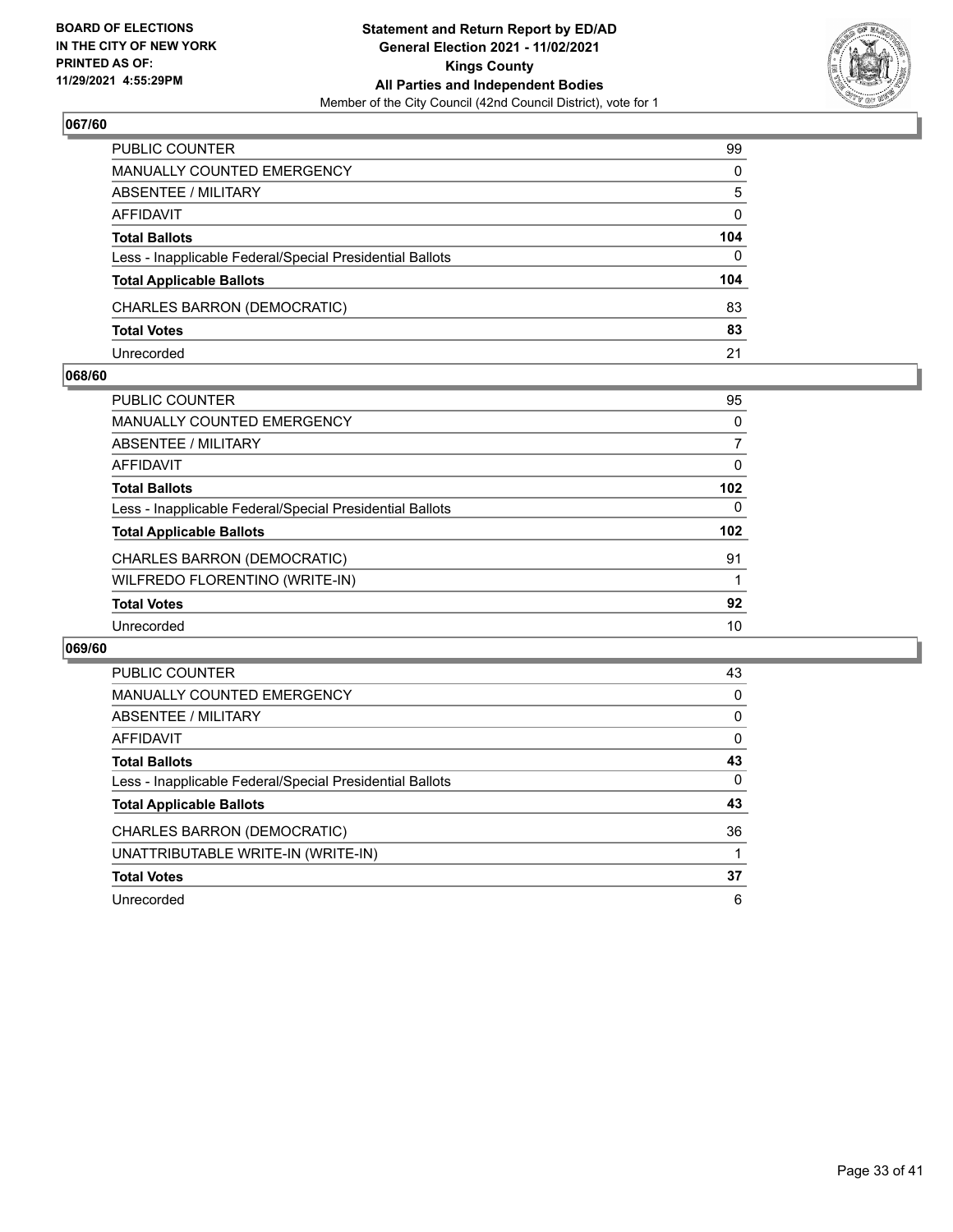

| PUBLIC COUNTER                                           | 64           |
|----------------------------------------------------------|--------------|
| <b>MANUALLY COUNTED EMERGENCY</b>                        | 0            |
| ABSENTEE / MILITARY                                      | 5            |
| AFFIDAVIT                                                | $\mathbf{0}$ |
| <b>Total Ballots</b>                                     | 69           |
| Less - Inapplicable Federal/Special Presidential Ballots | 0            |
| <b>Total Applicable Ballots</b>                          | 69           |
| CHARLES BARRON (DEMOCRATIC)                              | 63           |
| UNATTRIBUTABLE WRITE-IN (WRITE-IN)                       |              |
| <b>Total Votes</b>                                       | 64           |
| Unrecorded                                               | 5            |

## **071/60**

| <b>PUBLIC COUNTER</b>                                    | 142 |
|----------------------------------------------------------|-----|
| <b>MANUALLY COUNTED EMERGENCY</b>                        | 0   |
| ABSENTEE / MILITARY                                      | 5   |
| AFFIDAVIT                                                |     |
| <b>Total Ballots</b>                                     | 148 |
| Less - Inapplicable Federal/Special Presidential Ballots | 0   |
| <b>Total Applicable Ballots</b>                          | 148 |
| CHARLES BARRON (DEMOCRATIC)                              | 126 |
| CURTIS A. SLIWA (WRITE-IN)                               |     |
| UNATTRIBUTABLE WRITE-IN (WRITE-IN)                       | 2   |
| <b>Total Votes</b>                                       | 129 |
| Unrecorded                                               | 19  |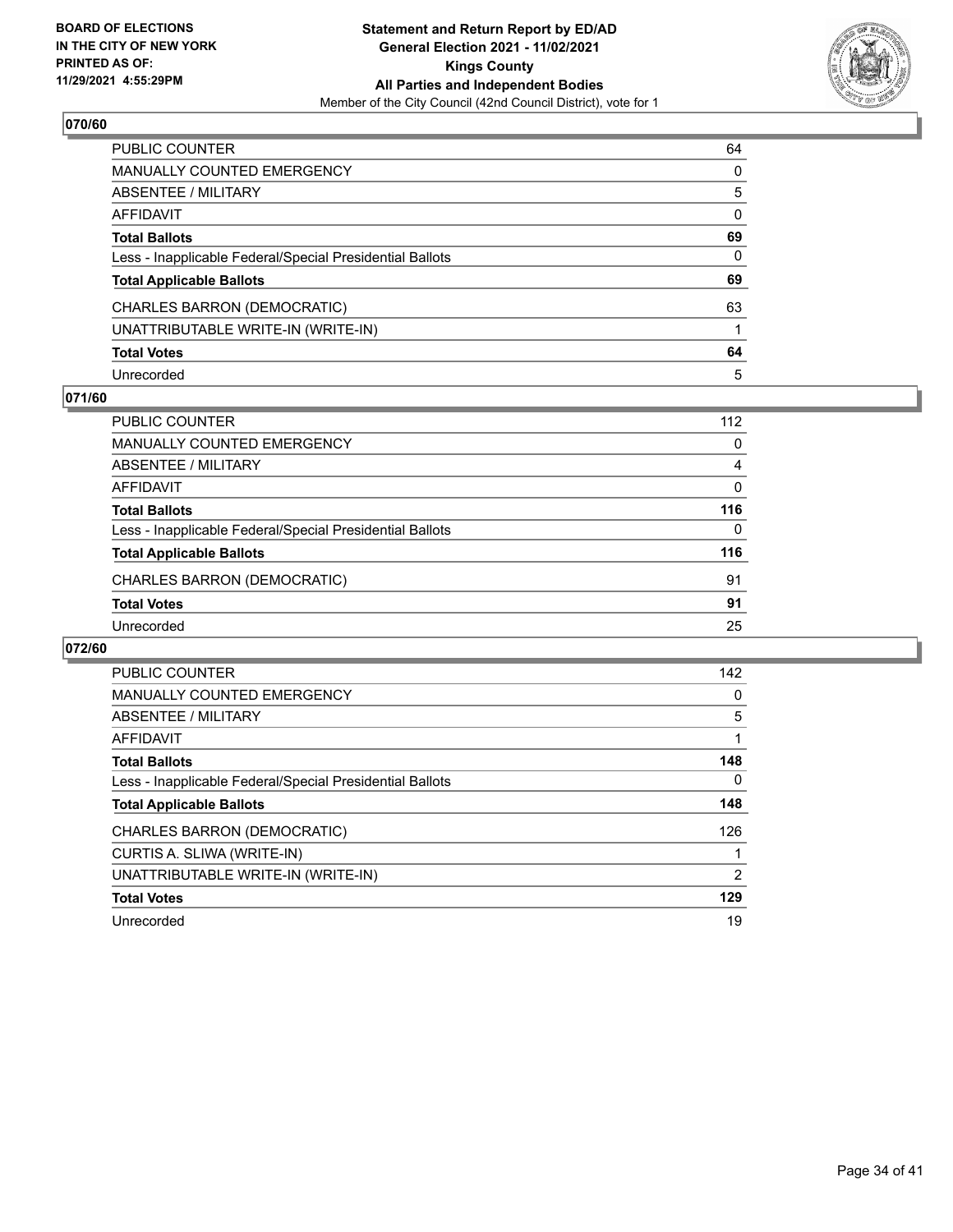

| PUBLIC COUNTER                                           | 124 |
|----------------------------------------------------------|-----|
| MANUALLY COUNTED EMERGENCY                               | 0   |
| ABSENTEE / MILITARY                                      | 5   |
| AFFIDAVIT                                                |     |
| Total Ballots                                            | 130 |
| Less - Inapplicable Federal/Special Presidential Ballots | 0   |
| <b>Total Applicable Ballots</b>                          | 130 |
| CHARLES BARRON (DEMOCRATIC)                              | 110 |
| DARLENE HEALY (WRITE-IN)                                 |     |
| <b>Total Votes</b>                                       | 111 |
| Unrecorded                                               | 19  |

## **074/60**

| PUBLIC COUNTER                                           | 274 |
|----------------------------------------------------------|-----|
| <b>MANUALLY COUNTED EMERGENCY</b>                        | 0   |
| <b>ABSENTEE / MILITARY</b>                               | 17  |
| AFFIDAVIT                                                | 0   |
| <b>Total Ballots</b>                                     | 291 |
| Less - Inapplicable Federal/Special Presidential Ballots | 0   |
| <b>Total Applicable Ballots</b>                          | 291 |
| CHARLES BARRON (DEMOCRATIC)                              | 221 |
| ALLISANDE TURTON (WRITE-IN)                              |     |
| <b>JAIME TURTON (WRITE-IN)</b>                           |     |
| UNATTRIBUTABLE WRITE-IN (WRITE-IN)                       |     |
| <b>Total Votes</b>                                       | 224 |
| Unrecorded                                               | 67  |

| <b>PUBLIC COUNTER</b>                                    | 260      |
|----------------------------------------------------------|----------|
| <b>MANUALLY COUNTED EMERGENCY</b>                        | $\Omega$ |
| ABSENTEE / MILITARY                                      | 15       |
| AFFIDAVIT                                                | $\Omega$ |
| <b>Total Ballots</b>                                     | 275      |
| Less - Inapplicable Federal/Special Presidential Ballots | 0        |
| <b>Total Applicable Ballots</b>                          | 275      |
| CHARLES BARRON (DEMOCRATIC)                              | 228      |
| NIKKI LUCAS (WRITE-IN)                                   | 3        |
| <b>Total Votes</b>                                       | 231      |
| Unrecorded                                               | 44       |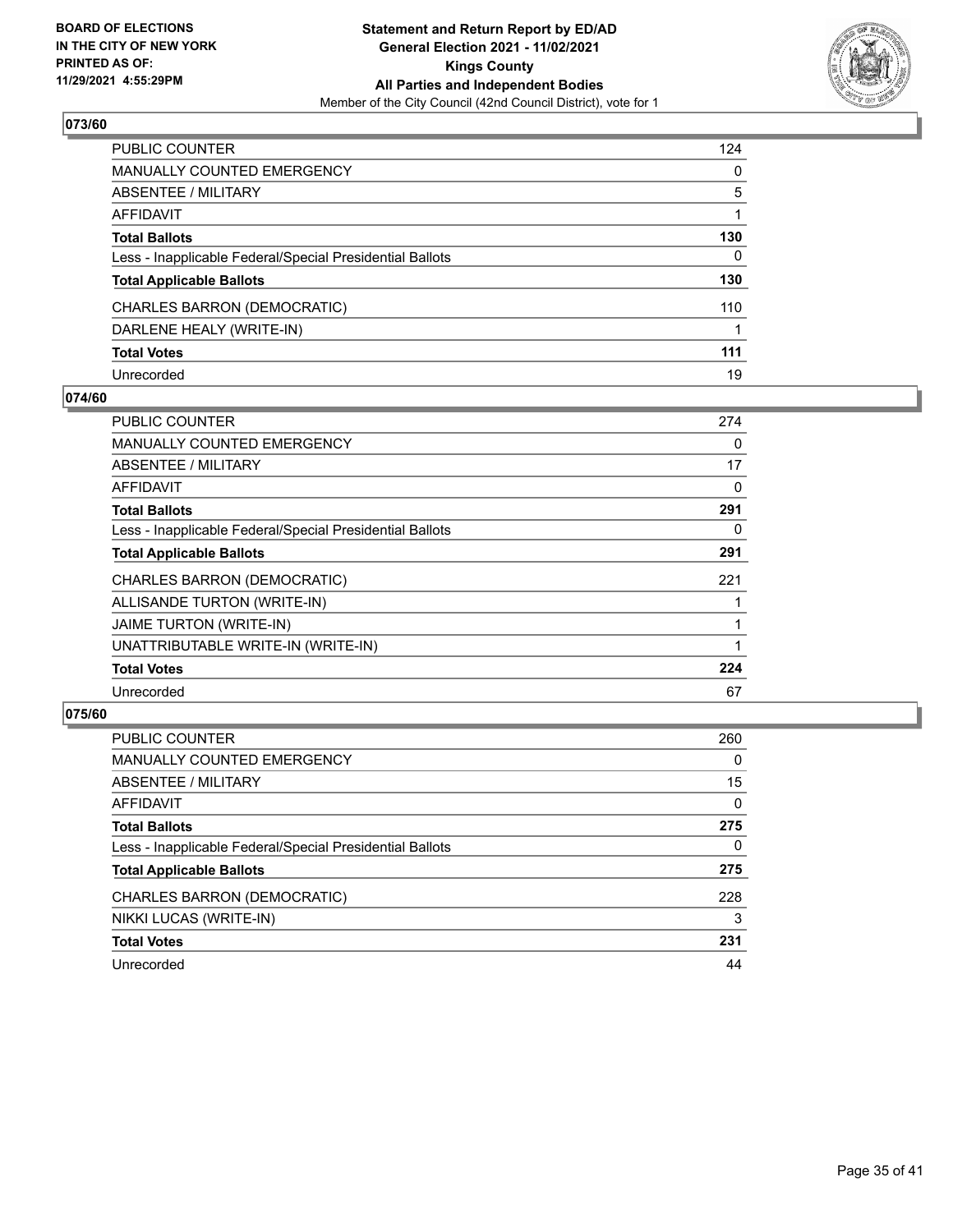

| PUBLIC COUNTER                                           | 138          |
|----------------------------------------------------------|--------------|
| MANUALLY COUNTED EMERGENCY                               | 0            |
| ABSENTEE / MILITARY                                      | 6            |
| AFFIDAVIT                                                | 0            |
| Total Ballots                                            | 144          |
| Less - Inapplicable Federal/Special Presidential Ballots | $\mathbf{0}$ |
| <b>Total Applicable Ballots</b>                          | 144          |
| CHARLES BARRON (DEMOCRATIC)                              | 121          |
| NIKKI LUCAS (WRITE-IN)                                   |              |
| <b>Total Votes</b>                                       | 122          |
| Unrecorded                                               | 22           |

## **077/60**

| <b>PUBLIC COUNTER</b>                                    | 197 |
|----------------------------------------------------------|-----|
| <b>MANUALLY COUNTED EMERGENCY</b>                        | 0   |
| ABSENTEE / MILITARY                                      | 20  |
| AFFIDAVIT                                                | 3   |
| <b>Total Ballots</b>                                     | 220 |
| Less - Inapplicable Federal/Special Presidential Ballots | 0   |
| <b>Total Applicable Ballots</b>                          | 220 |
| CHARLES BARRON (DEMOCRATIC)                              | 179 |
| MICHAEL MUIAYER (WRITE-IN)                               |     |
| NIKKI LUCAS (WRITE-IN)                                   |     |
| <b>Total Votes</b>                                       | 181 |
| Unrecorded                                               | 39  |

| <b>PUBLIC COUNTER</b>                                    | 255            |
|----------------------------------------------------------|----------------|
| <b>MANUALLY COUNTED EMERGENCY</b>                        | 0              |
| ABSENTEE / MILITARY                                      | 14             |
| AFFIDAVIT                                                | 0              |
| <b>Total Ballots</b>                                     | 269            |
| Less - Inapplicable Federal/Special Presidential Ballots | 0              |
| <b>Total Applicable Ballots</b>                          | 269            |
| CHARLES BARRON (DEMOCRATIC)                              | 200            |
| HILLEL GAURIELOV (WRITE-IN)                              |                |
| NIKKI LUCAS (WRITE-IN)                                   | $\overline{2}$ |
| RACHEL GAURIELOV (WRITE-IN)                              |                |
| UNATTRIBUTABLE WRITE-IN (WRITE-IN)                       | 4              |
| <b>Total Votes</b>                                       | 208            |
| Unrecorded                                               | 61             |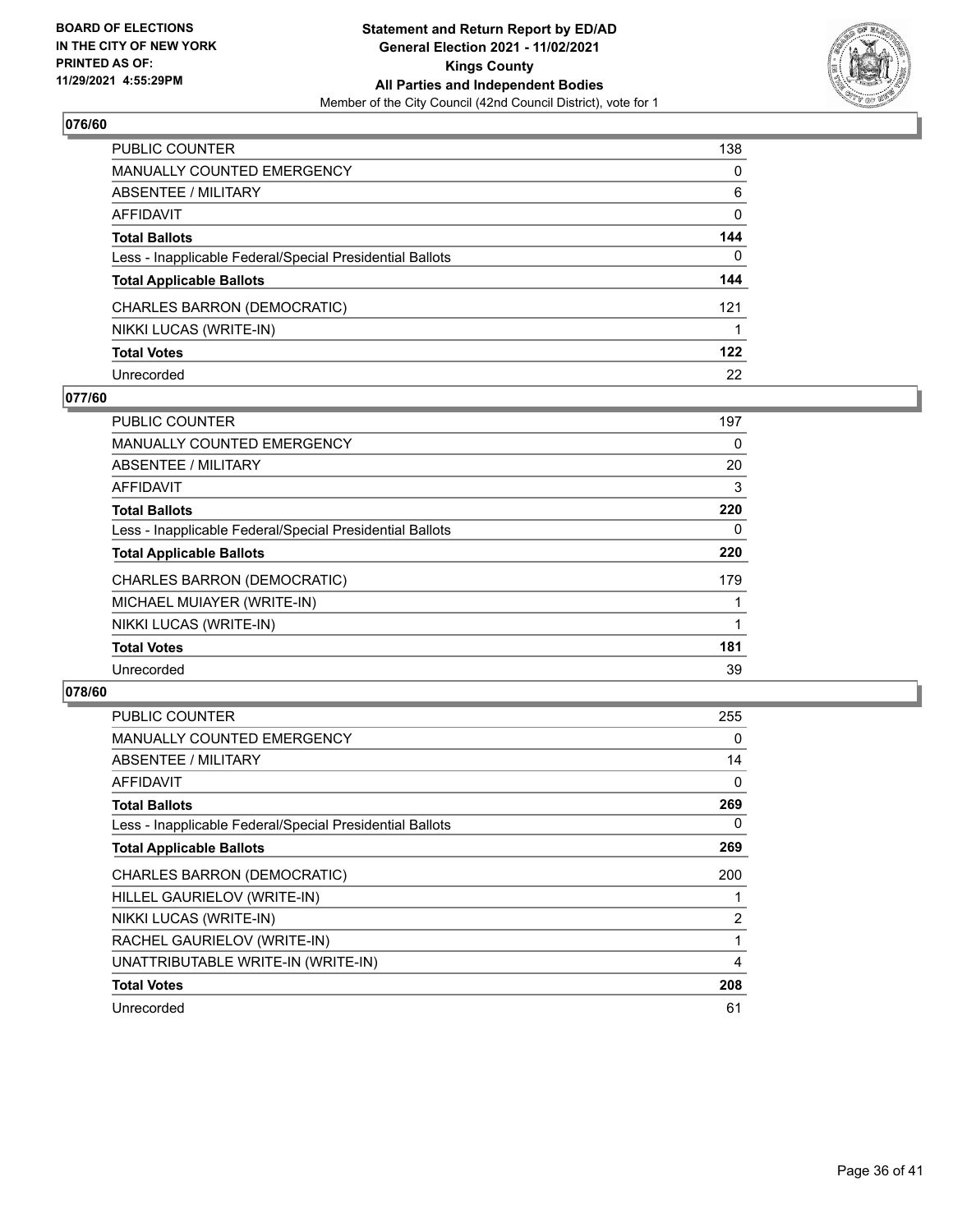

| PUBLIC COUNTER                                           | 155 |
|----------------------------------------------------------|-----|
| <b>MANUALLY COUNTED EMERGENCY</b>                        | 0   |
| ABSENTEE / MILITARY                                      | 6   |
| AFFIDAVIT                                                |     |
| <b>Total Ballots</b>                                     | 162 |
| Less - Inapplicable Federal/Special Presidential Ballots | 0   |
| <b>Total Applicable Ballots</b>                          | 162 |
| CHARLES BARRON (DEMOCRATIC)                              | 136 |
| NIKKI LUCAS (WRITE-IN)                                   |     |
| <b>Total Votes</b>                                       | 137 |
| Unrecorded                                               | 25  |

## **081/60**

| <b>PUBLIC COUNTER</b>                                    | 206      |
|----------------------------------------------------------|----------|
| <b>MANUALLY COUNTED EMERGENCY</b>                        | 0        |
| ABSENTEE / MILITARY                                      | 10       |
| AFFIDAVIT                                                | $\Omega$ |
| <b>Total Ballots</b>                                     | 216      |
| Less - Inapplicable Federal/Special Presidential Ballots | 0        |
| <b>Total Applicable Ballots</b>                          | 216      |
| CHARLES BARRON (DEMOCRATIC)                              | 186      |
| NIKKI LUCAS (WRITE-IN)                                   |          |
| UNATTRIBUTABLE WRITE-IN (WRITE-IN)                       |          |
| <b>Total Votes</b>                                       | 188      |
| Unrecorded                                               | 28       |

| <b>PUBLIC COUNTER</b>                                    | 324               |
|----------------------------------------------------------|-------------------|
| MANUALLY COUNTED EMERGENCY                               | 0                 |
| ABSENTEE / MILITARY                                      | $12 \overline{ }$ |
| AFFIDAVIT                                                | $\overline{2}$    |
| <b>Total Ballots</b>                                     | 338               |
| Less - Inapplicable Federal/Special Presidential Ballots | 0                 |
| <b>Total Applicable Ballots</b>                          | 338               |
| CHARLES BARRON (DEMOCRATIC)                              | 257               |
| ALYSIA BELLIS (WRITE-IN)                                 |                   |
| CARLOS BRISTOL (WRITE-IN)                                |                   |
| DESMOND MILLER (WRITE-IN)                                |                   |
| KEISHA M ALLEYNE (WRITE-IN)                              | 1                 |
| NIKKI LUCAS (WRITE-IN)                                   | $\overline{7}$    |
| UNATTRIBUTABLE WRITE-IN (WRITE-IN)                       | 1                 |
| <b>Total Votes</b>                                       | 269               |
| Unrecorded                                               | 69                |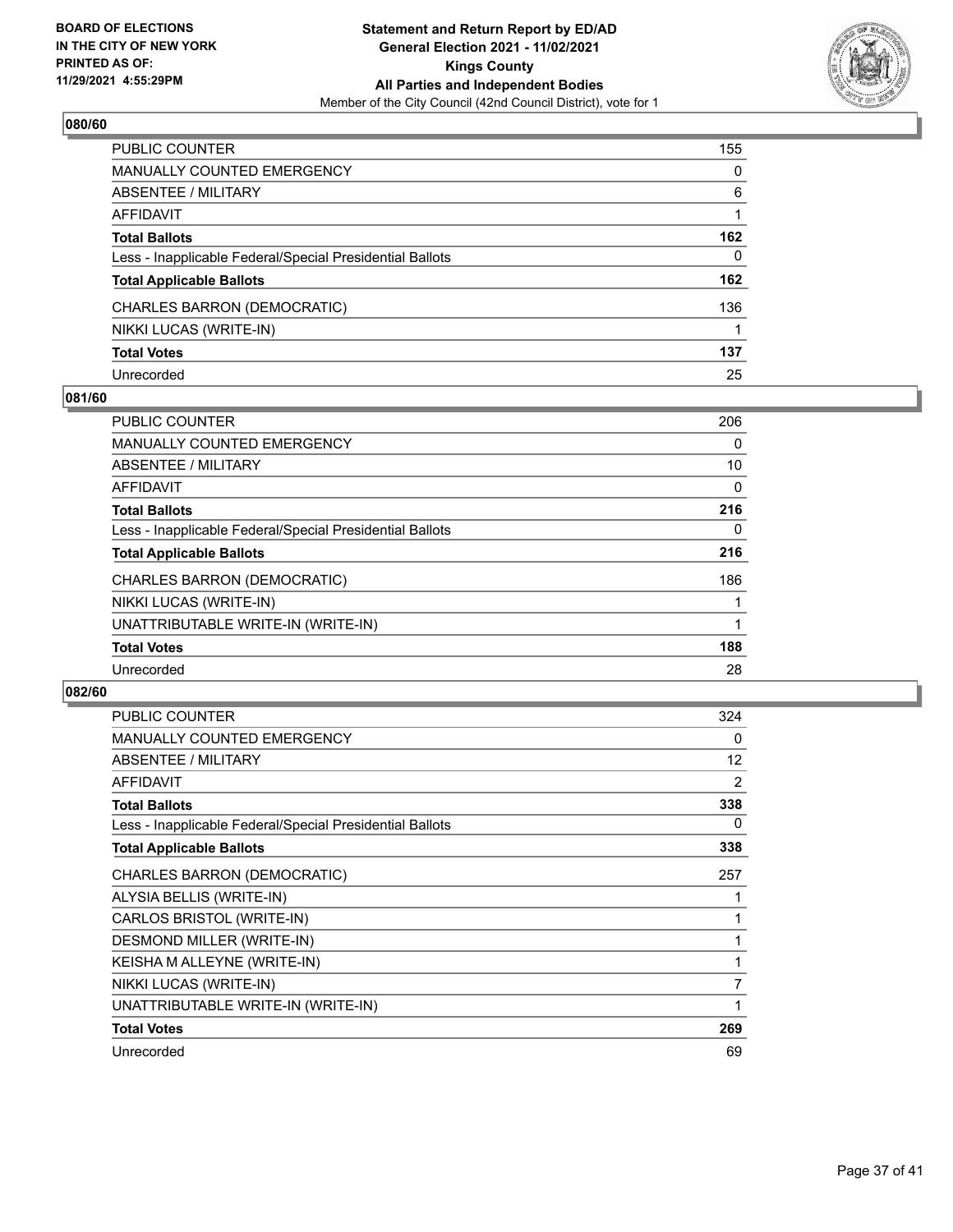

| <b>PUBLIC COUNTER</b>                                    | 282 |
|----------------------------------------------------------|-----|
| <b>MANUALLY COUNTED EMERGENCY</b>                        | 0   |
| ABSENTEE / MILITARY                                      | 11  |
| <b>AFFIDAVIT</b>                                         |     |
| <b>Total Ballots</b>                                     | 294 |
| Less - Inapplicable Federal/Special Presidential Ballots | 0   |
| <b>Total Applicable Ballots</b>                          | 294 |
| CHARLES BARRON (DEMOCRATIC)                              | 246 |
| ALFRED E NEWMAN (WRITE-IN)                               |     |
| NIKKI LUCAS (WRITE-IN)                                   | 3   |
| UNATTRIBUTABLE WRITE-IN (WRITE-IN)                       | 4   |
| <b>Total Votes</b>                                       | 254 |
| Unrecorded                                               | 40  |

## **084/60**

| <b>PUBLIC COUNTER</b>                                    | 270      |
|----------------------------------------------------------|----------|
| <b>MANUALLY COUNTED EMERGENCY</b>                        | 0        |
| ABSENTEE / MILITARY                                      | 10       |
| AFFIDAVIT                                                | $\Omega$ |
| <b>Total Ballots</b>                                     | 280      |
| Less - Inapplicable Federal/Special Presidential Ballots | 0        |
| <b>Total Applicable Ballots</b>                          | 280      |
| CHARLES BARRON (DEMOCRATIC)                              | 242      |
| JOHN WHITEHEAD (WRITE-IN)                                |          |
| <b>Total Votes</b>                                       | 243      |
| Unrecorded                                               | 37       |
|                                                          |          |

| <b>PUBLIC COUNTER</b>                                    | 205           |
|----------------------------------------------------------|---------------|
| <b>MANUALLY COUNTED EMERGENCY</b>                        | 0             |
| ABSENTEE / MILITARY                                      | 5             |
| <b>AFFIDAVIT</b>                                         | 4             |
| <b>Total Ballots</b>                                     | 214           |
| Less - Inapplicable Federal/Special Presidential Ballots | 0             |
| <b>Total Applicable Ballots</b>                          | 214           |
| CHARLES BARRON (DEMOCRATIC)                              | 182           |
| INES BARRON (WRITE-IN)                                   |               |
| UNATTRIBUTABLE WRITE-IN (WRITE-IN)                       | $\mathcal{P}$ |
| <b>Total Votes</b>                                       | 185           |
| Unrecorded                                               | 29            |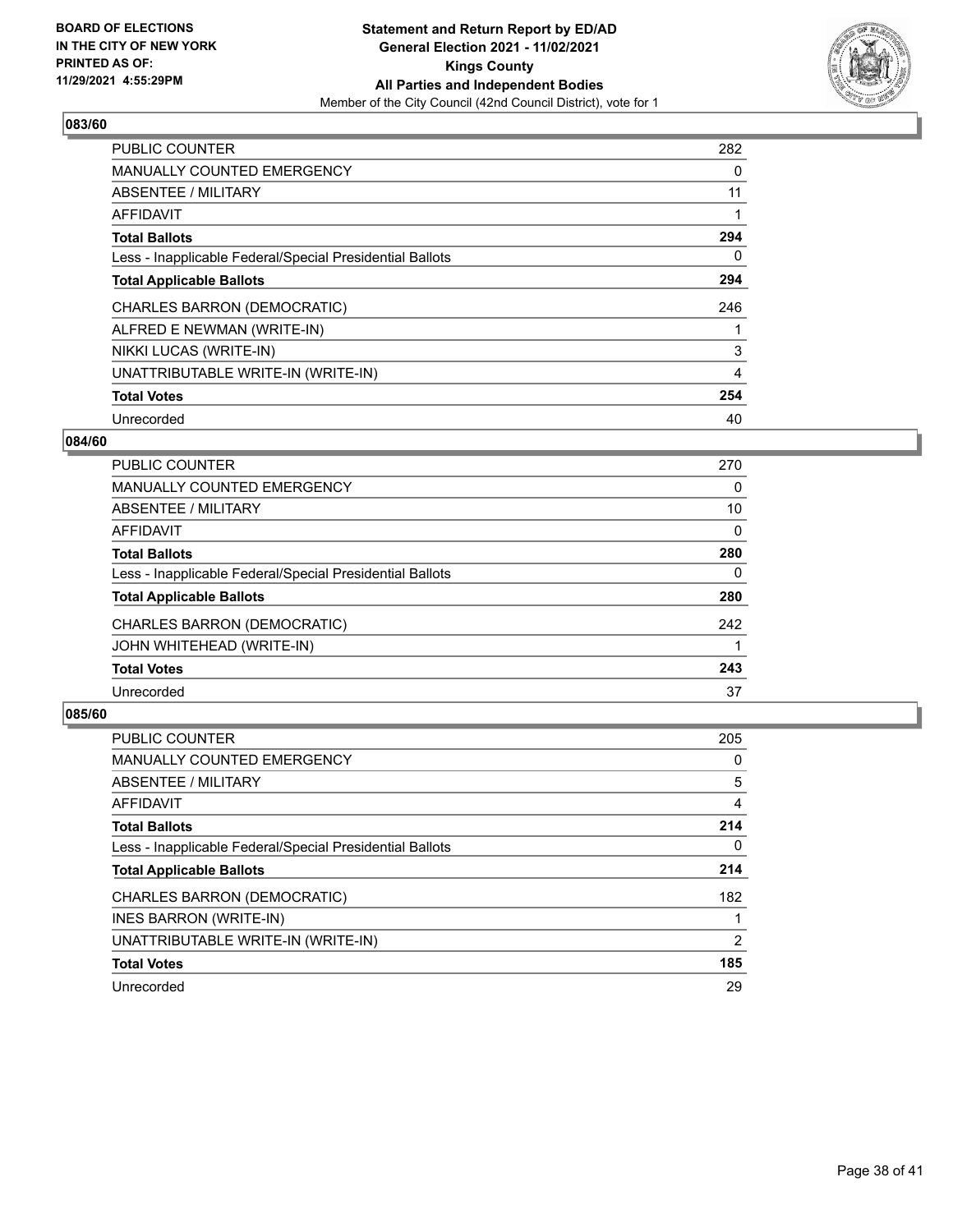

| <b>PUBLIC COUNTER</b>                                    | 238 |
|----------------------------------------------------------|-----|
| <b>MANUALLY COUNTED EMERGENCY</b>                        | 0   |
| ABSENTEE / MILITARY                                      | 5   |
| <b>AFFIDAVIT</b>                                         | 4   |
| <b>Total Ballots</b>                                     | 247 |
| Less - Inapplicable Federal/Special Presidential Ballots | 0   |
| <b>Total Applicable Ballots</b>                          | 247 |
| CHARLES BARRON (DEMOCRATIC)                              | 212 |
| AHALIA PERSAUD (WRITE-IN)                                |     |
| KENNY METELLUS (WRITE-IN)                                |     |
| NIKKI WATSON (WRITE-IN)                                  |     |
| UNATTRIBUTABLE WRITE-IN (WRITE-IN)                       |     |
| <b>Total Votes</b>                                       | 216 |
| Unrecorded                                               | 31  |

## **087/60**

| PUBLIC COUNTER                                           | 107      |
|----------------------------------------------------------|----------|
| MANUALLY COUNTED EMERGENCY                               | $\Omega$ |
| ABSENTEE / MILITARY                                      | 2        |
| AFFIDAVIT                                                | $\Omega$ |
| <b>Total Ballots</b>                                     | 109      |
| Less - Inapplicable Federal/Special Presidential Ballots | $\Omega$ |
| <b>Total Applicable Ballots</b>                          | 109      |
| CHARLES BARRON (DEMOCRATIC)                              | 91       |
| <b>Total Votes</b>                                       | 91       |
| Unrecorded                                               | 18       |

| <b>PUBLIC COUNTER</b>                                    | 169      |
|----------------------------------------------------------|----------|
| <b>MANUALLY COUNTED EMERGENCY</b>                        | 0        |
| ABSENTEE / MILITARY                                      | 8        |
| AFFIDAVIT                                                | $\Omega$ |
| <b>Total Ballots</b>                                     | 177      |
| Less - Inapplicable Federal/Special Presidential Ballots | 0        |
| <b>Total Applicable Ballots</b>                          | 177      |
| CHARLES BARRON (DEMOCRATIC)                              | 144      |
| NIKKI LUCAS (WRITE-IN)                                   |          |
| <b>Total Votes</b>                                       | 145      |
| Unrecorded                                               | 32       |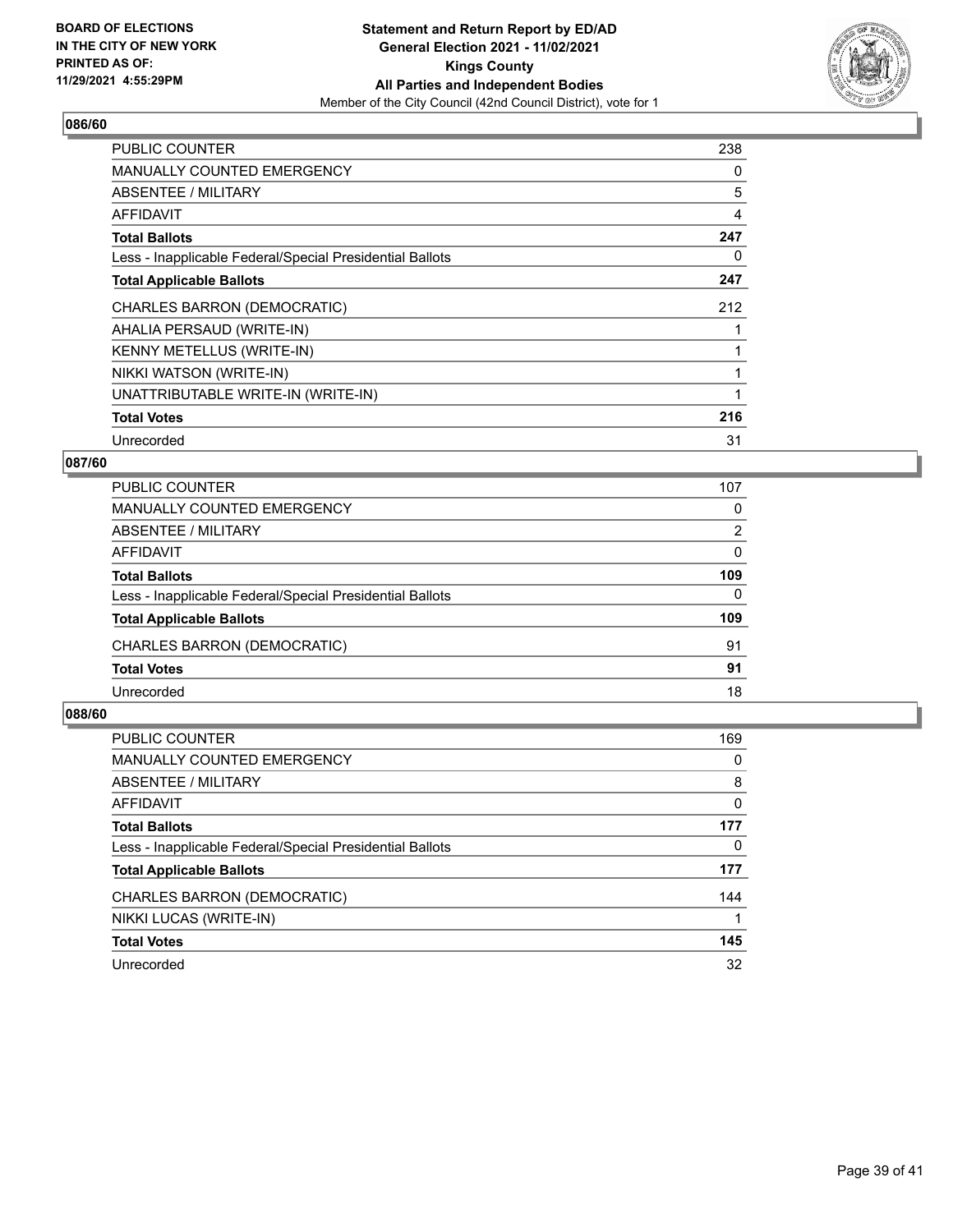

| PUBLIC COUNTER                                           | 104      |
|----------------------------------------------------------|----------|
| <b>MANUALLY COUNTED EMERGENCY</b>                        | $\Omega$ |
| <b>ABSENTEE / MILITARY</b>                               | 3        |
| AFFIDAVIT                                                | $\Omega$ |
| <b>Total Ballots</b>                                     | 107      |
| Less - Inapplicable Federal/Special Presidential Ballots | 0        |
| <b>Total Applicable Ballots</b>                          | 107      |
| CHARLES BARRON (DEMOCRATIC)                              | 97       |
| <b>Total Votes</b>                                       | 97       |
| Unrecorded                                               | 10       |

#### **090/60**

| PUBLIC COUNTER                                           | 139 |
|----------------------------------------------------------|-----|
|                                                          |     |
| <b>MANUALLY COUNTED EMERGENCY</b>                        | 0   |
| ABSENTEE / MILITARY                                      | 4   |
| AFFIDAVIT                                                | 1   |
| <b>Total Ballots</b>                                     | 144 |
| Less - Inapplicable Federal/Special Presidential Ballots | 0   |
| <b>Total Applicable Ballots</b>                          | 144 |
| CHARLES BARRON (DEMOCRATIC)                              | 111 |
| MICHELLE HANLEY (WRITE-IN)                               |     |
| NIKKI LUCAS (WRITE-IN)                                   |     |
| UNATTRIBUTABLE WRITE-IN (WRITE-IN)                       |     |
| WILFREDO FLORENTINO (WRITE-IN)                           | 1   |
| <b>Total Votes</b>                                       | 115 |
| Unrecorded                                               | 29  |
|                                                          |     |

| <b>PUBLIC COUNTER</b>                                    | 112      |
|----------------------------------------------------------|----------|
| <b>MANUALLY COUNTED EMERGENCY</b>                        | 0        |
| ABSENTEE / MILITARY                                      | 4        |
| AFFIDAVIT                                                | $\Omega$ |
| <b>Total Ballots</b>                                     | 116      |
| Less - Inapplicable Federal/Special Presidential Ballots | 0        |
| <b>Total Applicable Ballots</b>                          | 116      |
| CHARLES BARRON (DEMOCRATIC)                              | 108      |
| ANTHONY L. HERBERT (WRITE-IN)                            |          |
| <b>Total Votes</b>                                       | 109      |
| Unrecorded                                               | 7        |